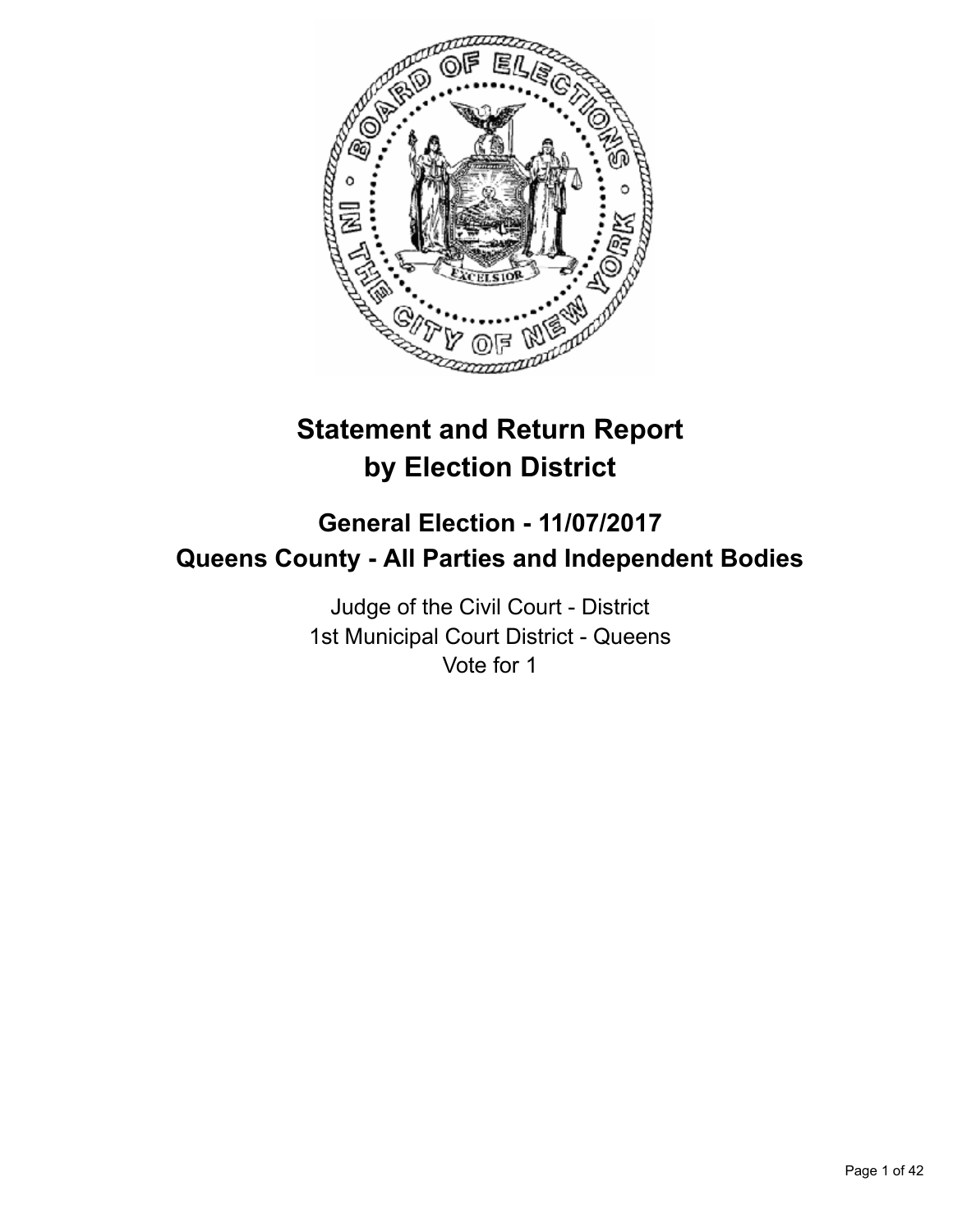

| PUBLIC COUNTER                                           | 3 |
|----------------------------------------------------------|---|
| MANUALLY COUNTED EMERGENCY                               | 0 |
| ABSENTEE / MILITARY                                      | 0 |
| AFFIDAVIT                                                | 0 |
| <b>Total Ballots</b>                                     | 3 |
| Less - Inapplicable Federal/Special Presidential Ballots | 0 |
| <b>Total Applicable Ballots</b>                          | 3 |
| JOHN C. KATSANOS (DEMOCRATIC)                            | 2 |
| <b>Total Votes</b>                                       | 2 |
| Unrecorded                                               |   |

#### **038/30**

| <b>PUBLIC COUNTER</b>                                    | 170 |
|----------------------------------------------------------|-----|
| <b>MANUALLY COUNTED EMERGENCY</b>                        | 0   |
| <b>ABSENTEE / MILITARY</b>                               | 4   |
| <b>AFFIDAVIT</b>                                         | 0   |
| <b>Total Ballots</b>                                     | 174 |
| Less - Inapplicable Federal/Special Presidential Ballots | 0   |
| <b>Total Applicable Ballots</b>                          | 174 |
| JOHN C. KATSANOS (DEMOCRATIC)                            | 136 |
| UNATTRIBUTABLE WRITE-IN (WRITE-IN)                       |     |
| <b>Total Votes</b>                                       | 137 |
| Unrecorded                                               | 37  |
|                                                          |     |

| <b>PUBLIC COUNTER</b>                                    | 243 |
|----------------------------------------------------------|-----|
| <b>MANUALLY COUNTED EMERGENCY</b>                        | 0   |
| ABSENTEE / MILITARY                                      |     |
| AFFIDAVIT                                                | 4   |
| <b>Total Ballots</b>                                     | 248 |
| Less - Inapplicable Federal/Special Presidential Ballots | 0   |
| <b>Total Applicable Ballots</b>                          | 248 |
| JOHN C. KATSANOS (DEMOCRATIC)                            | 198 |
| IVANKA TRUMP (WRITE-IN)                                  |     |
| JOEY RAMONE (WRITE-IN)                                   |     |
| UNATTRIBUTABLE WRITE-IN (WRITE-IN)                       | 3   |
| <b>Total Votes</b>                                       | 203 |
| Unrecorded                                               | 45  |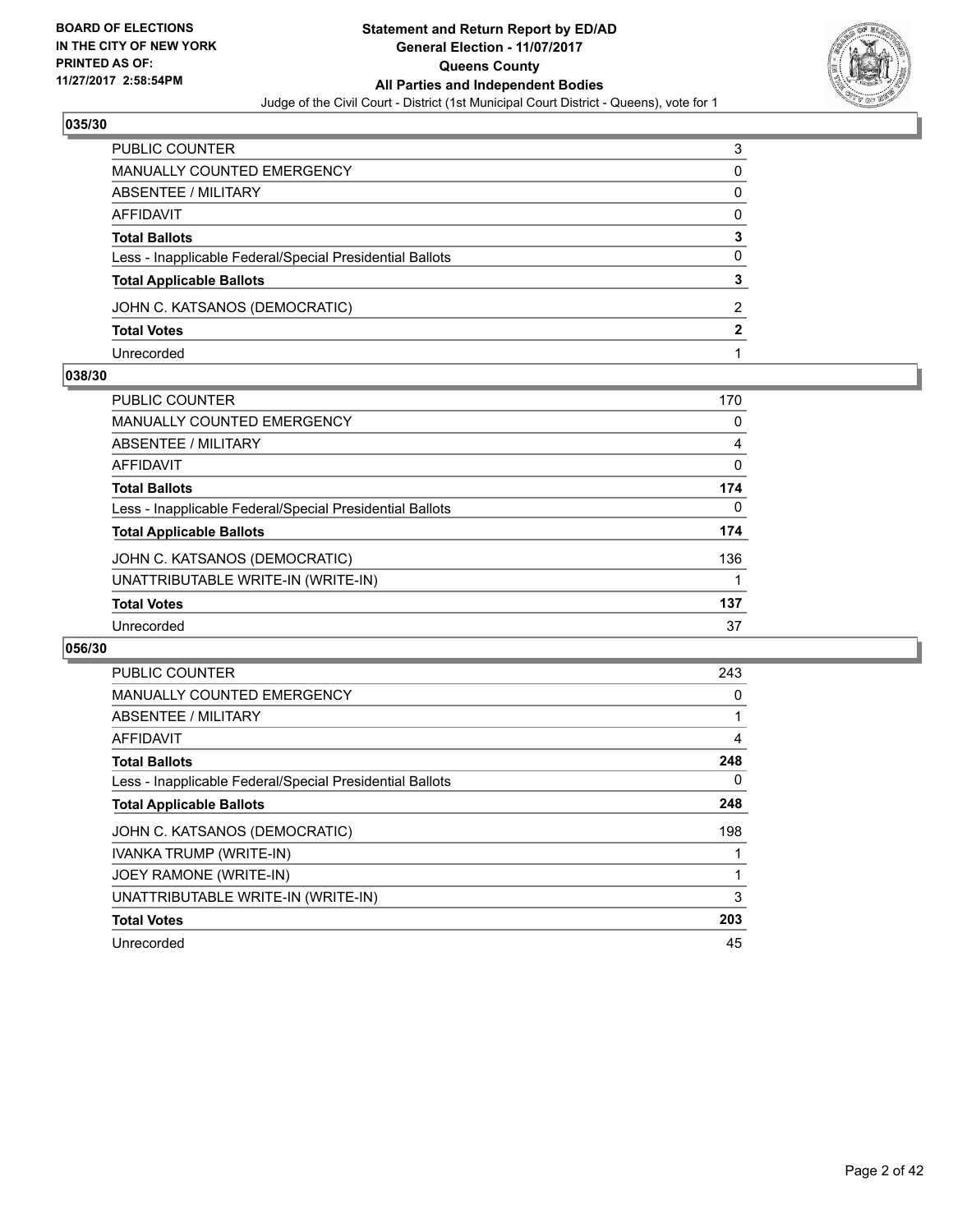

| <b>PUBLIC COUNTER</b>                                    | 165 |
|----------------------------------------------------------|-----|
| MANUALLY COUNTED EMERGENCY                               | 0   |
| ABSENTEE / MILITARY                                      | 3   |
| AFFIDAVIT                                                | 0   |
| <b>Total Ballots</b>                                     | 168 |
| Less - Inapplicable Federal/Special Presidential Ballots | 0   |
| <b>Total Applicable Ballots</b>                          | 168 |
| JOHN C. KATSANOS (DEMOCRATIC)                            | 120 |
| MITT ROMENY (WRITE-IN)                                   |     |
| WOODRUFF L. CARROLL (WRITE-IN)                           |     |
| <b>Total Votes</b>                                       | 122 |
| Unrecorded                                               | 46  |

#### **058/30**

| <b>PUBLIC COUNTER</b>                                    | 158 |
|----------------------------------------------------------|-----|
| <b>MANUALLY COUNTED EMERGENCY</b>                        | 0   |
| ABSENTEE / MILITARY                                      | 5   |
| AFFIDAVIT                                                | 0   |
| <b>Total Ballots</b>                                     | 163 |
| Less - Inapplicable Federal/Special Presidential Ballots | 0   |
| <b>Total Applicable Ballots</b>                          | 163 |
| JOHN C. KATSANOS (DEMOCRATIC)                            | 118 |
| <b>Total Votes</b>                                       | 118 |
| Unrecorded                                               | 45  |

| PUBLIC COUNTER                                           | 218 |
|----------------------------------------------------------|-----|
| <b>MANUALLY COUNTED EMERGENCY</b>                        | 0   |
| ABSENTEE / MILITARY                                      | 10  |
| AFFIDAVIT                                                | 0   |
| <b>Total Ballots</b>                                     | 228 |
| Less - Inapplicable Federal/Special Presidential Ballots | 0   |
| <b>Total Applicable Ballots</b>                          | 228 |
| JOHN C. KATSANOS (DEMOCRATIC)                            | 165 |
| <b>Total Votes</b>                                       | 165 |
| Unrecorded                                               | 63  |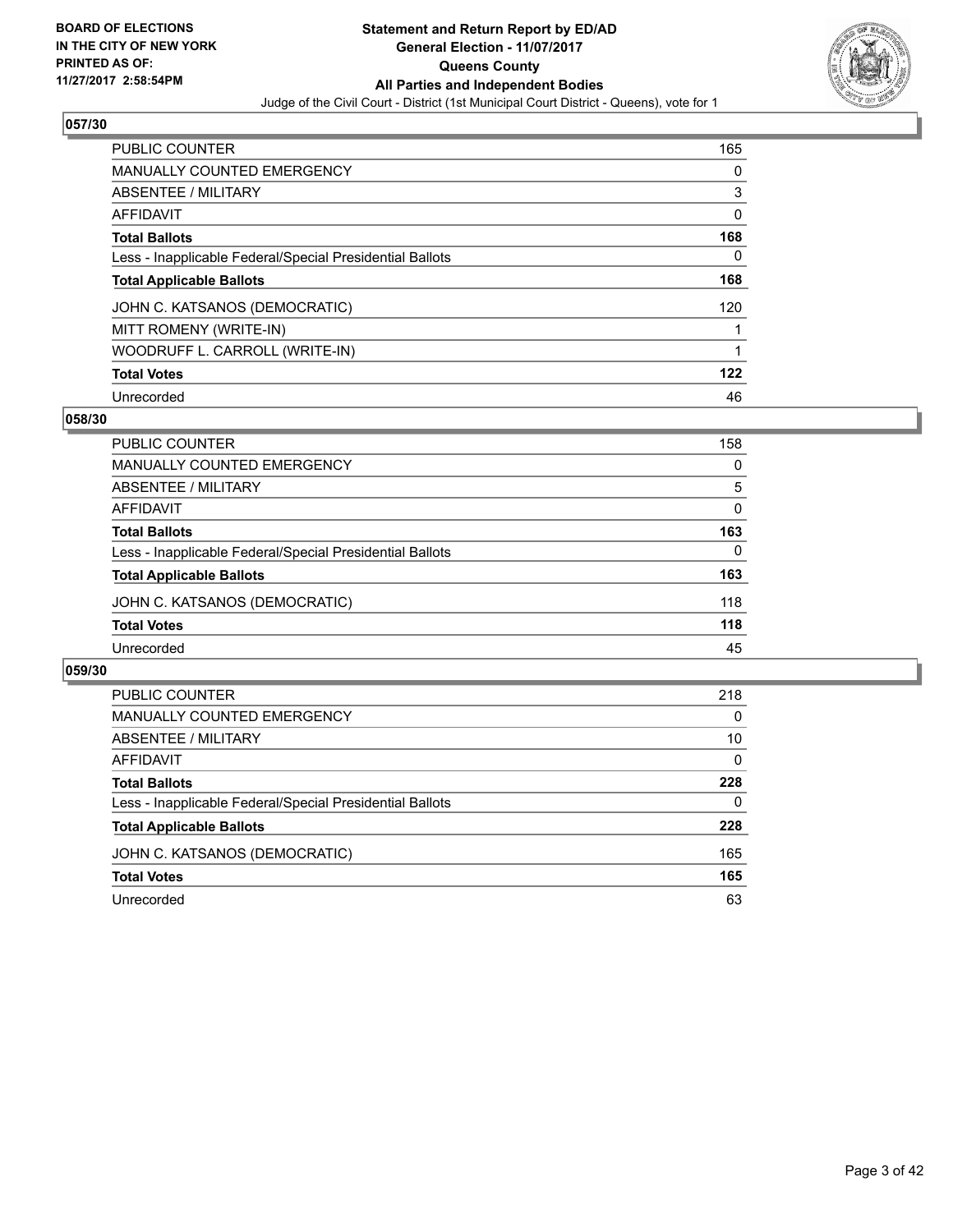

| <b>PUBLIC COUNTER</b>                                    | 258 |
|----------------------------------------------------------|-----|
| <b>MANUALLY COUNTED EMERGENCY</b>                        | 0   |
| ABSENTEE / MILITARY                                      | 10  |
| AFFIDAVIT                                                |     |
| <b>Total Ballots</b>                                     | 269 |
| Less - Inapplicable Federal/Special Presidential Ballots | 0   |
| <b>Total Applicable Ballots</b>                          | 269 |
| JOHN C. KATSANOS (DEMOCRATIC)                            | 200 |
| RAND PAUL (WRITE-IN)                                     |     |
| UNATTRIBUTABLE WRITE-IN (WRITE-IN)                       | 2   |
| <b>Total Votes</b>                                       | 203 |
| Unrecorded                                               | 66  |

#### **062/30**

| <b>PUBLIC COUNTER</b>                                    | 158            |
|----------------------------------------------------------|----------------|
| <b>MANUALLY COUNTED EMERGENCY</b>                        | 0              |
| ABSENTEE / MILITARY                                      | 3              |
| <b>AFFIDAVIT</b>                                         |                |
| <b>Total Ballots</b>                                     | 162            |
| Less - Inapplicable Federal/Special Presidential Ballots | $\Omega$       |
| <b>Total Applicable Ballots</b>                          | 162            |
| JOHN C. KATSANOS (DEMOCRATIC)                            | 114            |
| DARRYL DIXON (WRITE-IN)                                  |                |
| LAWRENCE FEIN (WRITE-IN)                                 | $\overline{2}$ |
| <b>Total Votes</b>                                       | 117            |
| Unrecorded                                               | 45             |

| <b>PUBLIC COUNTER</b>                                    | 108 |
|----------------------------------------------------------|-----|
| <b>MANUALLY COUNTED EMERGENCY</b>                        | 0   |
| ABSENTEE / MILITARY                                      | 6   |
| AFFIDAVIT                                                |     |
| <b>Total Ballots</b>                                     | 115 |
| Less - Inapplicable Federal/Special Presidential Ballots | 0   |
| <b>Total Applicable Ballots</b>                          | 115 |
| JOHN C. KATSANOS (DEMOCRATIC)                            | 99  |
| <b>JUDY SHEINDLIN (WRITE-IN)</b>                         | 2   |
| <b>Total Votes</b>                                       | 101 |
| Unrecorded                                               | 14  |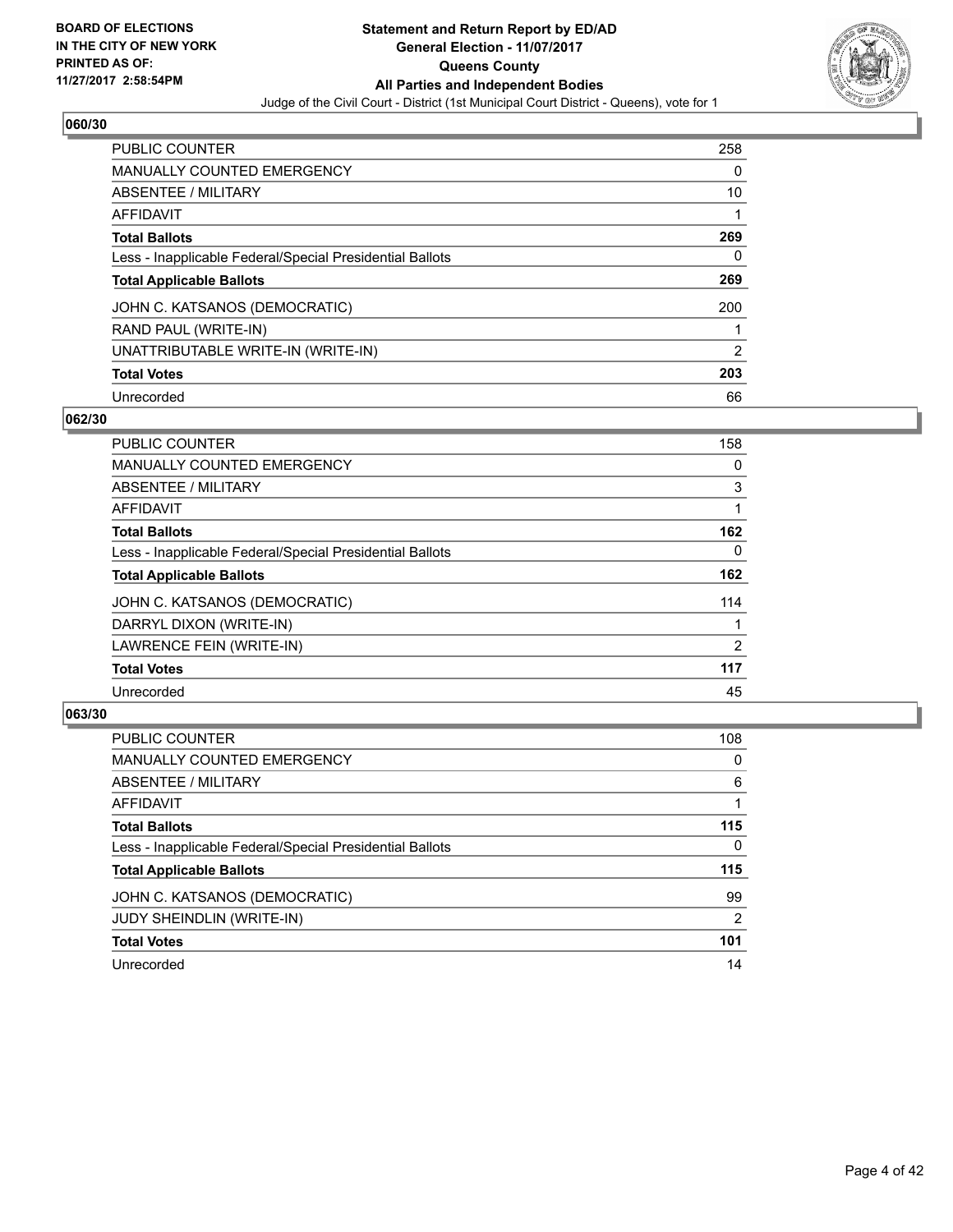

| <b>PUBLIC COUNTER</b>                                    | 130 |
|----------------------------------------------------------|-----|
| <b>MANUALLY COUNTED EMERGENCY</b>                        | 0   |
| ABSENTEE / MILITARY                                      |     |
| <b>AFFIDAVIT</b>                                         |     |
| <b>Total Ballots</b>                                     | 132 |
| Less - Inapplicable Federal/Special Presidential Ballots | 0   |
| <b>Total Applicable Ballots</b>                          | 132 |
| JOHN C. KATSANOS (DEMOCRATIC)                            | 111 |
| ANDREW PIDDOUBNEY (WRITE-IN)                             |     |
| <b>Total Votes</b>                                       | 112 |
| Unrecorded                                               | 20  |

## **066/30**

| <b>PUBLIC COUNTER</b>                                    | 225 |
|----------------------------------------------------------|-----|
| MANUALLY COUNTED EMERGENCY                               | 0   |
| ABSENTEE / MILITARY                                      | 8   |
| AFFIDAVIT                                                | 3   |
| <b>Total Ballots</b>                                     | 236 |
| Less - Inapplicable Federal/Special Presidential Ballots | 0   |
| <b>Total Applicable Ballots</b>                          | 236 |
| JOHN C. KATSANOS (DEMOCRATIC)                            | 200 |
| UNATTRIBUTABLE WRITE-IN (WRITE-IN)                       |     |
| <b>Total Votes</b>                                       | 201 |
| Unrecorded                                               | 35  |

| <b>PUBLIC COUNTER</b>                                    | 185 |
|----------------------------------------------------------|-----|
| MANUALLY COUNTED EMERGENCY                               | 0   |
| ABSENTEE / MILITARY                                      | 4   |
| <b>AFFIDAVIT</b>                                         | 2   |
| <b>Total Ballots</b>                                     | 191 |
| Less - Inapplicable Federal/Special Presidential Ballots | 0   |
| <b>Total Applicable Ballots</b>                          | 191 |
| JOHN C. KATSANOS (DEMOCRATIC)                            | 153 |
| MARTIN BOWERTRE (WRITE-IN)                               |     |
|                                                          |     |
| MURRAY KATT (WRITE-IN)                                   |     |
| SAMAD NEWAZ (WRITE-IN)                                   |     |
| UNATTRIBUTABLE WRITE-IN (WRITE-IN)                       |     |
| <b>Total Votes</b>                                       | 157 |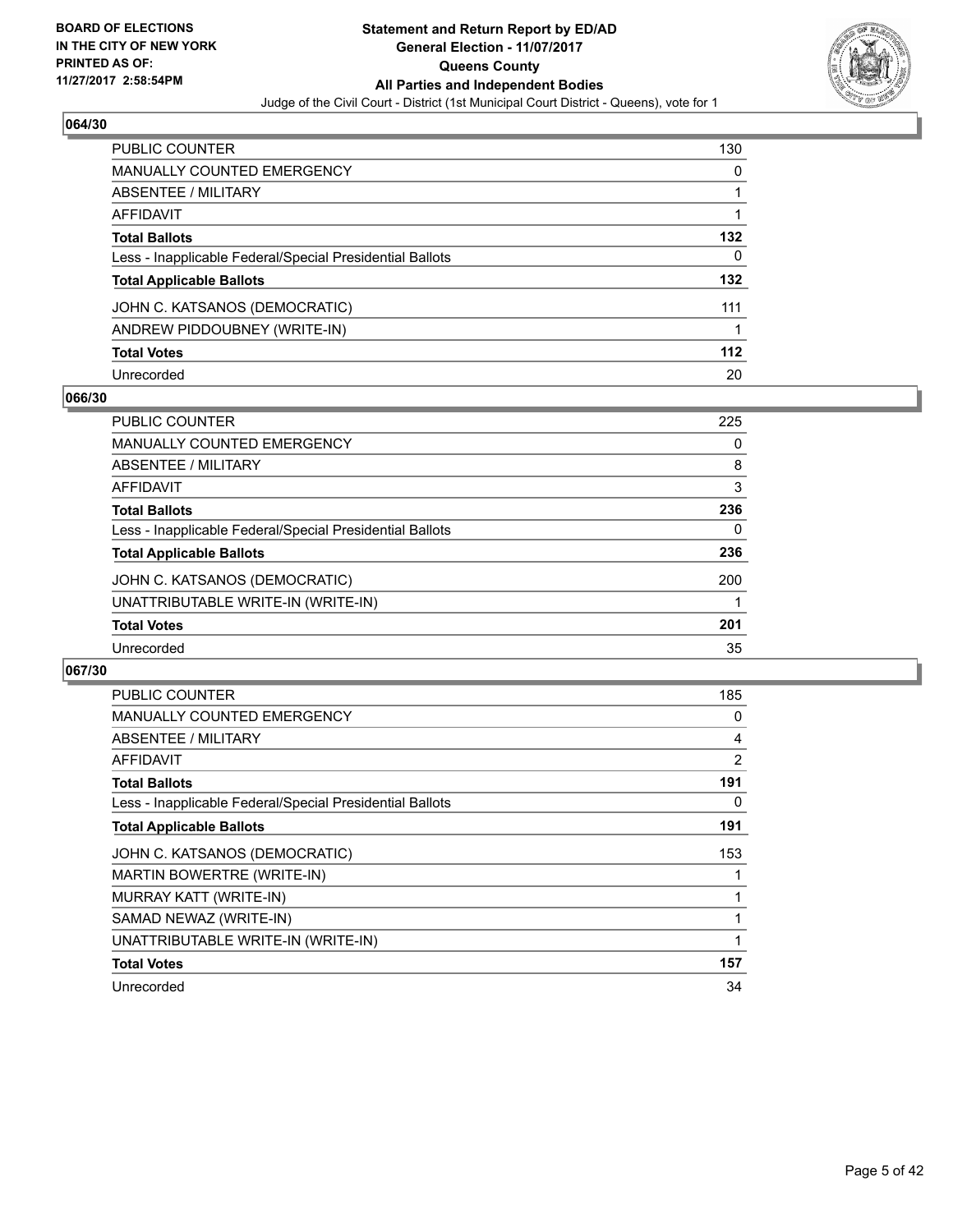

| PUBLIC COUNTER                                           | 274 |
|----------------------------------------------------------|-----|
| <b>MANUALLY COUNTED EMERGENCY</b>                        | 0   |
| ABSENTEE / MILITARY                                      | 2   |
| AFFIDAVIT                                                | 2   |
| <b>Total Ballots</b>                                     | 278 |
| Less - Inapplicable Federal/Special Presidential Ballots | 0   |
| <b>Total Applicable Ballots</b>                          | 278 |
| JOHN C. KATSANOS (DEMOCRATIC)                            | 240 |
| <b>Total Votes</b>                                       | 240 |
| Unrecorded                                               | 38  |

#### **069/30**

| <b>PUBLIC COUNTER</b>                                    | 251            |
|----------------------------------------------------------|----------------|
| <b>MANUALLY COUNTED EMERGENCY</b>                        | 0              |
| ABSENTEE / MILITARY                                      | 4              |
| AFFIDAVIT                                                | $\overline{2}$ |
| <b>Total Ballots</b>                                     | 257            |
| Less - Inapplicable Federal/Special Presidential Ballots | 0              |
| <b>Total Applicable Ballots</b>                          | 257            |
| JOHN C. KATSANOS (DEMOCRATIC)                            | 195            |
| BURTON CRAFT (WRITE-IN)                                  |                |
| CAMERON J. STEWART (WRITE-IN)                            |                |
| MEGAN LUZIE (WRITE-IN)                                   |                |
| <b>Total Votes</b>                                       | 198            |
| Unrecorded                                               | 59             |
|                                                          |                |

| <b>PUBLIC COUNTER</b>                                    | 127      |
|----------------------------------------------------------|----------|
| <b>MANUALLY COUNTED EMERGENCY</b>                        | 0        |
| ABSENTEE / MILITARY                                      | 5        |
| AFFIDAVIT                                                | 2        |
| <b>Total Ballots</b>                                     | 134      |
| Less - Inapplicable Federal/Special Presidential Ballots | $\Omega$ |
| <b>Total Applicable Ballots</b>                          | 134      |
| JOHN C. KATSANOS (DEMOCRATIC)                            | 109      |
| <b>BO DIETL (WRITE-IN)</b>                               |          |
| <b>Total Votes</b>                                       | 110      |
| Unrecorded                                               | 24       |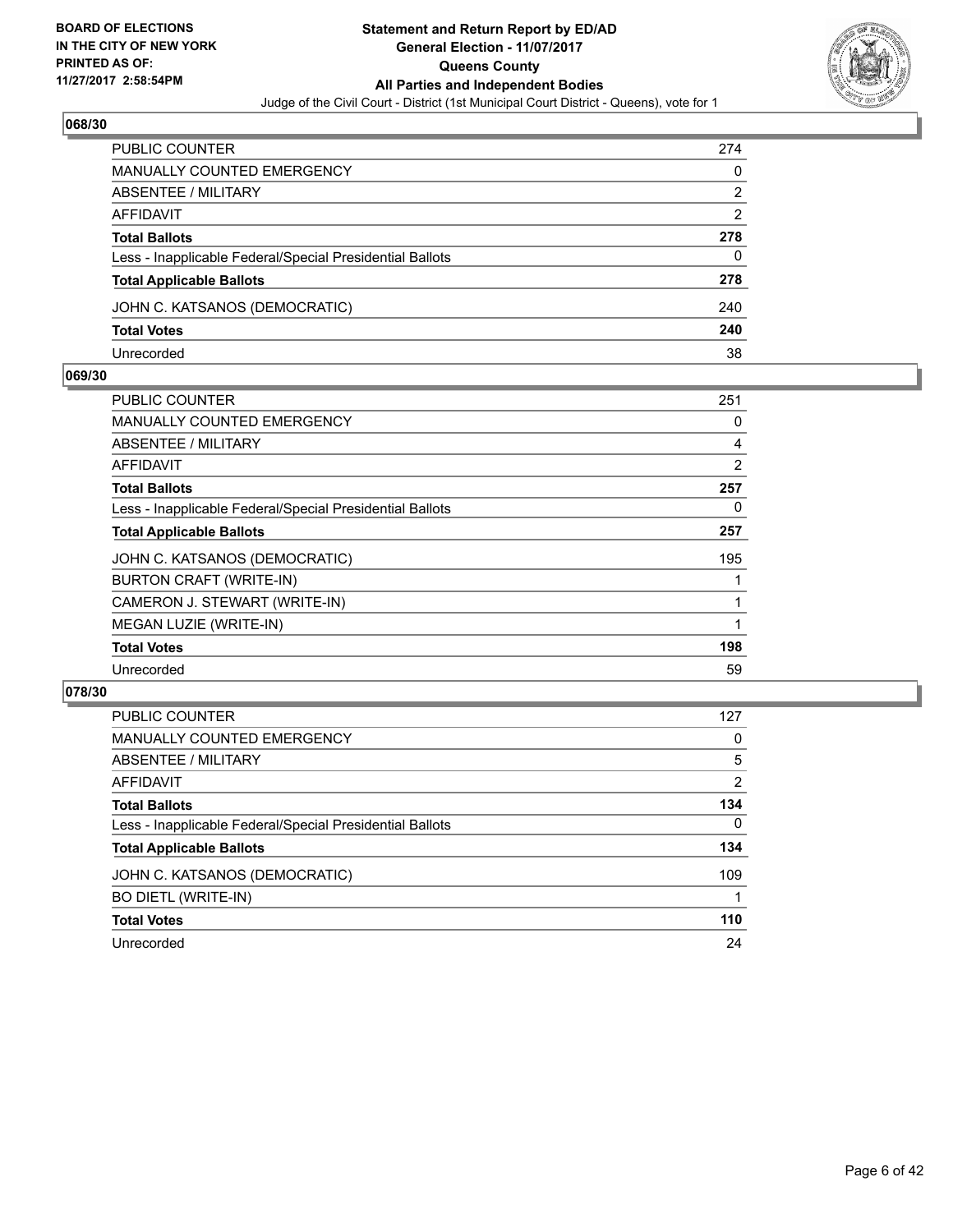

| <b>PUBLIC COUNTER</b>                                    | 172 |
|----------------------------------------------------------|-----|
| <b>MANUALLY COUNTED EMERGENCY</b>                        | 0   |
| ABSENTEE / MILITARY                                      | 5   |
| AFFIDAVIT                                                | 5   |
| <b>Total Ballots</b>                                     | 182 |
| Less - Inapplicable Federal/Special Presidential Ballots | 0   |
| <b>Total Applicable Ballots</b>                          | 182 |
| JOHN C. KATSANOS (DEMOCRATIC)                            | 150 |
| <b>Total Votes</b>                                       | 150 |
| Unrecorded                                               | 32  |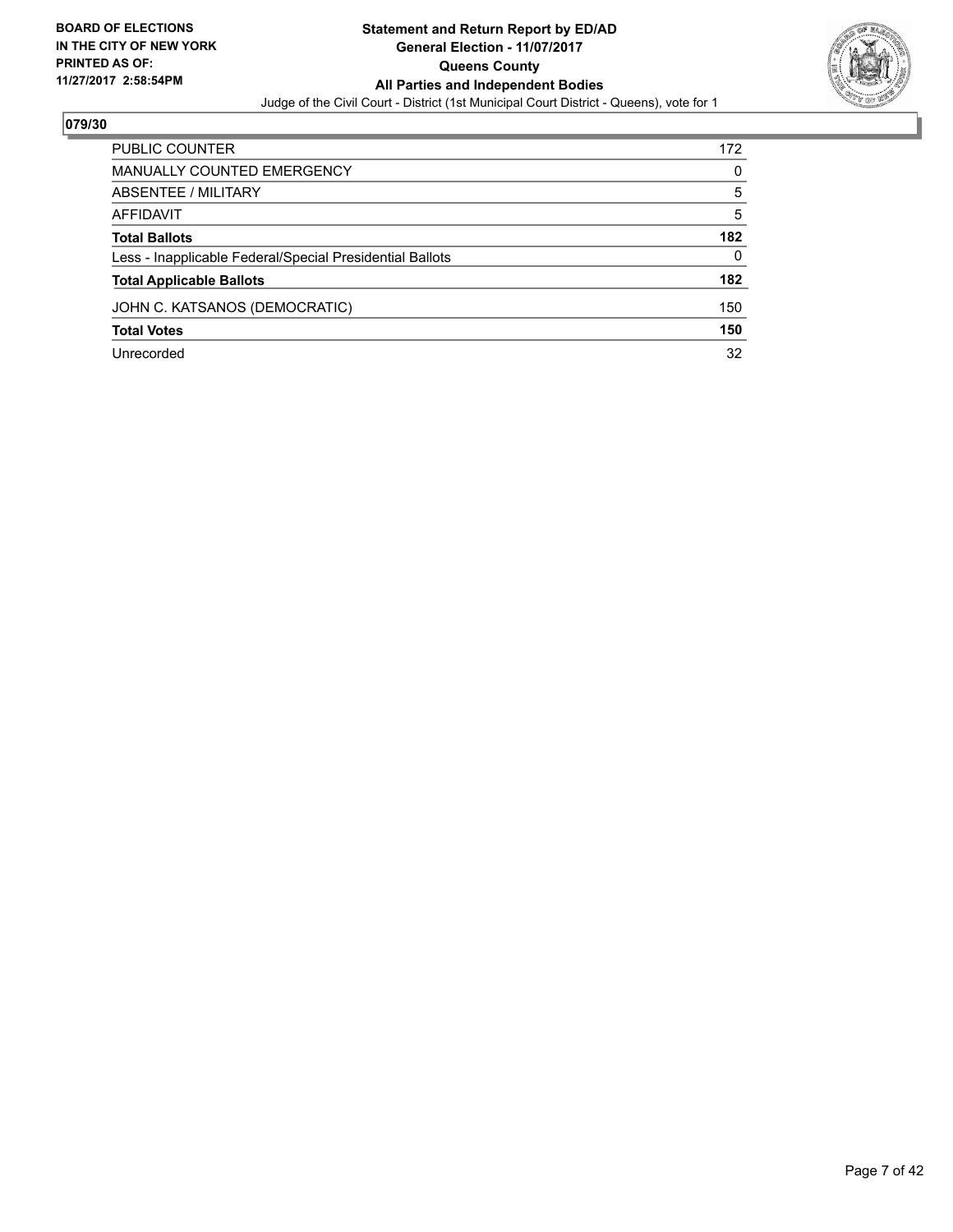

| <b>PUBLIC COUNTER</b>                                    | 453 |
|----------------------------------------------------------|-----|
| <b>MANUALLY COUNTED EMERGENCY</b>                        | 0   |
| ABSENTEE / MILITARY                                      | 12  |
| <b>AFFIDAVIT</b>                                         | 2   |
| <b>Total Ballots</b>                                     | 467 |
| Less - Inapplicable Federal/Special Presidential Ballots | 0   |
| <b>Total Applicable Ballots</b>                          | 467 |
| JOHN C. KATSANOS (DEMOCRATIC)                            | 305 |
| ALFRED E. NEWMAN (WRITE-IN)                              |     |
| RICHARD T. BOGLE (WRITE-IN)                              |     |
| <b>Total Votes</b>                                       | 307 |
| Unrecorded                                               | 160 |

#### **002/36**

| <b>PUBLIC COUNTER</b>                                    | 297 |
|----------------------------------------------------------|-----|
| MANUALLY COUNTED EMERGENCY                               | 0   |
| ABSENTEE / MILITARY                                      | 9   |
| AFFIDAVIT                                                | 2   |
| <b>Total Ballots</b>                                     | 308 |
| Less - Inapplicable Federal/Special Presidential Ballots | 0   |
| <b>Total Applicable Ballots</b>                          | 308 |
| JOHN C. KATSANOS (DEMOCRATIC)                            | 190 |
| UNATTRIBUTABLE WRITE-IN (WRITE-IN)                       |     |
| <b>Total Votes</b>                                       | 191 |
| Unrecorded                                               | 117 |

| <b>PUBLIC COUNTER</b>                                    | 136      |
|----------------------------------------------------------|----------|
| MANUALLY COUNTED EMERGENCY                               | 0        |
| ABSENTEE / MILITARY                                      |          |
| AFFIDAVIT                                                | 2        |
| <b>Total Ballots</b>                                     | 139      |
| Less - Inapplicable Federal/Special Presidential Ballots | $\Omega$ |
| <b>Total Applicable Ballots</b>                          | 139      |
| JOHN C. KATSANOS (DEMOCRATIC)                            | 113      |
| UNATTRIBUTABLE WRITE-IN (WRITE-IN)                       |          |
| <b>Total Votes</b>                                       | 114      |
| Unrecorded                                               | 25       |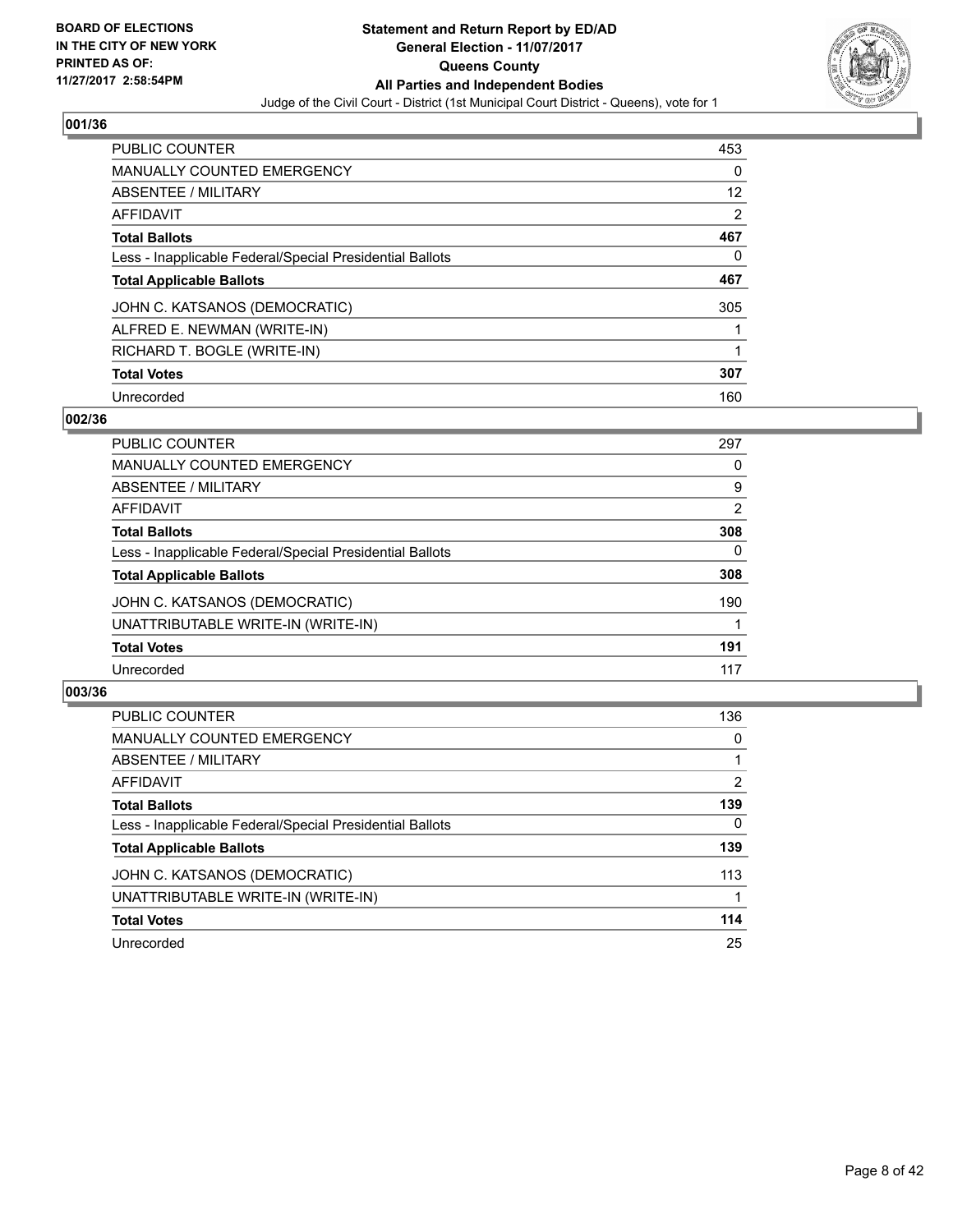

| PUBLIC COUNTER                                           | 249 |
|----------------------------------------------------------|-----|
| <b>MANUALLY COUNTED EMERGENCY</b>                        | 0   |
| ABSENTEE / MILITARY                                      | 3   |
| AFFIDAVIT                                                | 4   |
| <b>Total Ballots</b>                                     | 256 |
| Less - Inapplicable Federal/Special Presidential Ballots | 0   |
| <b>Total Applicable Ballots</b>                          | 256 |
| JOHN C. KATSANOS (DEMOCRATIC)                            | 195 |
| <b>Total Votes</b>                                       | 195 |
| Unrecorded                                               | 61  |

#### **005/36**

| PUBLIC COUNTER                                           | 190 |
|----------------------------------------------------------|-----|
| <b>MANUALLY COUNTED EMERGENCY</b>                        | 0   |
| ABSENTEE / MILITARY                                      | 5   |
| AFFIDAVIT                                                | 3   |
| <b>Total Ballots</b>                                     | 198 |
| Less - Inapplicable Federal/Special Presidential Ballots | 0   |
| <b>Total Applicable Ballots</b>                          | 198 |
| JOHN C. KATSANOS (DEMOCRATIC)                            | 142 |
| UNATTRIBUTABLE WRITE-IN (WRITE-IN)                       |     |
| <b>Total Votes</b>                                       | 143 |
| Unrecorded                                               | 55  |
|                                                          |     |

| <b>PUBLIC COUNTER</b>                                    | 276 |
|----------------------------------------------------------|-----|
| <b>MANUALLY COUNTED EMERGENCY</b>                        | 0   |
| ABSENTEE / MILITARY                                      | 8   |
| <b>AFFIDAVIT</b>                                         | 5   |
| <b>Total Ballots</b>                                     | 289 |
| Less - Inapplicable Federal/Special Presidential Ballots | 0   |
| <b>Total Applicable Ballots</b>                          | 289 |
| JOHN C. KATSANOS (DEMOCRATIC)                            | 237 |
| EMILY R. DAVIS (WRITE-IN)                                |     |
| <b>JOSEPH SULLIVAN (WRITE-IN)</b>                        |     |
| <b>Total Votes</b>                                       | 239 |
| Unrecorded                                               | 50  |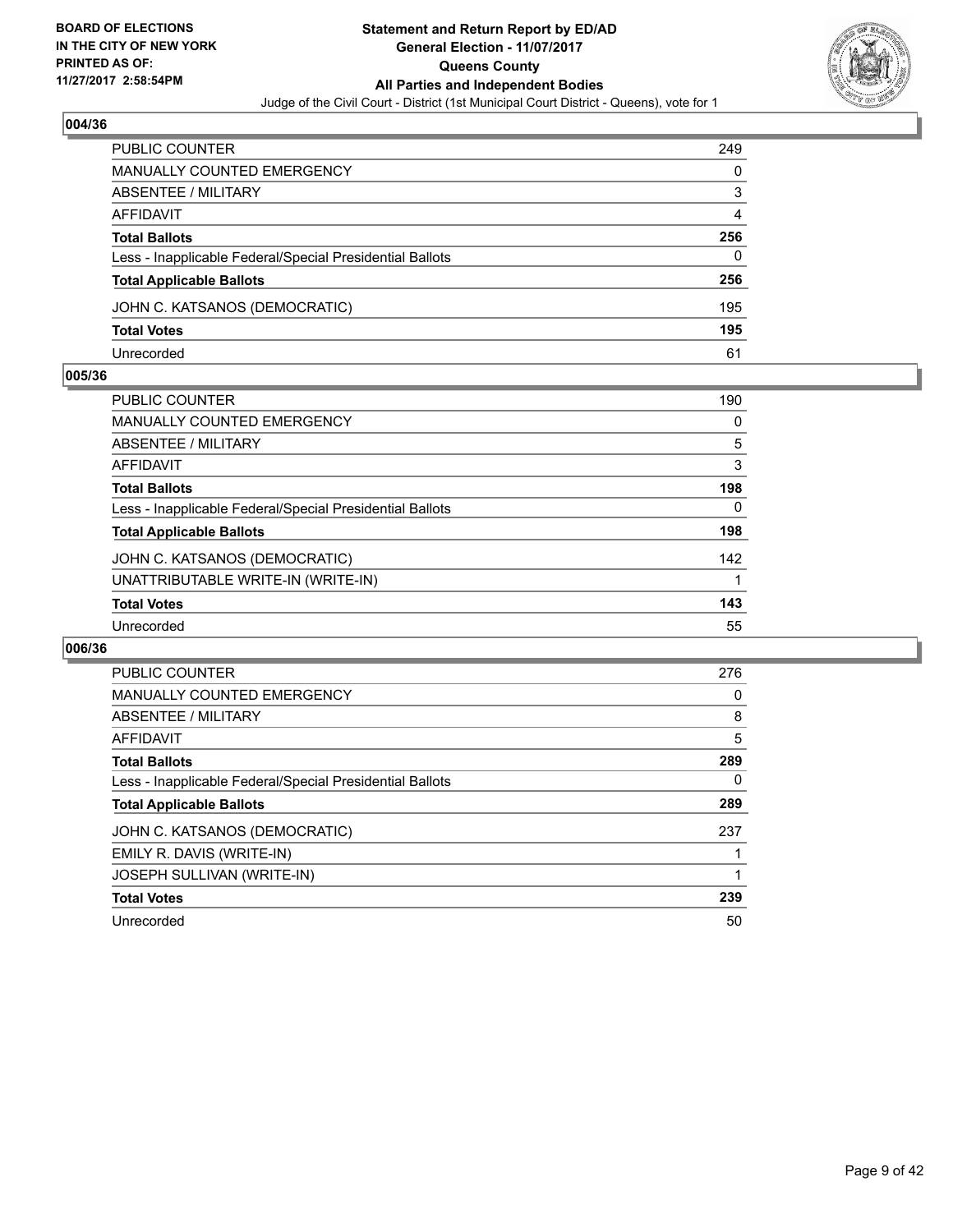

| <b>PUBLIC COUNTER</b>                                    | 148            |
|----------------------------------------------------------|----------------|
| <b>MANUALLY COUNTED EMERGENCY</b>                        | 0              |
| ABSENTEE / MILITARY                                      | $\overline{2}$ |
| <b>AFFIDAVIT</b>                                         | 3              |
| <b>Total Ballots</b>                                     | 153            |
| Less - Inapplicable Federal/Special Presidential Ballots | 0              |
| <b>Total Applicable Ballots</b>                          | 153            |
| JOHN C. KATSANOS (DEMOCRATIC)                            | 126            |
| DONALD TRUMP (WRITE-IN)                                  |                |
| PREET BHARA (WRITE-IN)                                   |                |
| RANDY CREDICO (WRITE-IN)                                 |                |
| <b>Total Votes</b>                                       | 129            |
| Unrecorded                                               | 24             |

## **008/36**

| PUBLIC COUNTER                                           | 267 |
|----------------------------------------------------------|-----|
| <b>MANUALLY COUNTED EMERGENCY</b>                        | 0   |
| ABSENTEE / MILITARY                                      | 5   |
| AFFIDAVIT                                                | 3   |
| <b>Total Ballots</b>                                     | 275 |
| Less - Inapplicable Federal/Special Presidential Ballots | 0   |
| <b>Total Applicable Ballots</b>                          | 275 |
| JOHN C. KATSANOS (DEMOCRATIC)                            | 221 |
| CINDER BLOCK (WRITE-IN)                                  |     |
| PETER BEADLE (WRITE-IN)                                  |     |
| <b>Total Votes</b>                                       | 223 |
| Unrecorded                                               | 52  |

| PUBLIC COUNTER                                           | 149 |
|----------------------------------------------------------|-----|
| <b>MANUALLY COUNTED EMERGENCY</b>                        | 0   |
| ABSENTEE / MILITARY                                      | 0   |
| AFFIDAVIT                                                | 4   |
| <b>Total Ballots</b>                                     | 153 |
| Less - Inapplicable Federal/Special Presidential Ballots | 0   |
| <b>Total Applicable Ballots</b>                          | 153 |
| JOHN C. KATSANOS (DEMOCRATIC)                            | 119 |
| UNATTRIBUTABLE WRITE-IN (WRITE-IN)                       |     |
| <b>Total Votes</b>                                       | 120 |
| Unrecorded                                               | 33  |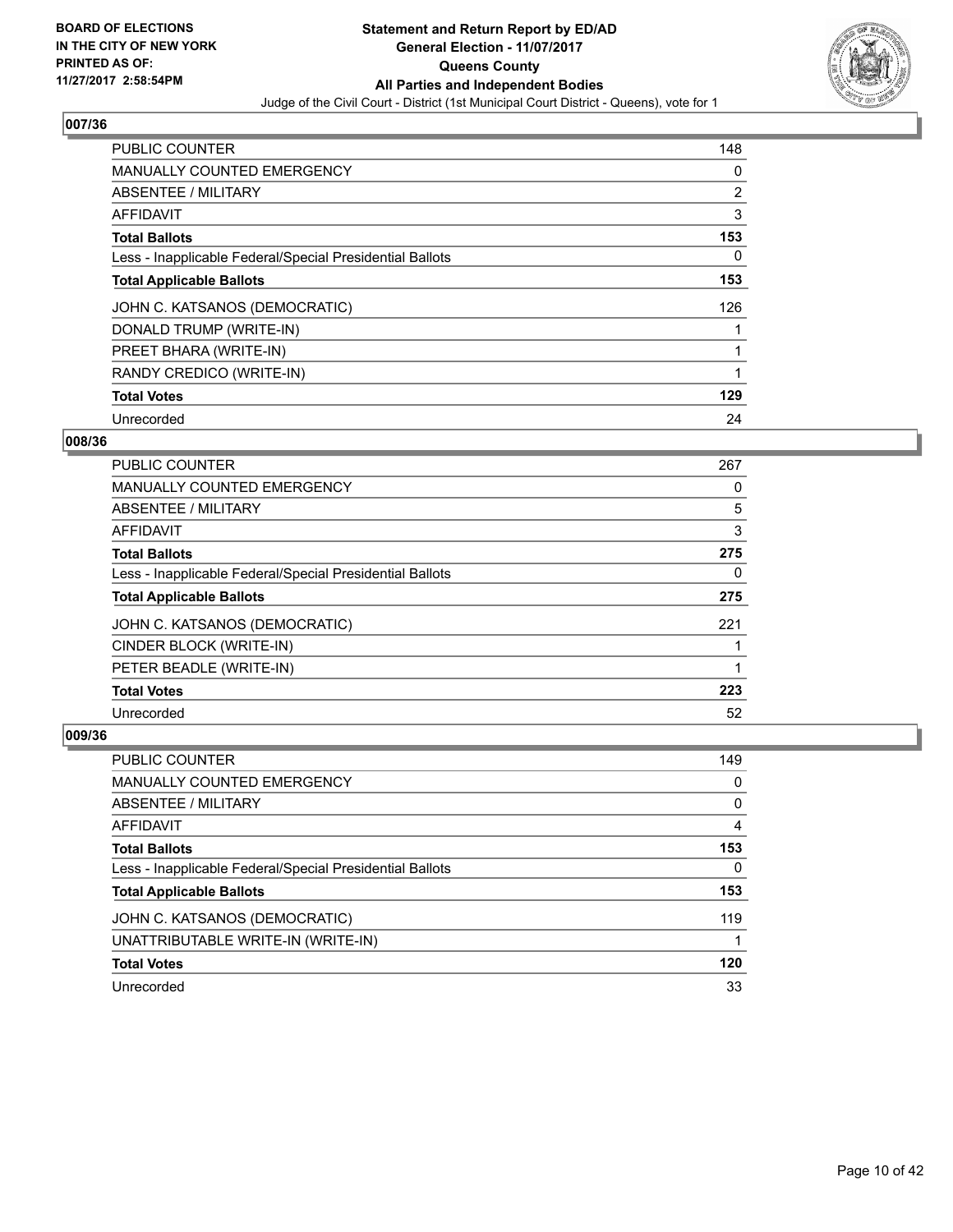

| PUBLIC COUNTER                                           | 164      |
|----------------------------------------------------------|----------|
| MANUALLY COUNTED EMERGENCY                               | 0        |
| ABSENTEE / MILITARY                                      | 4        |
| AFFIDAVIT                                                | 4        |
| <b>Total Ballots</b>                                     | 172      |
| Less - Inapplicable Federal/Special Presidential Ballots | $\Omega$ |
| <b>Total Applicable Ballots</b>                          | 172      |
| JOHN C. KATSANOS (DEMOCRATIC)                            | 133      |
| <b>Total Votes</b>                                       | 133      |
| Unrecorded                                               | 39       |

#### **011/36**

| PUBLIC COUNTER                                           | 216 |
|----------------------------------------------------------|-----|
| MANUALLY COUNTED EMERGENCY                               | 0   |
| ABSENTEE / MILITARY                                      | 4   |
| AFFIDAVIT                                                | 6   |
| <b>Total Ballots</b>                                     | 226 |
| Less - Inapplicable Federal/Special Presidential Ballots | 0   |
| <b>Total Applicable Ballots</b>                          | 226 |
| JOHN C. KATSANOS (DEMOCRATIC)                            | 170 |
| PETER SOUVLAKI (WRITE-IN)                                |     |
| UNATTRIBUTABLE WRITE-IN (WRITE-IN)                       |     |
| <b>Total Votes</b>                                       | 172 |
| Unrecorded                                               | 54  |

| <b>PUBLIC COUNTER</b>                                    | 187 |
|----------------------------------------------------------|-----|
| <b>MANUALLY COUNTED EMERGENCY</b>                        | 0   |
| <b>ABSENTEE / MILITARY</b>                               | 3   |
| <b>AFFIDAVIT</b>                                         |     |
| <b>Total Ballots</b>                                     | 191 |
| Less - Inapplicable Federal/Special Presidential Ballots | 0   |
| <b>Total Applicable Ballots</b>                          | 191 |
| JOHN C. KATSANOS (DEMOCRATIC)                            | 160 |
| CORA IBER IDEAL (WRITE-IN)                               |     |
| JEFF LILLEY (WRITE-IN)                                   |     |
|                                                          |     |
| <b>JUSTIN DOMENECH (WRITE-IN)</b>                        |     |
| UNATTRIBUTABLE WRITE-IN (WRITE-IN)                       |     |
| <b>Total Votes</b>                                       | 164 |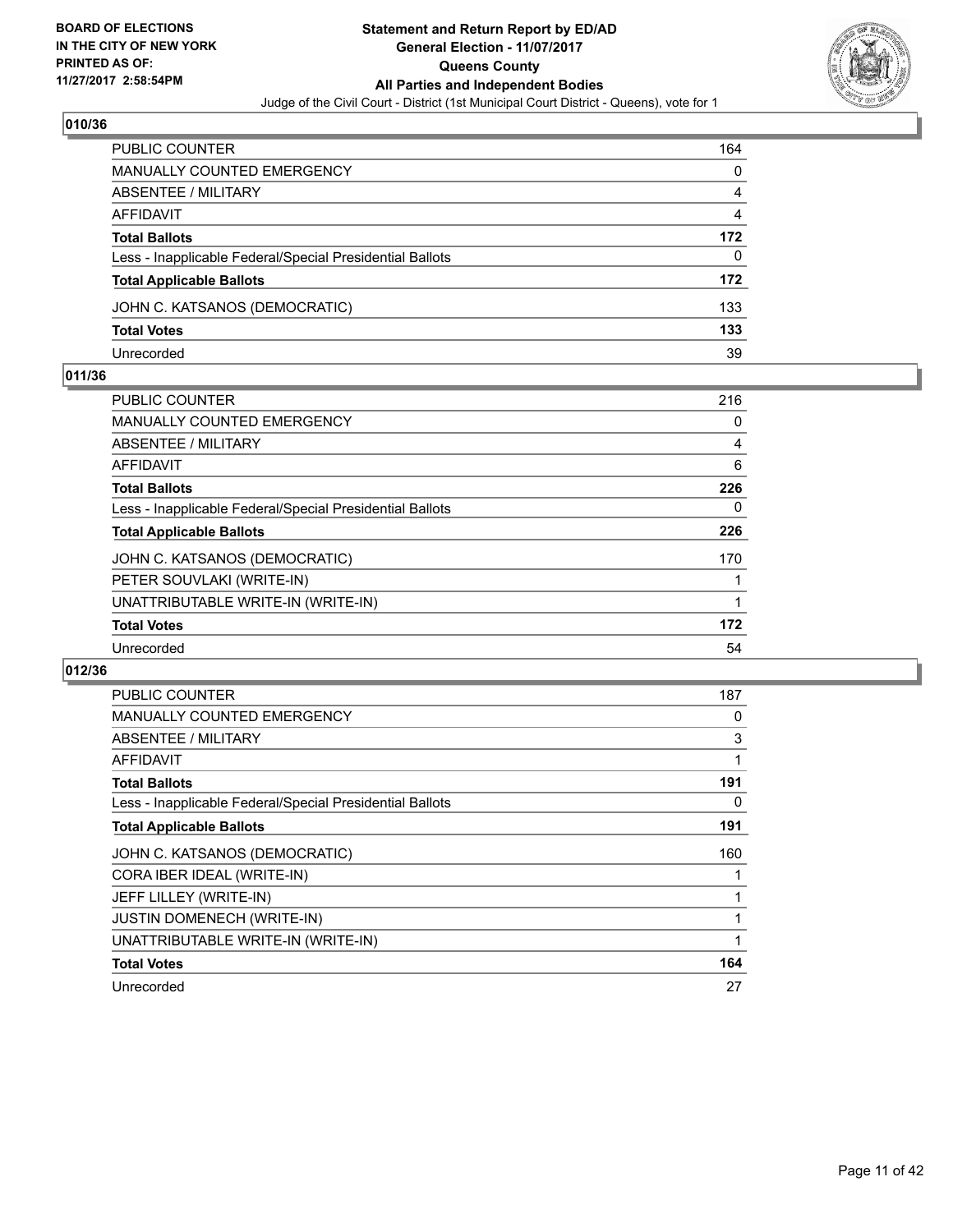

| PUBLIC COUNTER                                           | 231 |
|----------------------------------------------------------|-----|
| MANUALLY COUNTED EMERGENCY                               | 0   |
| <b>ABSENTEE / MILITARY</b>                               | 2   |
| AFFIDAVIT                                                | 2   |
| <b>Total Ballots</b>                                     | 235 |
| Less - Inapplicable Federal/Special Presidential Ballots | 0   |
| <b>Total Applicable Ballots</b>                          | 235 |
| JOHN C. KATSANOS (DEMOCRATIC)                            | 185 |
| <b>Total Votes</b>                                       | 185 |
| Unrecorded                                               | 50  |

#### **014/36**

| PUBLIC COUNTER                                           | 217 |
|----------------------------------------------------------|-----|
| <b>MANUALLY COUNTED EMERGENCY</b>                        | 0   |
| ABSENTEE / MILITARY                                      | 2   |
| AFFIDAVIT                                                | 3   |
| <b>Total Ballots</b>                                     | 222 |
| Less - Inapplicable Federal/Special Presidential Ballots | 0   |
| <b>Total Applicable Ballots</b>                          | 222 |
| JOHN C. KATSANOS (DEMOCRATIC)                            | 155 |
| <b>Total Votes</b>                                       | 155 |
| Unrecorded                                               | 67  |
|                                                          |     |

| <b>PUBLIC COUNTER</b>                                    | 187 |
|----------------------------------------------------------|-----|
| <b>MANUALLY COUNTED EMERGENCY</b>                        | 0   |
| ABSENTEE / MILITARY                                      | 6   |
| <b>AFFIDAVIT</b>                                         | 6   |
| <b>Total Ballots</b>                                     | 199 |
| Less - Inapplicable Federal/Special Presidential Ballots | 0   |
| <b>Total Applicable Ballots</b>                          | 199 |
| JOHN C. KATSANOS (DEMOCRATIC)                            | 144 |
| ANDREW GROSSMAN (WRITE-IN)                               |     |
| JAMES WAYDEN (WRITE-IN)                                  |     |
| <b>Total Votes</b>                                       | 146 |
| Unrecorded                                               | 53  |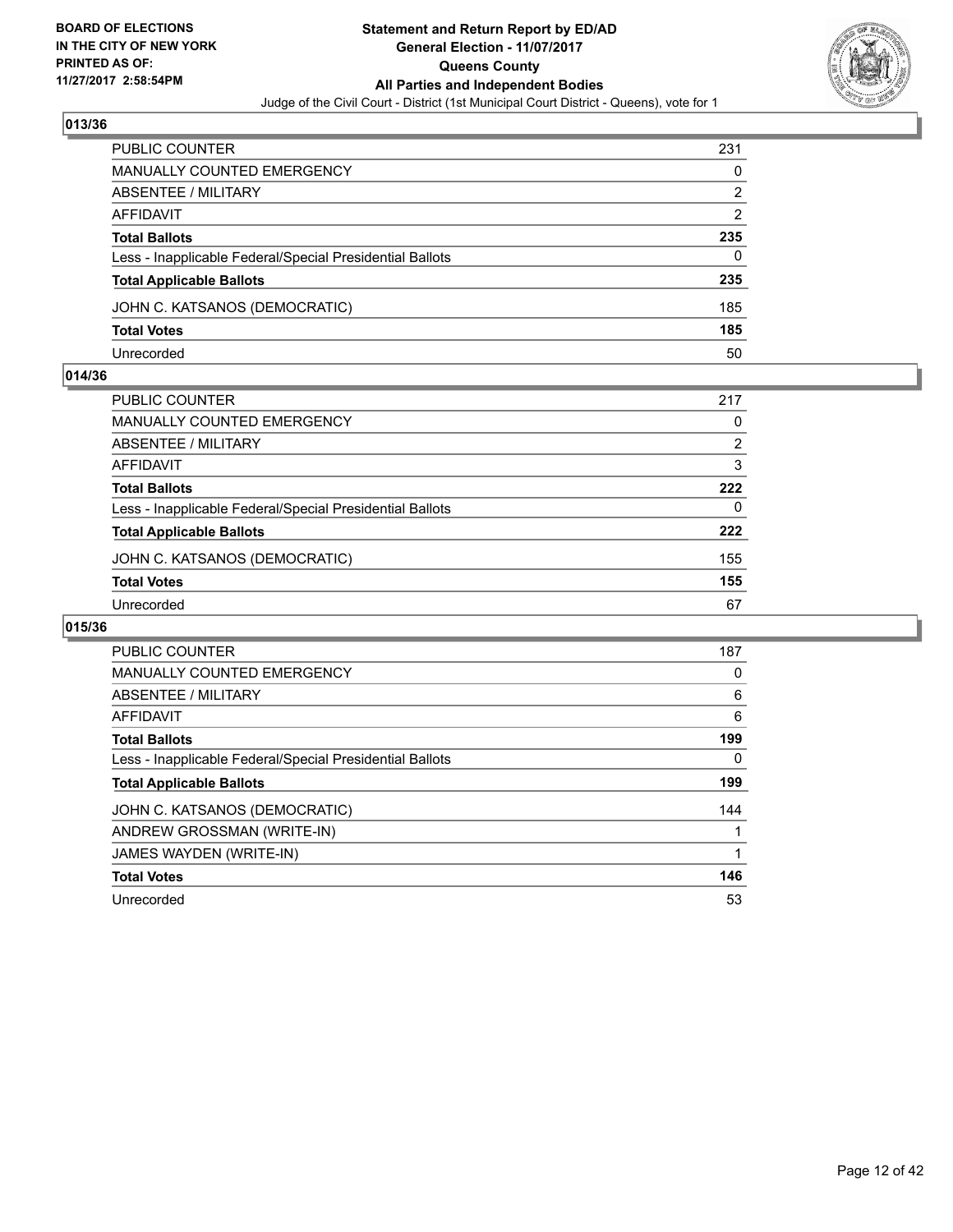

| PUBLIC COUNTER                                           | 226 |
|----------------------------------------------------------|-----|
| MANUALLY COUNTED EMERGENCY                               | 0   |
| ABSENTEE / MILITARY                                      | 4   |
| AFFIDAVIT                                                | 9   |
| Total Ballots                                            | 239 |
| Less - Inapplicable Federal/Special Presidential Ballots | 0   |
| <b>Total Applicable Ballots</b>                          | 239 |
| JOHN C. KATSANOS (DEMOCRATIC)                            | 195 |
| NIKK SITT (WRITE-IN)                                     |     |
| <b>Total Votes</b>                                       | 196 |
| Unrecorded                                               | 43  |

## **017/36**

| <b>PUBLIC COUNTER</b>                                    | 232 |
|----------------------------------------------------------|-----|
| <b>MANUALLY COUNTED EMERGENCY</b>                        | 0   |
| ABSENTEE / MILITARY                                      | 5   |
| <b>AFFIDAVIT</b>                                         | 3   |
| <b>Total Ballots</b>                                     | 240 |
| Less - Inapplicable Federal/Special Presidential Ballots | 0   |
| <b>Total Applicable Ballots</b>                          | 240 |
| JOHN C. KATSANOS (DEMOCRATIC)                            | 189 |
| ERIN BRENNAN (WRITE-IN)                                  |     |
| <b>OWEN T. PALMER (WRITE-IN)</b>                         |     |
| <b>Total Votes</b>                                       | 191 |
| Unrecorded                                               | 49  |

| PUBLIC COUNTER                                           | 276 |
|----------------------------------------------------------|-----|
| <b>MANUALLY COUNTED EMERGENCY</b>                        | 0   |
| ABSENTEE / MILITARY                                      | 4   |
| AFFIDAVIT                                                | 5   |
| <b>Total Ballots</b>                                     | 285 |
| Less - Inapplicable Federal/Special Presidential Ballots | 0   |
| <b>Total Applicable Ballots</b>                          | 285 |
| JOHN C. KATSANOS (DEMOCRATIC)                            | 211 |
| BERNIE SANDERS (WRITE-IN)                                |     |
| IRIS BERNSTEIN (WRITE-IN)                                |     |
| MICHAEL BLOOMBERG (WRITE-IN)                             |     |
| THOMAS GILLIGAN (WRITE-IN)                               | 1   |
| UNATTRIBUTABLE WRITE-IN (WRITE-IN)                       | 1   |
| <b>Total Votes</b>                                       | 216 |
| Unrecorded                                               | 69  |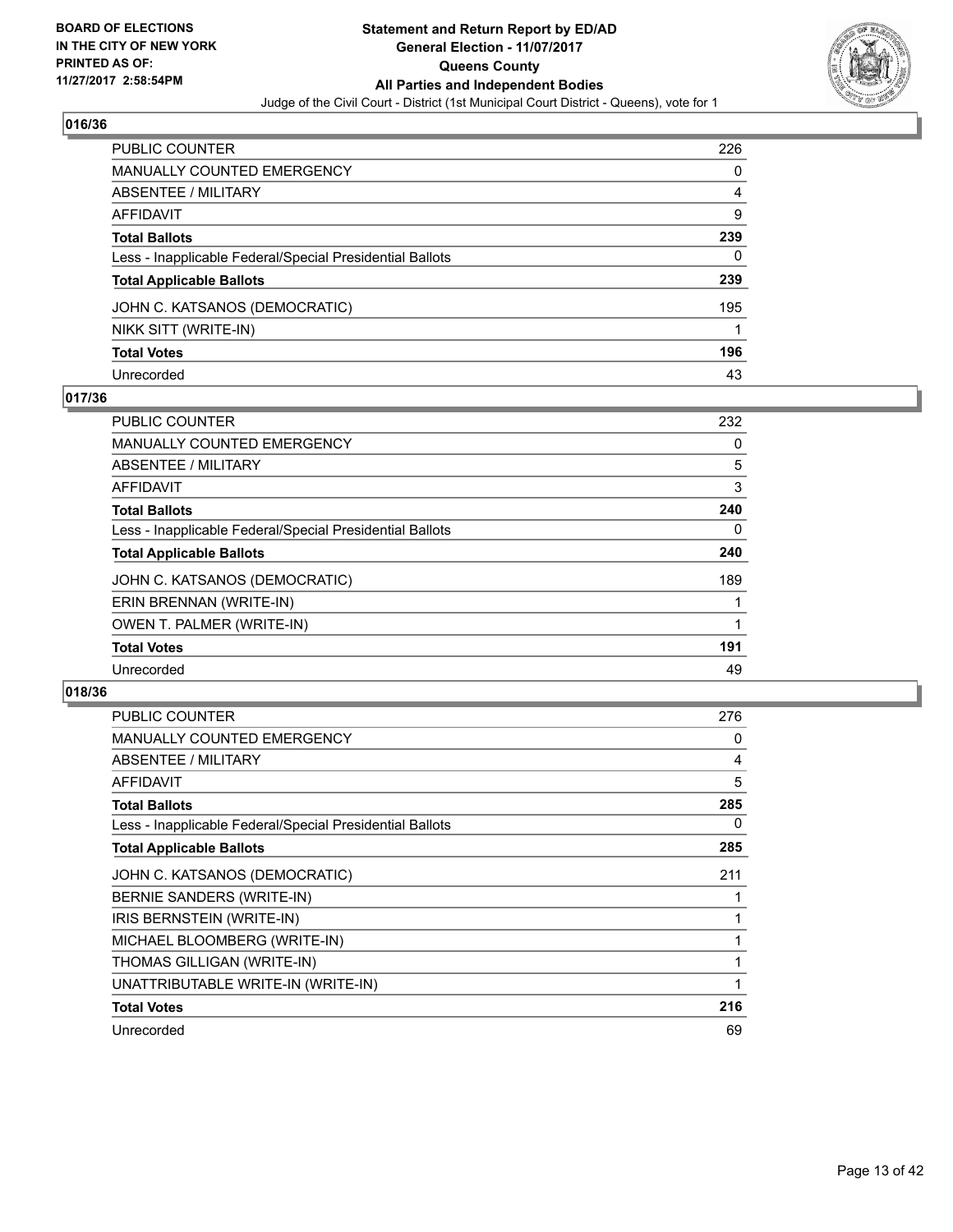

| PUBLIC COUNTER                                           | 267            |
|----------------------------------------------------------|----------------|
| <b>MANUALLY COUNTED EMERGENCY</b>                        | 0              |
| <b>ABSENTEE / MILITARY</b>                               | $\overline{2}$ |
| <b>AFFIDAVIT</b>                                         | 2              |
| <b>Total Ballots</b>                                     | 271            |
| Less - Inapplicable Federal/Special Presidential Ballots | 0              |
| <b>Total Applicable Ballots</b>                          | 271            |
| JOHN C. KATSANOS (DEMOCRATIC)                            | 214            |
| UNATTRIBUTABLE WRITE-IN (WRITE-IN)                       | 2              |
| <b>Total Votes</b>                                       | 216            |
| Unrecorded                                               | 55             |

#### **020/36**

| <b>PUBLIC COUNTER</b>                                    | 269 |
|----------------------------------------------------------|-----|
| <b>MANUALLY COUNTED EMERGENCY</b>                        | 0   |
| ABSENTEE / MILITARY                                      | 2   |
| AFFIDAVIT                                                | 4   |
| <b>Total Ballots</b>                                     | 275 |
| Less - Inapplicable Federal/Special Presidential Ballots | 0   |
| <b>Total Applicable Ballots</b>                          | 275 |
| JOHN C. KATSANOS (DEMOCRATIC)                            | 210 |
| UNATTRIBUTABLE WRITE-IN (WRITE-IN)                       |     |
| <b>Total Votes</b>                                       | 211 |
| Unrecorded                                               | 64  |

| <b>PUBLIC COUNTER</b>                                    | 280 |
|----------------------------------------------------------|-----|
| <b>MANUALLY COUNTED EMERGENCY</b>                        | 0   |
| ABSENTEE / MILITARY                                      | 4   |
| <b>AFFIDAVIT</b>                                         | 5   |
| <b>Total Ballots</b>                                     | 289 |
| Less - Inapplicable Federal/Special Presidential Ballots | 0   |
| <b>Total Applicable Ballots</b>                          | 289 |
| JOHN C. KATSANOS (DEMOCRATIC)                            | 222 |
| EMILY NGO (WRITE-IN)                                     |     |
| RICHARD OSUNA (WRITE-IN)                                 |     |
| <b>Total Votes</b>                                       | 224 |
| Unrecorded                                               | 65  |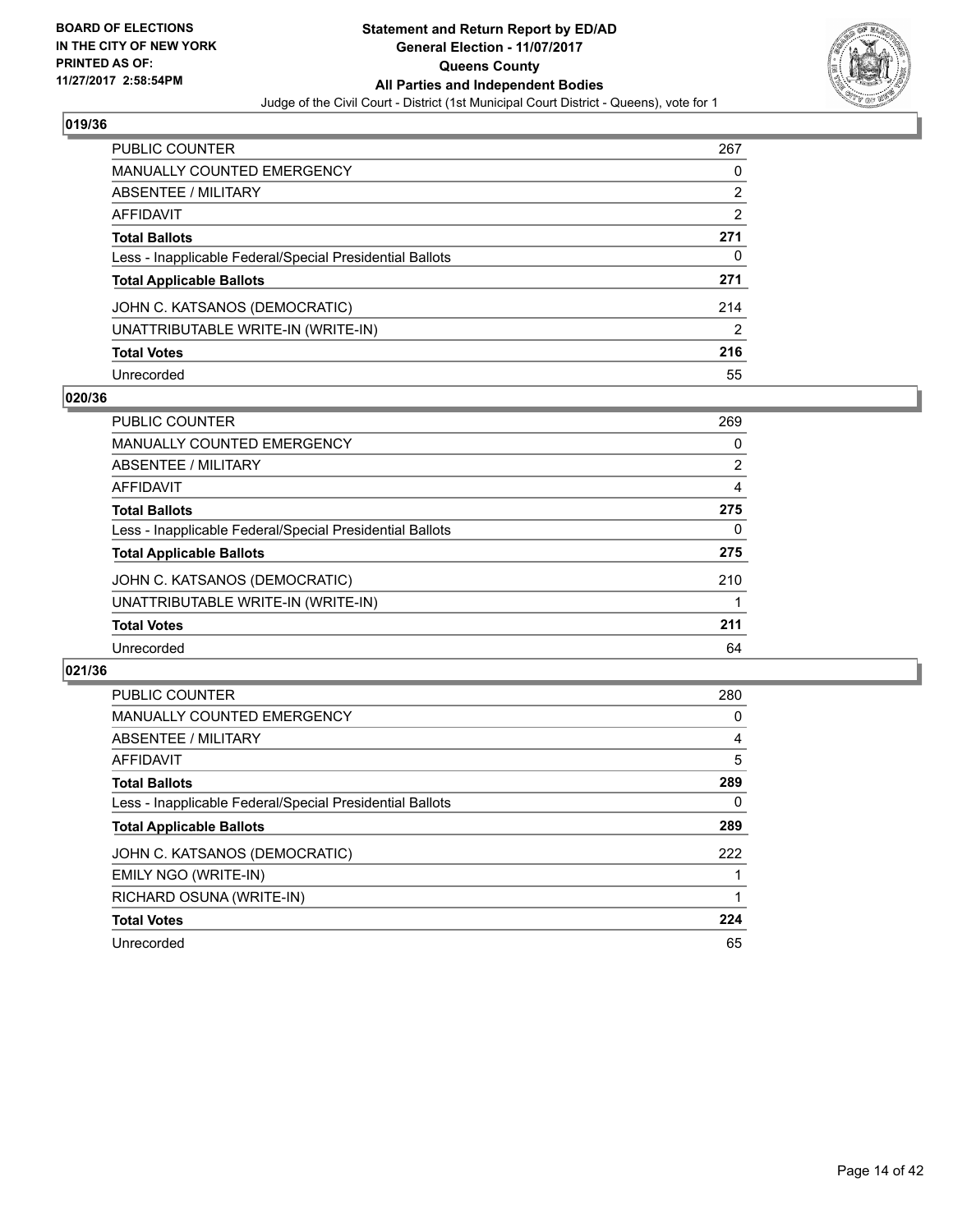

| PUBLIC COUNTER                                           | 259 |
|----------------------------------------------------------|-----|
| <b>MANUALLY COUNTED EMERGENCY</b>                        | 0   |
| ABSENTEE / MILITARY                                      | 5   |
| AFFIDAVIT                                                | 2   |
| <b>Total Ballots</b>                                     | 266 |
| Less - Inapplicable Federal/Special Presidential Ballots | 0   |
| <b>Total Applicable Ballots</b>                          | 266 |
| JOHN C. KATSANOS (DEMOCRATIC)                            | 219 |
| <b>Total Votes</b>                                       | 219 |
| Unrecorded                                               | 47  |

#### **023/36**

| <b>PUBLIC COUNTER</b>                                    | 181            |
|----------------------------------------------------------|----------------|
| <b>MANUALLY COUNTED EMERGENCY</b>                        | 0              |
| ABSENTEE / MILITARY                                      | $\overline{2}$ |
| AFFIDAVIT                                                | 2              |
| <b>Total Ballots</b>                                     | 185            |
| Less - Inapplicable Federal/Special Presidential Ballots | 0              |
| <b>Total Applicable Ballots</b>                          | 185            |
| JOHN C. KATSANOS (DEMOCRATIC)                            | 142            |
| ALISHA BACCHUS (WRITE-IN)                                |                |
| DONALD TRUMP (WRITE-IN)                                  |                |
| SNOOP DOG (WRITE-IN)                                     |                |
| <b>Total Votes</b>                                       | 145            |
| Unrecorded                                               | 40             |
|                                                          |                |

| <b>PUBLIC COUNTER</b>                                    | 207 |
|----------------------------------------------------------|-----|
| MANUALLY COUNTED EMERGENCY                               | 0   |
| ABSENTEE / MILITARY                                      | 4   |
| AFFIDAVIT                                                | 6   |
| <b>Total Ballots</b>                                     | 217 |
| Less - Inapplicable Federal/Special Presidential Ballots | 0   |
| <b>Total Applicable Ballots</b>                          | 217 |
| JOHN C. KATSANOS (DEMOCRATIC)                            | 175 |
| <b>Total Votes</b>                                       | 175 |
| Unrecorded                                               | 42  |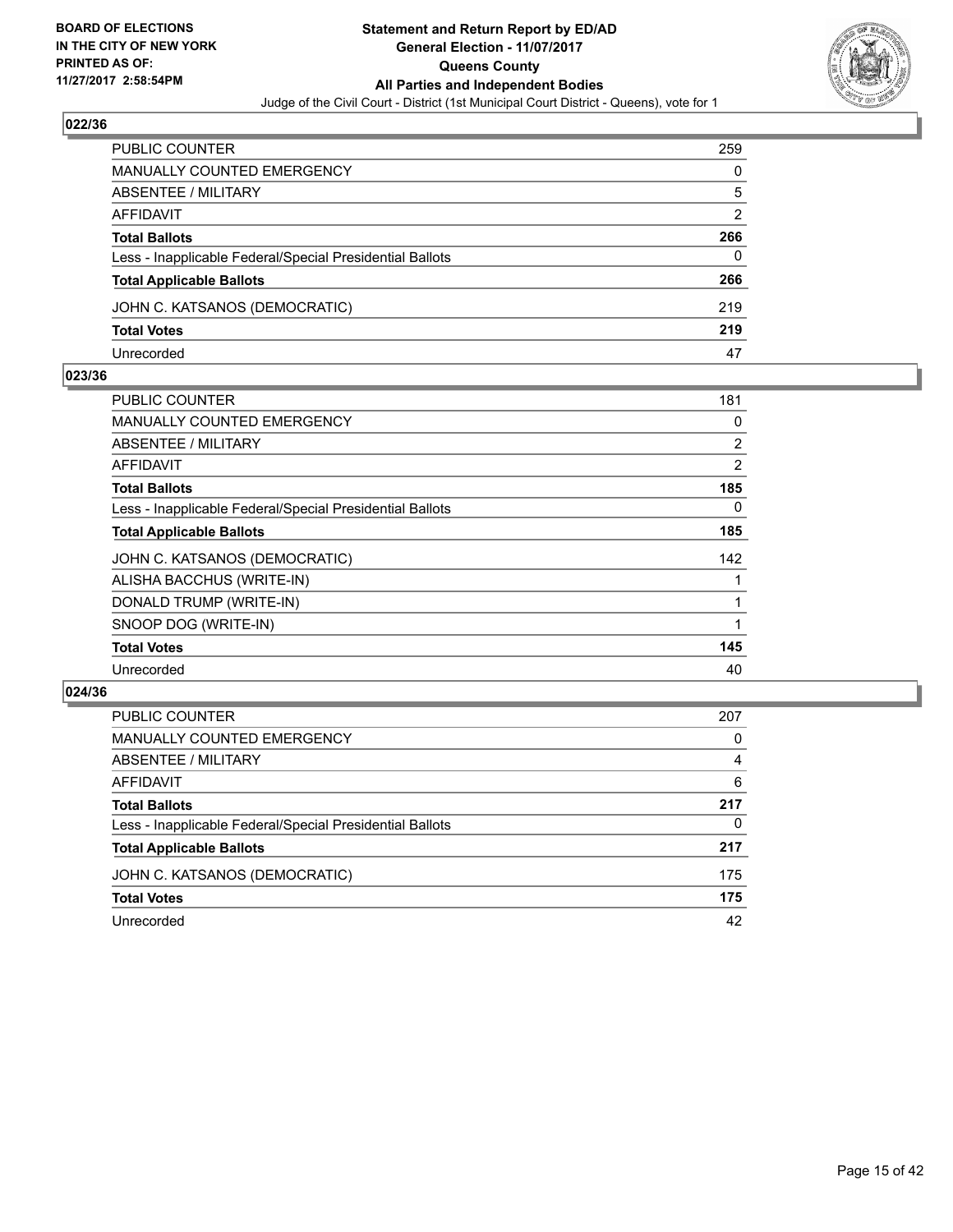

| <b>PUBLIC COUNTER</b>                                    | 213 |
|----------------------------------------------------------|-----|
| MANUALLY COUNTED EMERGENCY                               | 0   |
| ABSENTEE / MILITARY                                      | 3   |
| AFFIDAVIT                                                | 5   |
| <b>Total Ballots</b>                                     | 221 |
| Less - Inapplicable Federal/Special Presidential Ballots | 0   |
| <b>Total Applicable Ballots</b>                          | 221 |
| JOHN C. KATSANOS (DEMOCRATIC)                            | 166 |
| ALEX MERCED (WRITE-IN)                                   |     |
| HARRY STONE (WRITE-IN)                                   |     |
| <b>Total Votes</b>                                       | 168 |
| Unrecorded                                               | 53  |

#### **026/36**

| <b>PUBLIC COUNTER</b>                                    | 176 |
|----------------------------------------------------------|-----|
| <b>MANUALLY COUNTED EMERGENCY</b>                        | 0   |
| ABSENTEE / MILITARY                                      | 5   |
| <b>AFFIDAVIT</b>                                         |     |
| <b>Total Ballots</b>                                     | 182 |
| Less - Inapplicable Federal/Special Presidential Ballots | 0   |
| <b>Total Applicable Ballots</b>                          | 182 |
| JOHN C. KATSANOS (DEMOCRATIC)                            | 132 |
| MATTHEW ROCCHIA (WRITE-IN)                               |     |
| <b>Total Votes</b>                                       | 133 |
| Unrecorded                                               | 49  |

| <b>PUBLIC COUNTER</b>                                    | 255      |
|----------------------------------------------------------|----------|
| MANUALLY COUNTED EMERGENCY                               | 0        |
| ABSENTEE / MILITARY                                      | 6        |
| <b>AFFIDAVIT</b>                                         | 3        |
| <b>Total Ballots</b>                                     | 264      |
| Less - Inapplicable Federal/Special Presidential Ballots | $\Omega$ |
| <b>Total Applicable Ballots</b>                          | 264      |
| JOHN C. KATSANOS (DEMOCRATIC)                            | 178      |
| JILL STEIN (WRITE-IN)                                    |          |
| UNATTRIBUTABLE WRITE-IN (WRITE-IN)                       |          |
| <b>Total Votes</b>                                       | 180      |
| Unrecorded                                               | 84       |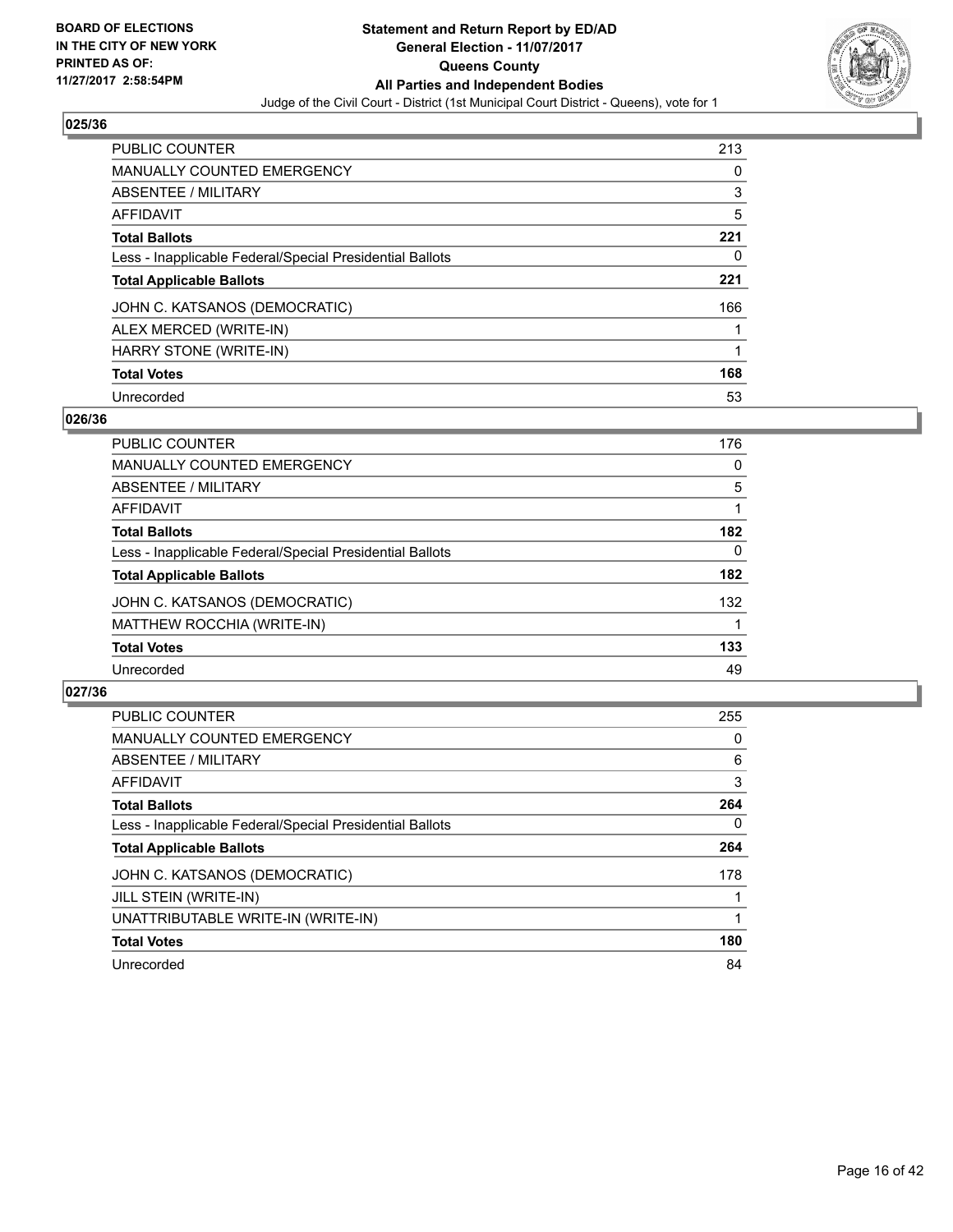

| <b>PUBLIC COUNTER</b>                                    | 213            |
|----------------------------------------------------------|----------------|
| <b>MANUALLY COUNTED EMERGENCY</b>                        | 0              |
| ABSENTEE / MILITARY                                      | $\overline{7}$ |
| <b>AFFIDAVIT</b>                                         | 5              |
| <b>Total Ballots</b>                                     | 225            |
| Less - Inapplicable Federal/Special Presidential Ballots | 0              |
| <b>Total Applicable Ballots</b>                          | 225            |
| JOHN C. KATSANOS (DEMOCRATIC)                            | 157            |
| LARA GREGORY (WRITE-IN)                                  | $\overline{2}$ |
| LISA JANKOWSKI (WRITE-IN)                                | 2              |
| SAMI NAIM (WRITE-IN)                                     |                |
| UNATTRIBUTABLE WRITE-IN (WRITE-IN)                       | 1              |
| <b>Total Votes</b>                                       | 163            |
| Unrecorded                                               | 62             |

## **029/36**

| <b>PUBLIC COUNTER</b>                                    | 223 |
|----------------------------------------------------------|-----|
| <b>MANUALLY COUNTED EMERGENCY</b>                        | 0   |
| ABSENTEE / MILITARY                                      | 4   |
| AFFIDAVIT                                                |     |
| <b>Total Ballots</b>                                     | 228 |
| Less - Inapplicable Federal/Special Presidential Ballots | 0   |
| <b>Total Applicable Ballots</b>                          | 228 |
| JOHN C. KATSANOS (DEMOCRATIC)                            | 161 |
| THOMAS GELLIN (WRITE-IN)                                 |     |
| <b>Total Votes</b>                                       | 162 |
| Unrecorded                                               | 66  |

| <b>PUBLIC COUNTER</b>                                    | 244 |
|----------------------------------------------------------|-----|
| <b>MANUALLY COUNTED EMERGENCY</b>                        | 0   |
| ABSENTEE / MILITARY                                      | 5   |
| AFFIDAVIT                                                | 8   |
| <b>Total Ballots</b>                                     | 257 |
| Less - Inapplicable Federal/Special Presidential Ballots | 0   |
| <b>Total Applicable Ballots</b>                          | 257 |
| JOHN C. KATSANOS (DEMOCRATIC)                            | 189 |
| CAPTAIN MORGAN (WRITE-IN)                                |     |
| <b>KRISTAPS PORZINGIS (WRITE-IN)</b>                     | 1   |
| SETH RICH (WRITE-IN)                                     |     |
| <b>Total Votes</b>                                       | 192 |
| Unrecorded                                               | 65  |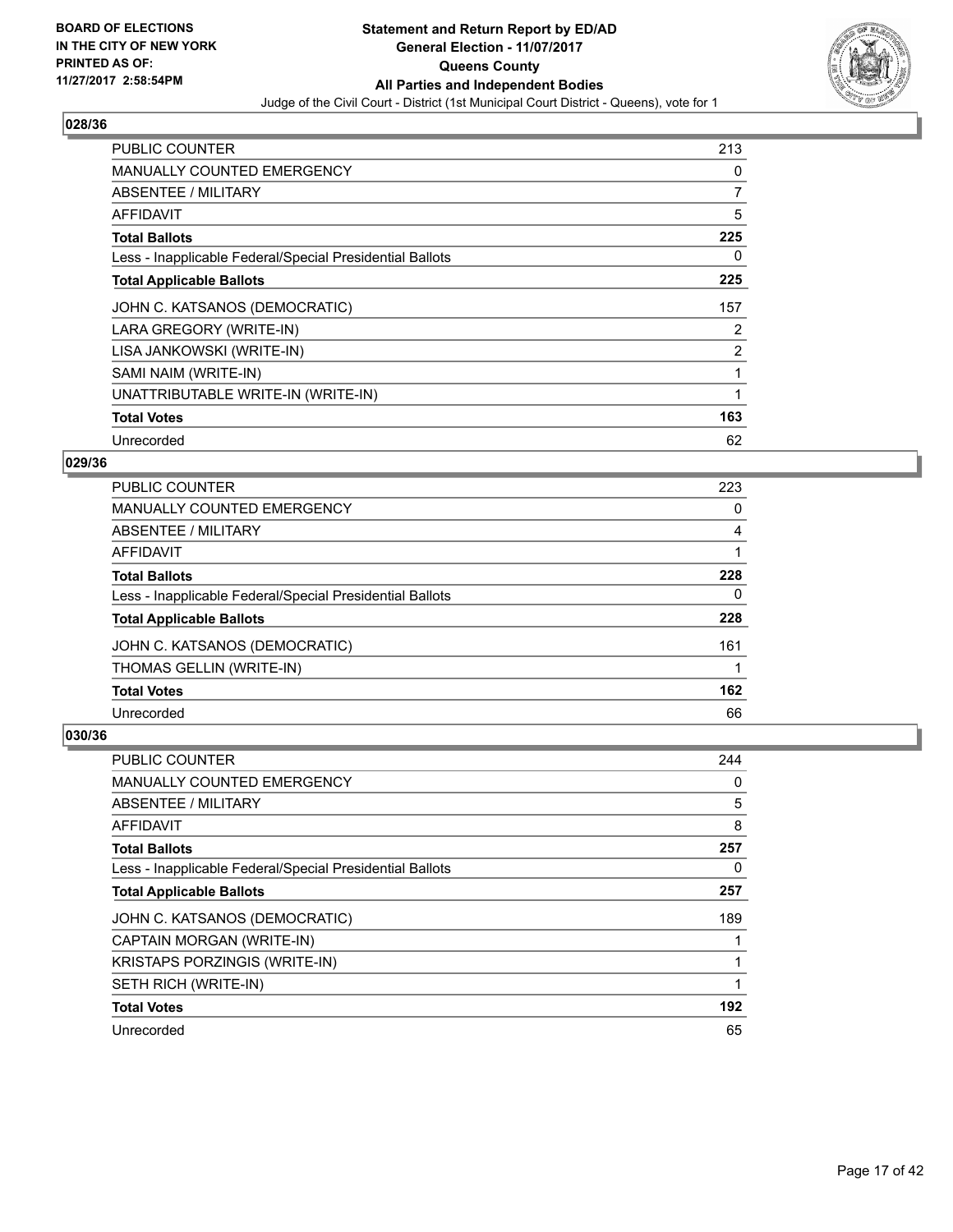

| <b>PUBLIC COUNTER</b>                                    | 262 |
|----------------------------------------------------------|-----|
| <b>MANUALLY COUNTED EMERGENCY</b>                        | 0   |
| ABSENTEE / MILITARY                                      | 2   |
| <b>AFFIDAVIT</b>                                         | 4   |
| <b>Total Ballots</b>                                     | 268 |
| Less - Inapplicable Federal/Special Presidential Ballots | 0   |
| <b>Total Applicable Ballots</b>                          | 268 |
| JOHN C. KATSANOS (DEMOCRATIC)                            | 197 |
| ELLIOT SPITZER (WRITE-IN)                                |     |
| JOSEPH ANATASIO (WRITE-IN)                               |     |
| UNATTRIBUTABLE WRITE-IN (WRITE-IN)                       | 1   |
| <b>Total Votes</b>                                       | 200 |
| Unrecorded                                               | 68  |

## **032/36**

| <b>PUBLIC COUNTER</b>                                    | 242            |
|----------------------------------------------------------|----------------|
| <b>MANUALLY COUNTED EMERGENCY</b>                        | 0              |
| ABSENTEE / MILITARY                                      | 9              |
| <b>AFFIDAVIT</b>                                         | 0              |
| <b>Total Ballots</b>                                     | 251            |
| Less - Inapplicable Federal/Special Presidential Ballots | 0              |
| <b>Total Applicable Ballots</b>                          | 251            |
| JOHN C. KATSANOS (DEMOCRATIC)                            | 172            |
| MICHAEL P. BABCOCK (WRITE-IN)                            |                |
| UNATTRIBUTABLE WRITE-IN (WRITE-IN)                       | $\overline{2}$ |
| <b>Total Votes</b>                                       | 175            |
| Unrecorded                                               | 76             |

| PUBLIC COUNTER                                           | 181 |
|----------------------------------------------------------|-----|
| <b>MANUALLY COUNTED EMERGENCY</b>                        | 0   |
| ABSENTEE / MILITARY                                      | 5   |
| AFFIDAVIT                                                | 2   |
| <b>Total Ballots</b>                                     | 188 |
| Less - Inapplicable Federal/Special Presidential Ballots | 0   |
| <b>Total Applicable Ballots</b>                          | 188 |
| JOHN C. KATSANOS (DEMOCRATIC)                            | 132 |
| UNATTRIBUTABLE WRITE-IN (WRITE-IN)                       |     |
| <b>Total Votes</b>                                       | 133 |
| Unrecorded                                               | 55  |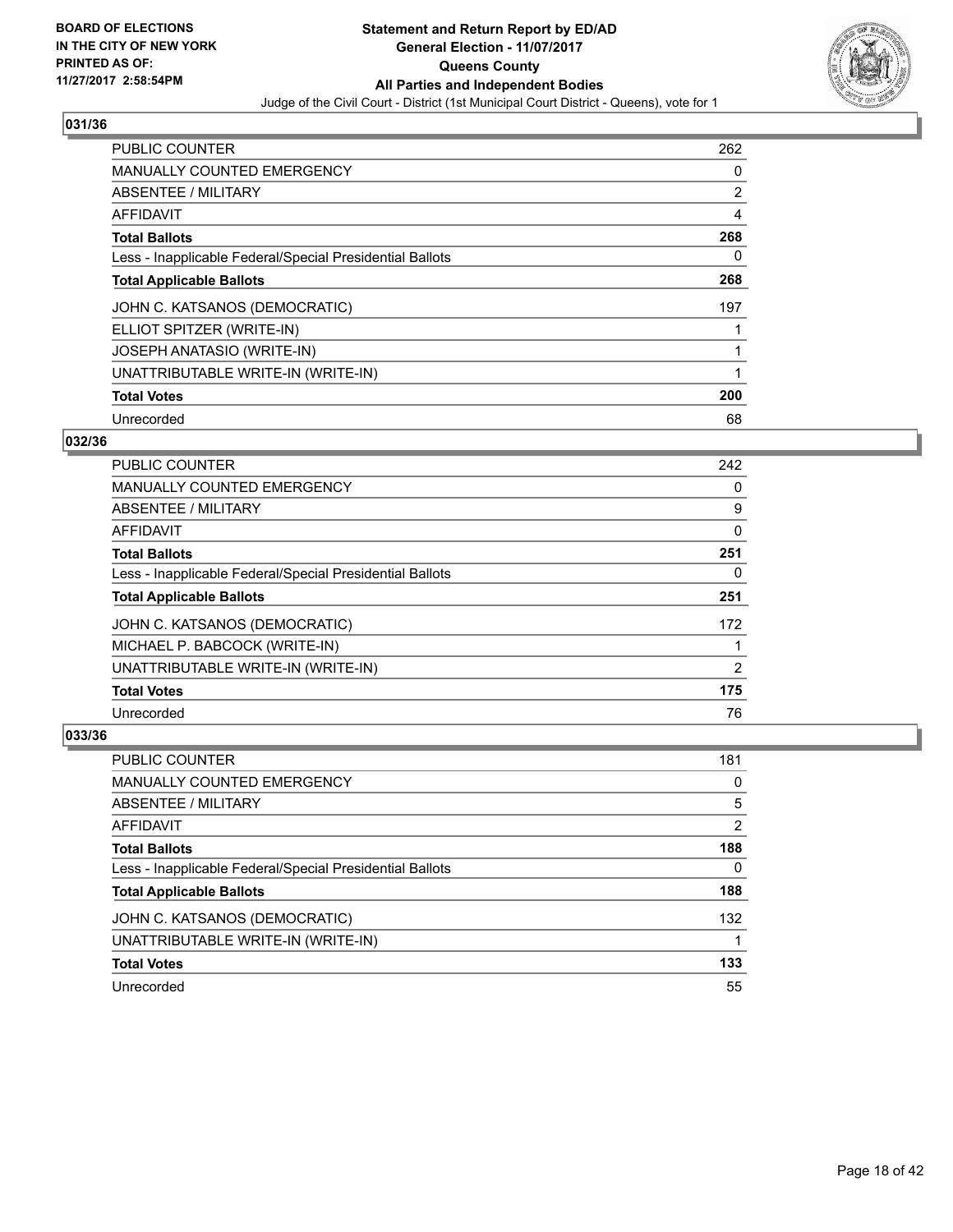

| <b>PUBLIC COUNTER</b>                                    | 211            |
|----------------------------------------------------------|----------------|
| MANUALLY COUNTED EMERGENCY                               | 0              |
| ABSENTEE / MILITARY                                      | $\overline{2}$ |
| AFFIDAVIT                                                | 2              |
| <b>Total Ballots</b>                                     | 215            |
| Less - Inapplicable Federal/Special Presidential Ballots | 0              |
| <b>Total Applicable Ballots</b>                          | 215            |
| JOHN C. KATSANOS (DEMOCRATIC)                            | 167            |
| CRISTINA FURLONG (WRITE-IN)                              |                |
| JOSHUA ABRAMS (WRITE-IN)                                 |                |
| <b>Total Votes</b>                                       | 169            |
| Unrecorded                                               | 46             |

#### **035/36**

| PUBLIC COUNTER                                           | 252 |
|----------------------------------------------------------|-----|
| MANUALLY COUNTED EMERGENCY                               | 0   |
| ABSENTEE / MILITARY                                      |     |
| AFFIDAVIT                                                | 3   |
| <b>Total Ballots</b>                                     | 256 |
| Less - Inapplicable Federal/Special Presidential Ballots | 0   |
| <b>Total Applicable Ballots</b>                          | 256 |
| JOHN C. KATSANOS (DEMOCRATIC)                            | 191 |
| UNATTRIBUTABLE WRITE-IN (WRITE-IN)                       |     |
| <b>Total Votes</b>                                       | 192 |
| Unrecorded                                               | 64  |

| <b>PUBLIC COUNTER</b>                                    | 275 |
|----------------------------------------------------------|-----|
| MANUALLY COUNTED EMERGENCY                               | 0   |
| ABSENTEE / MILITARY                                      | 5   |
| AFFIDAVIT                                                | 3   |
| <b>Total Ballots</b>                                     | 283 |
| Less - Inapplicable Federal/Special Presidential Ballots | 0   |
| <b>Total Applicable Ballots</b>                          | 283 |
| JOHN C. KATSANOS (DEMOCRATIC)                            | 227 |
| UNATTRIBUTABLE WRITE-IN (WRITE-IN)                       |     |
| <b>Total Votes</b>                                       | 228 |
| Unrecorded                                               | 55  |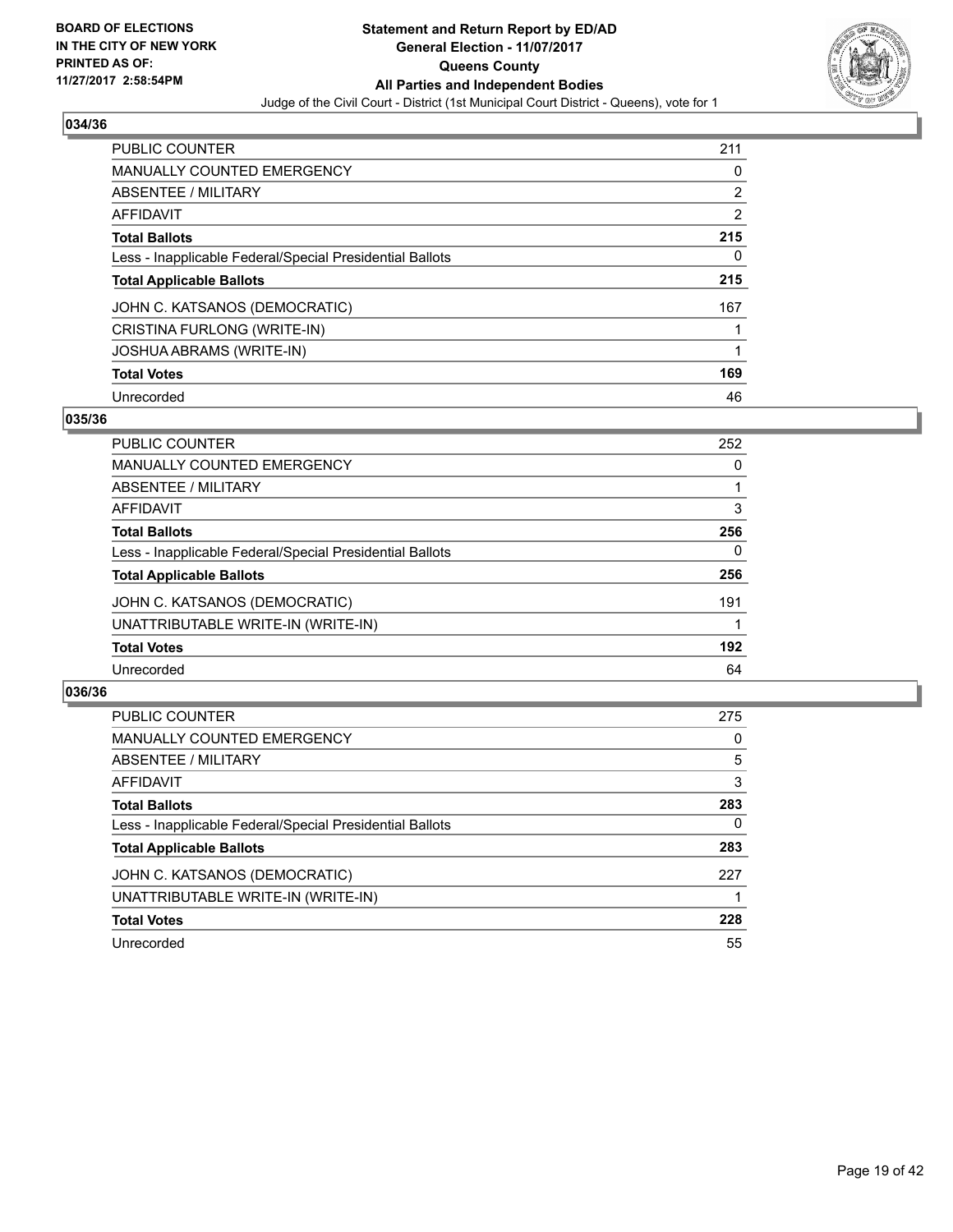

| PUBLIC COUNTER                                           | 272 |
|----------------------------------------------------------|-----|
| <b>MANUALLY COUNTED EMERGENCY</b>                        | 0   |
| ABSENTEE / MILITARY                                      | 6   |
| AFFIDAVIT                                                | 3   |
| <b>Total Ballots</b>                                     | 281 |
| Less - Inapplicable Federal/Special Presidential Ballots | 0   |
| <b>Total Applicable Ballots</b>                          | 281 |
| JOHN C. KATSANOS (DEMOCRATIC)                            | 218 |
| THOMAS NIXON-FRIEDHEIM (WRITE-IN)                        |     |
| <b>Total Votes</b>                                       | 219 |
| Unrecorded                                               | 62  |

#### **038/36**

| <b>PUBLIC COUNTER</b>                                    | 250 |
|----------------------------------------------------------|-----|
| <b>MANUALLY COUNTED EMERGENCY</b>                        | 0   |
| ABSENTEE / MILITARY                                      | 5   |
| AFFIDAVIT                                                |     |
| <b>Total Ballots</b>                                     | 256 |
| Less - Inapplicable Federal/Special Presidential Ballots | 0   |
| <b>Total Applicable Ballots</b>                          | 256 |
| JOHN C. KATSANOS (DEMOCRATIC)                            | 198 |
| JON SNOW (WRITE-IN)                                      |     |
| <b>Total Votes</b>                                       | 199 |
| Unrecorded                                               | 57  |

| PUBLIC COUNTER                                           | 283 |
|----------------------------------------------------------|-----|
| <b>MANUALLY COUNTED EMERGENCY</b>                        | 0   |
| ABSENTEE / MILITARY                                      | 4   |
| AFFIDAVIT                                                | 4   |
| <b>Total Ballots</b>                                     | 291 |
| Less - Inapplicable Federal/Special Presidential Ballots | 0   |
| <b>Total Applicable Ballots</b>                          | 291 |
| JOHN C. KATSANOS (DEMOCRATIC)                            | 222 |
| <b>Total Votes</b>                                       | 222 |
| Unrecorded                                               | 69  |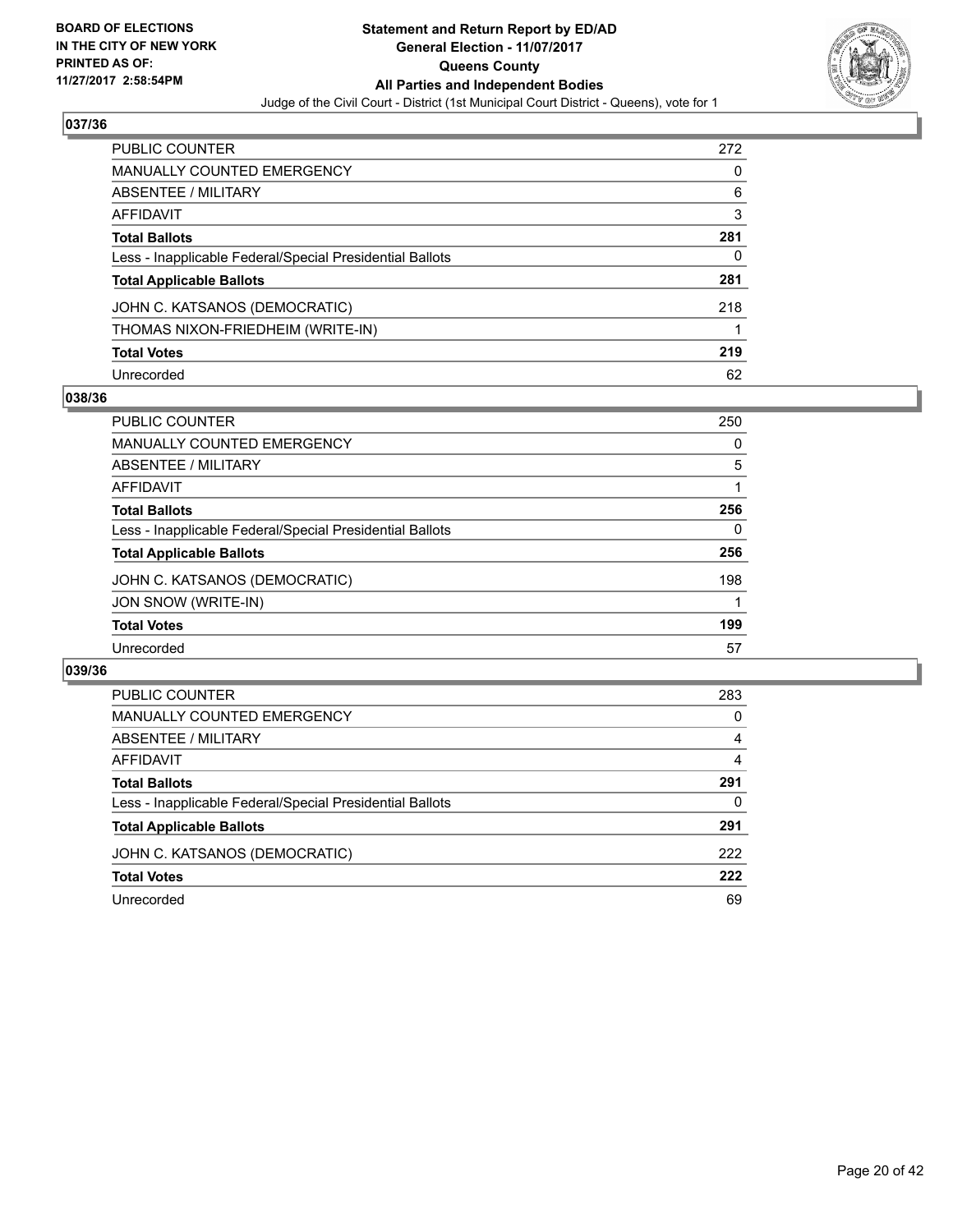

| PUBLIC COUNTER                                           | 330 |
|----------------------------------------------------------|-----|
| <b>MANUALLY COUNTED EMERGENCY</b>                        | 0   |
| <b>ABSENTEE / MILITARY</b>                               | 4   |
| AFFIDAVIT                                                | 0   |
| <b>Total Ballots</b>                                     | 334 |
| Less - Inapplicable Federal/Special Presidential Ballots | 0   |
| <b>Total Applicable Ballots</b>                          | 334 |
| JOHN C. KATSANOS (DEMOCRATIC)                            | 253 |
| MICKEY MOUSE (WRITE-IN)                                  |     |
| <b>Total Votes</b>                                       | 254 |
| Unrecorded                                               | 80  |

## **041/36**

| <b>PUBLIC COUNTER</b>                                    | 384            |
|----------------------------------------------------------|----------------|
| <b>MANUALLY COUNTED EMERGENCY</b>                        | 0              |
| ABSENTEE / MILITARY                                      | $\overline{2}$ |
| AFFIDAVIT                                                | 5              |
| <b>Total Ballots</b>                                     | 391            |
| Less - Inapplicable Federal/Special Presidential Ballots | 0              |
| <b>Total Applicable Ballots</b>                          | 391            |
| JOHN C. KATSANOS (DEMOCRATIC)                            | 278            |
| AKEEM BROWDER (WRITE-IN)                                 |                |
| DONALD DUCK (WRITE-IN)                                   |                |
| JOHN STAMOS (WRITE-IN)                                   |                |
| UNATTRIBUTABLE WRITE-IN (WRITE-IN)                       | 2              |
| <b>Total Votes</b>                                       | 283            |
| Unrecorded                                               | 108            |

| PUBLIC COUNTER                                           | 308 |
|----------------------------------------------------------|-----|
| MANUALLY COUNTED EMERGENCY                               | 0   |
| ABSENTEE / MILITARY                                      |     |
| AFFIDAVIT                                                | 7   |
| <b>Total Ballots</b>                                     | 316 |
| Less - Inapplicable Federal/Special Presidential Ballots | 0   |
| <b>Total Applicable Ballots</b>                          | 316 |
| JOHN C. KATSANOS (DEMOCRATIC)                            | 231 |
| SIMONIA ABREV-VOLKAN (WRITE-IN)                          | 2   |
| <b>Total Votes</b>                                       | 233 |
| Unrecorded                                               | 83  |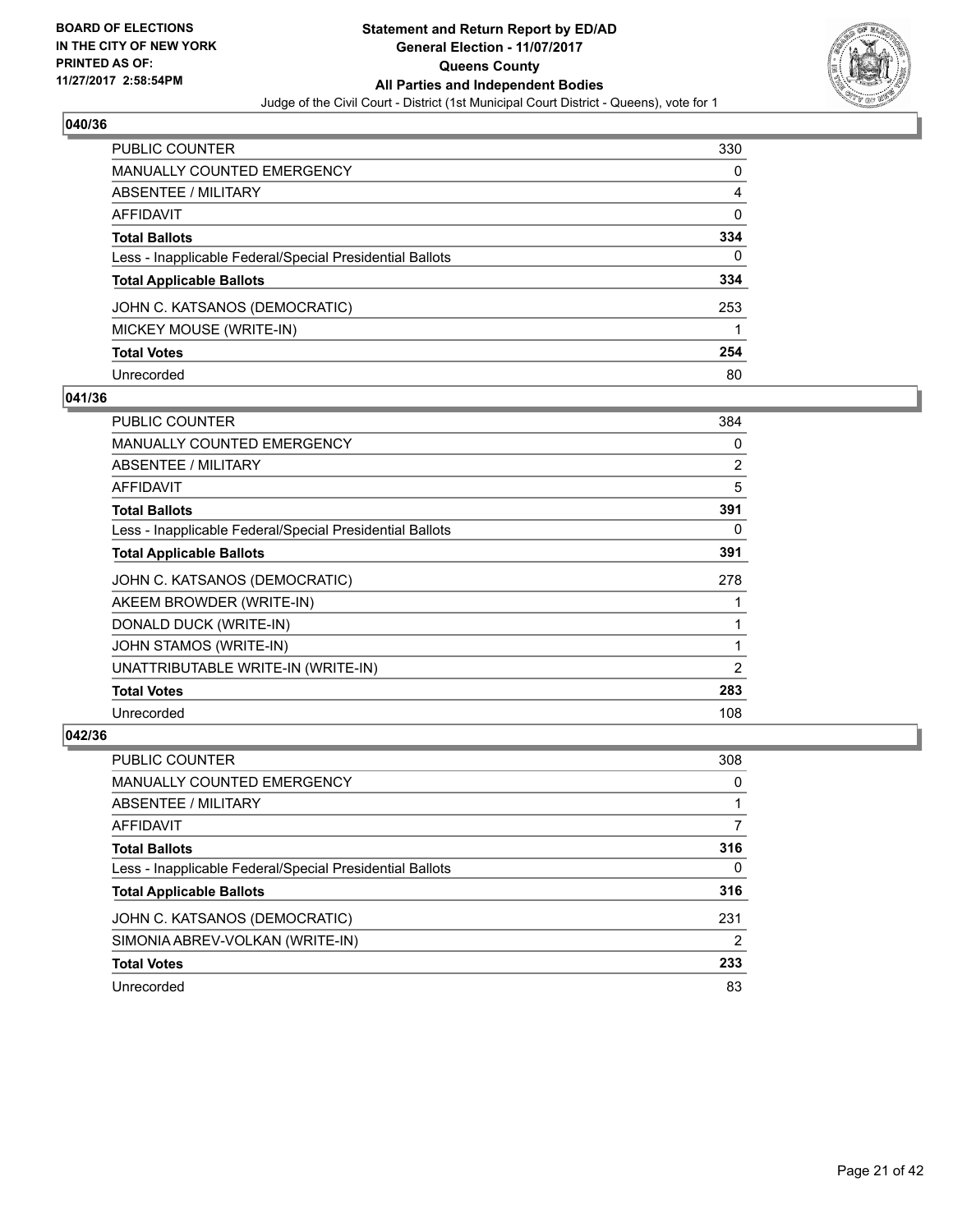

| <b>PUBLIC COUNTER</b>                                    | 212 |
|----------------------------------------------------------|-----|
| <b>MANUALLY COUNTED EMERGENCY</b>                        | 0   |
| ABSENTEE / MILITARY                                      | 18  |
| AFFIDAVIT                                                | 6   |
| <b>Total Ballots</b>                                     | 236 |
| Less - Inapplicable Federal/Special Presidential Ballots | 0   |
| <b>Total Applicable Ballots</b>                          | 236 |
| JOHN C. KATSANOS (DEMOCRATIC)                            | 187 |
| LUCILLE BALL (WRITE-IN)                                  |     |
| UNATTRIBUTABLE WRITE-IN (WRITE-IN)                       |     |
| <b>Total Votes</b>                                       | 189 |
| Unrecorded                                               | 47  |

#### **049/36**

| PUBLIC COUNTER                                           | 293            |
|----------------------------------------------------------|----------------|
| MANUALLY COUNTED EMERGENCY                               | 0              |
| ABSENTEE / MILITARY                                      | $\overline{2}$ |
| AFFIDAVIT                                                | 3              |
| <b>Total Ballots</b>                                     | 298            |
| Less - Inapplicable Federal/Special Presidential Ballots | 0              |
| <b>Total Applicable Ballots</b>                          | 298            |
| JOHN C. KATSANOS (DEMOCRATIC)                            | 245            |
| UNATTRIBUTABLE WRITE-IN (WRITE-IN)                       |                |
| <b>Total Votes</b>                                       | 246            |
| Unrecorded                                               | 52             |

| <b>PUBLIC COUNTER</b>                                    | 27 |
|----------------------------------------------------------|----|
| MANUALLY COUNTED EMERGENCY                               | 0  |
| ABSENTEE / MILITARY                                      | 0  |
| AFFIDAVIT                                                | 0  |
| <b>Total Ballots</b>                                     | 27 |
| Less - Inapplicable Federal/Special Presidential Ballots | 0  |
| <b>Total Applicable Ballots</b>                          | 27 |
| JOHN C. KATSANOS (DEMOCRATIC)                            | 23 |
| <b>Total Votes</b>                                       | 23 |
| Unrecorded                                               | 4  |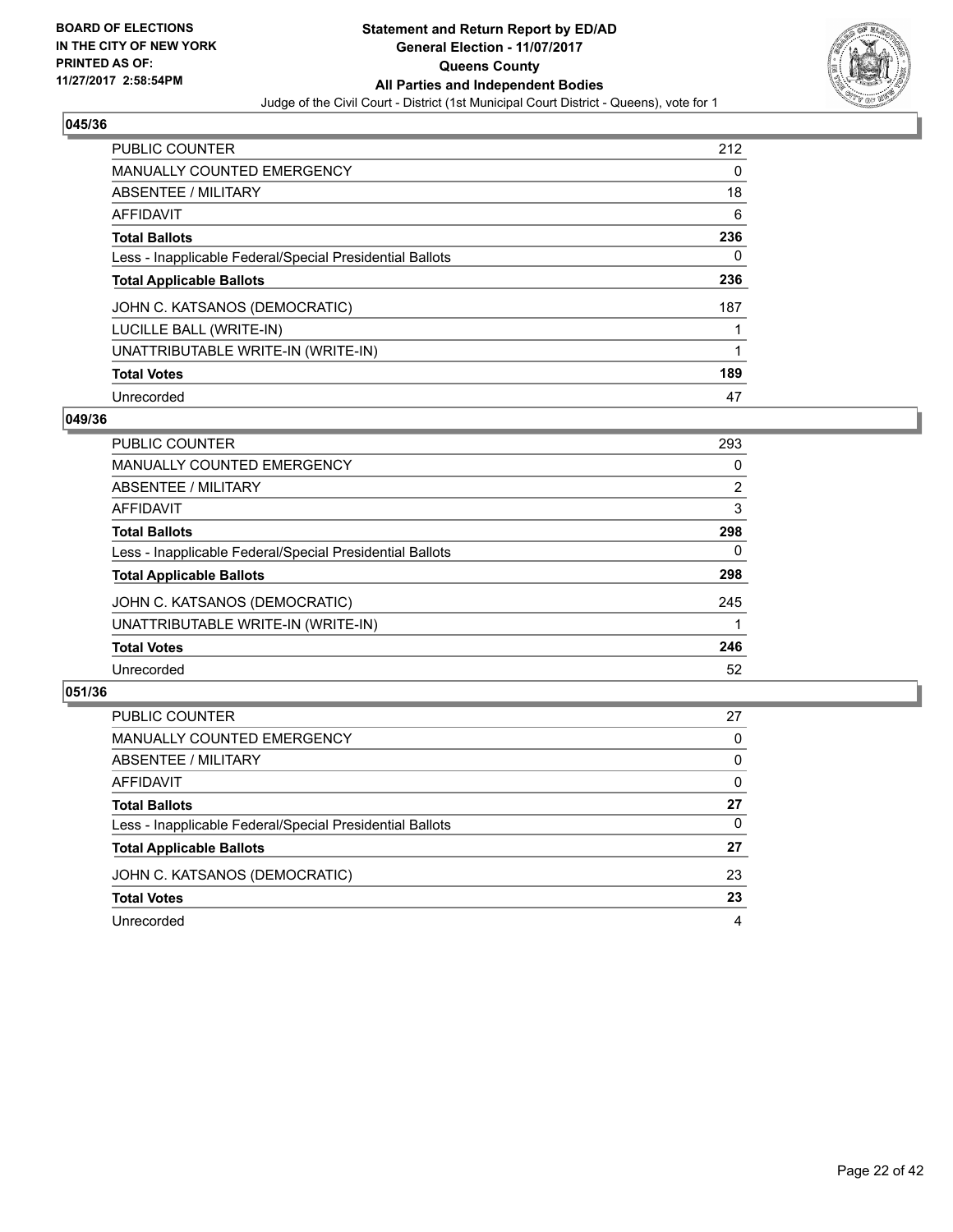

| <b>PUBLIC COUNTER</b>                                    | 332 |
|----------------------------------------------------------|-----|
| <b>MANUALLY COUNTED EMERGENCY</b>                        | 0   |
| ABSENTEE / MILITARY                                      |     |
| <b>AFFIDAVIT</b>                                         | 2   |
| <b>Total Ballots</b>                                     | 335 |
| Less - Inapplicable Federal/Special Presidential Ballots | 0   |
| <b>Total Applicable Ballots</b>                          | 335 |
| JOHN C. KATSANOS (DEMOCRATIC)                            | 269 |
| ANTHONY J. BULLDIS (WRITE-IN)                            |     |
| <b>Total Votes</b>                                       | 270 |
| Unrecorded                                               | 65  |

#### **053/36**

| <b>PUBLIC COUNTER</b>                                    | 299 |
|----------------------------------------------------------|-----|
| <b>MANUALLY COUNTED EMERGENCY</b>                        | 0   |
| ABSENTEE / MILITARY                                      | 8   |
| AFFIDAVIT                                                | 5   |
| <b>Total Ballots</b>                                     | 312 |
| Less - Inapplicable Federal/Special Presidential Ballots | 0   |
| <b>Total Applicable Ballots</b>                          | 312 |
| JOHN C. KATSANOS (DEMOCRATIC)                            | 205 |
| NATHANIEL HERMAN (WRITE-IN)                              |     |
| UNATTRIBUTABLE WRITE-IN (WRITE-IN)                       | 2   |
| <b>Total Votes</b>                                       | 208 |
| Unrecorded                                               | 104 |

| <b>PUBLIC COUNTER</b>                                    | 313 |
|----------------------------------------------------------|-----|
| <b>MANUALLY COUNTED EMERGENCY</b>                        | 0   |
| ABSENTEE / MILITARY                                      | 10  |
| AFFIDAVIT                                                | 4   |
| <b>Total Ballots</b>                                     | 327 |
| Less - Inapplicable Federal/Special Presidential Ballots | 0   |
| <b>Total Applicable Ballots</b>                          | 327 |
| JOHN C. KATSANOS (DEMOCRATIC)                            | 199 |
| KEVIN HANRATTY (WRITE-IN)                                |     |
| <b>Total Votes</b>                                       | 200 |
| Unrecorded                                               | 127 |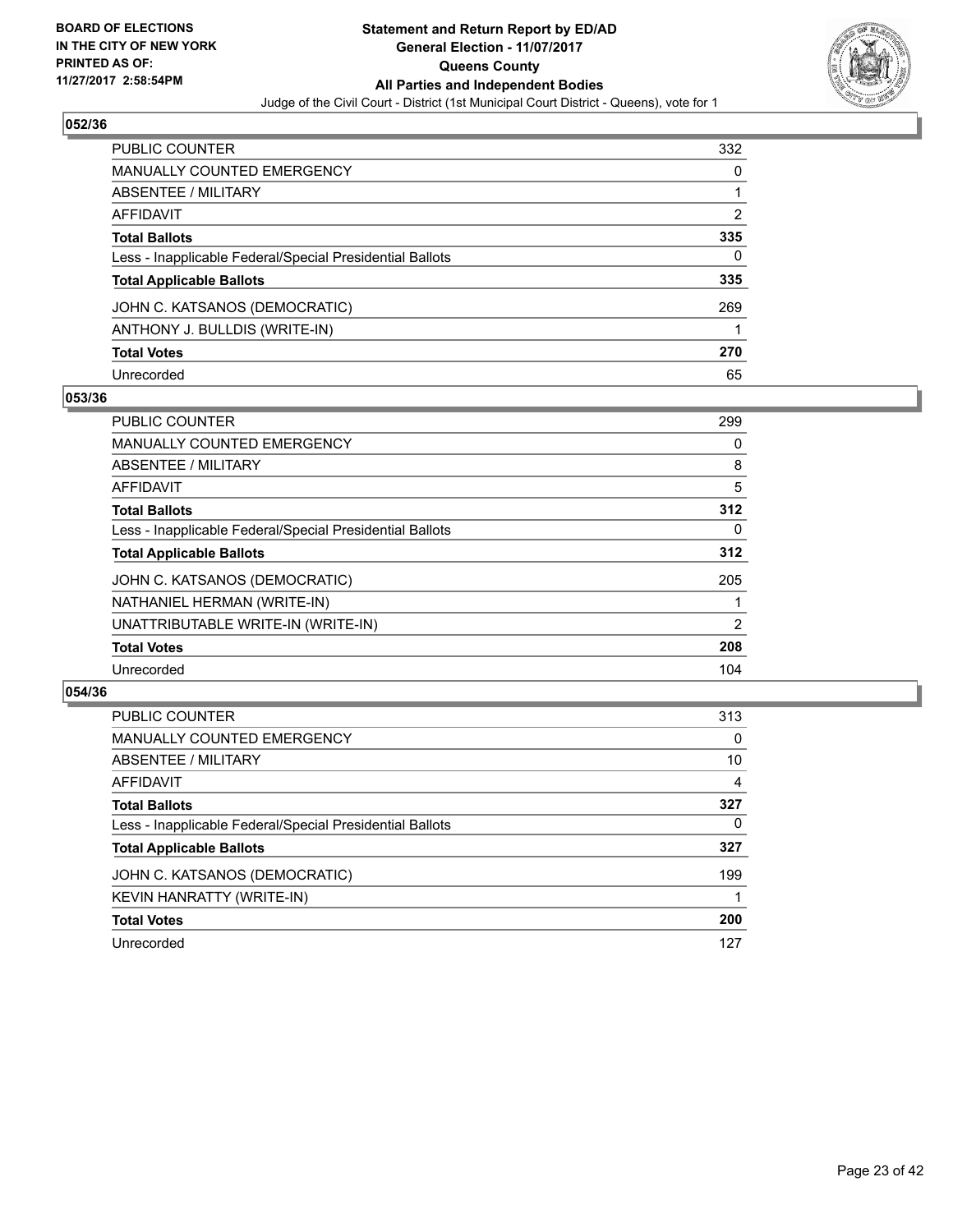

| PUBLIC COUNTER                                           | 283 |
|----------------------------------------------------------|-----|
| <b>MANUALLY COUNTED EMERGENCY</b>                        | 0   |
| ABSENTEE / MILITARY                                      |     |
| AFFIDAVIT                                                | 4   |
| <b>Total Ballots</b>                                     | 294 |
| Less - Inapplicable Federal/Special Presidential Ballots | 0   |
| <b>Total Applicable Ballots</b>                          | 294 |
| JOHN C. KATSANOS (DEMOCRATIC)                            | 229 |
| <b>Total Votes</b>                                       | 229 |
| Unrecorded                                               | 65  |

#### **056/36**

| PUBLIC COUNTER                                           | 247            |
|----------------------------------------------------------|----------------|
| <b>MANUALLY COUNTED EMERGENCY</b>                        | 0              |
| ABSENTEE / MILITARY                                      | 3              |
| AFFIDAVIT                                                | $\overline{2}$ |
| <b>Total Ballots</b>                                     | 252            |
| Less - Inapplicable Federal/Special Presidential Ballots | 0              |
| <b>Total Applicable Ballots</b>                          | 252            |
| JOHN C. KATSANOS (DEMOCRATIC)                            | 195            |
| THOMAS DIMAIO (WRITE-IN)                                 |                |
| <b>Total Votes</b>                                       | 196            |
| Unrecorded                                               | 56             |
|                                                          |                |

| <b>PUBLIC COUNTER</b>                                    | 227 |
|----------------------------------------------------------|-----|
| <b>MANUALLY COUNTED EMERGENCY</b>                        | 0   |
| <b>ABSENTEE / MILITARY</b>                               | 5   |
| <b>AFFIDAVIT</b>                                         |     |
| <b>Total Ballots</b>                                     | 233 |
| Less - Inapplicable Federal/Special Presidential Ballots | 0   |
| <b>Total Applicable Ballots</b>                          | 233 |
| JOHN C. KATSANOS (DEMOCRATIC)                            | 160 |
| MONIKA WILCOX (WRITE-IN)                                 |     |
| UNATTRIBUTABLE WRITE-IN (WRITE-IN)                       |     |
| <b>Total Votes</b>                                       | 162 |
| Unrecorded                                               | 71  |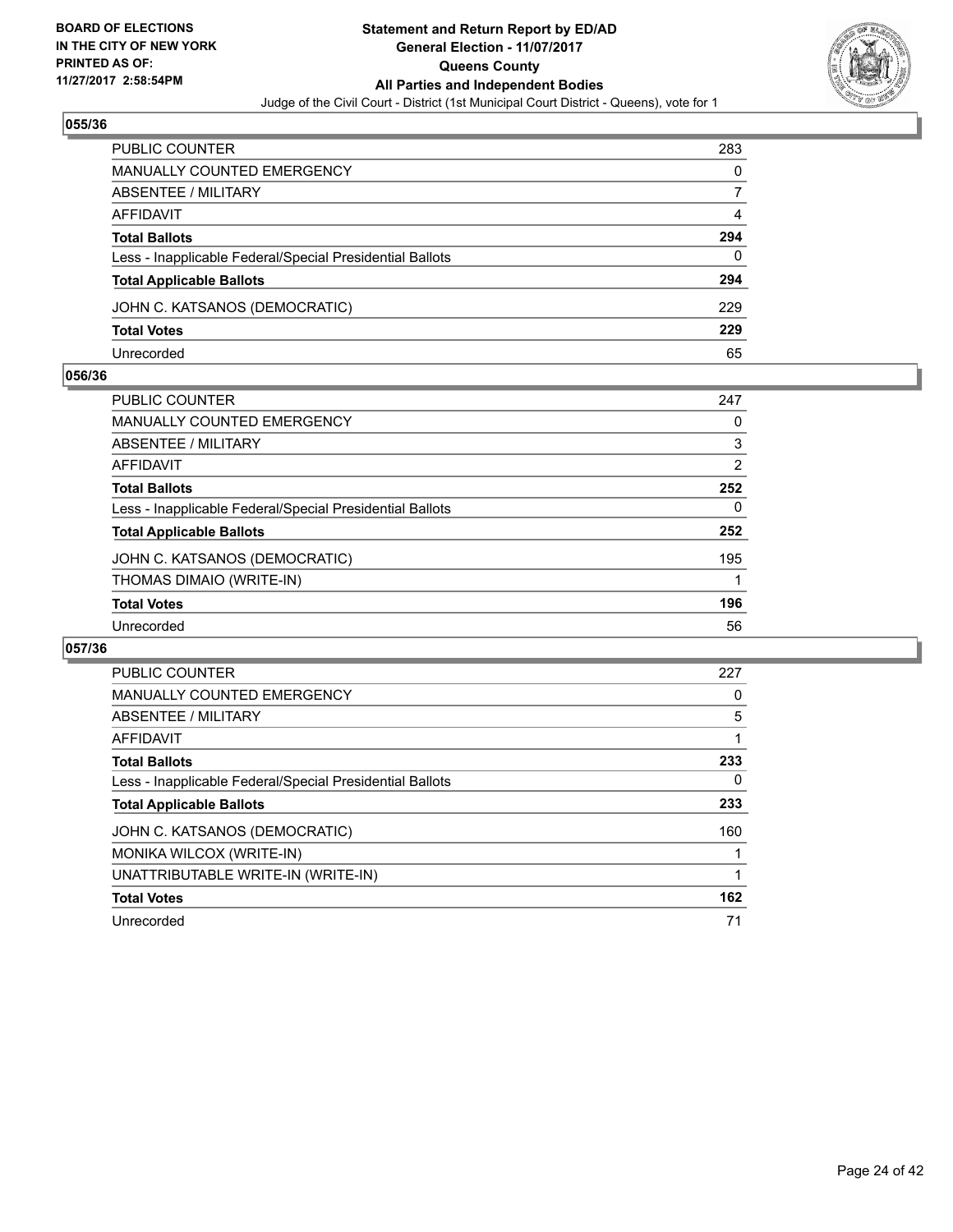

| <b>PUBLIC COUNTER</b>                                    | 228 |
|----------------------------------------------------------|-----|
| <b>MANUALLY COUNTED EMERGENCY</b>                        | 0   |
| ABSENTEE / MILITARY                                      | 2   |
| AFFIDAVIT                                                | 4   |
| <b>Total Ballots</b>                                     | 234 |
| Less - Inapplicable Federal/Special Presidential Ballots | 0   |
| <b>Total Applicable Ballots</b>                          | 234 |
| JOHN C. KATSANOS (DEMOCRATIC)                            | 182 |
| DAVID STIMMER (WRITE-IN)                                 |     |
| JERRY J. RAIMONDO (WRITE-IN)                             |     |
| <b>Total Votes</b>                                       | 184 |
| Unrecorded                                               | 50  |

#### **059/36**

| <b>PUBLIC COUNTER</b>                                    | 264 |
|----------------------------------------------------------|-----|
| <b>MANUALLY COUNTED EMERGENCY</b>                        | 0   |
| ABSENTEE / MILITARY                                      | 3   |
| AFFIDAVIT                                                | 1   |
| <b>Total Ballots</b>                                     | 268 |
| Less - Inapplicable Federal/Special Presidential Ballots | 0   |
| <b>Total Applicable Ballots</b>                          | 268 |
| JOHN C. KATSANOS (DEMOCRATIC)                            | 198 |
| HOWARD STERN (WRITE-IN)                                  |     |
| LOREDANA SACCHETTI (WRITE-IN)                            |     |
| UNATTRIBUTABLE WRITE-IN (WRITE-IN)                       | 1   |
| <b>VICTOR SANTOS (WRITE-IN)</b>                          | 1   |
| <b>Total Votes</b>                                       | 202 |
| Unrecorded                                               | 66  |

| PUBLIC COUNTER                                           | 156 |
|----------------------------------------------------------|-----|
| MANUALLY COUNTED EMERGENCY                               | 0   |
| ABSENTEE / MILITARY                                      | 4   |
| AFFIDAVIT                                                | 2   |
| <b>Total Ballots</b>                                     | 162 |
| Less - Inapplicable Federal/Special Presidential Ballots | 0   |
| <b>Total Applicable Ballots</b>                          | 162 |
| JOHN C. KATSANOS (DEMOCRATIC)                            | 129 |
| <b>Total Votes</b>                                       | 129 |
| Unrecorded                                               | 33  |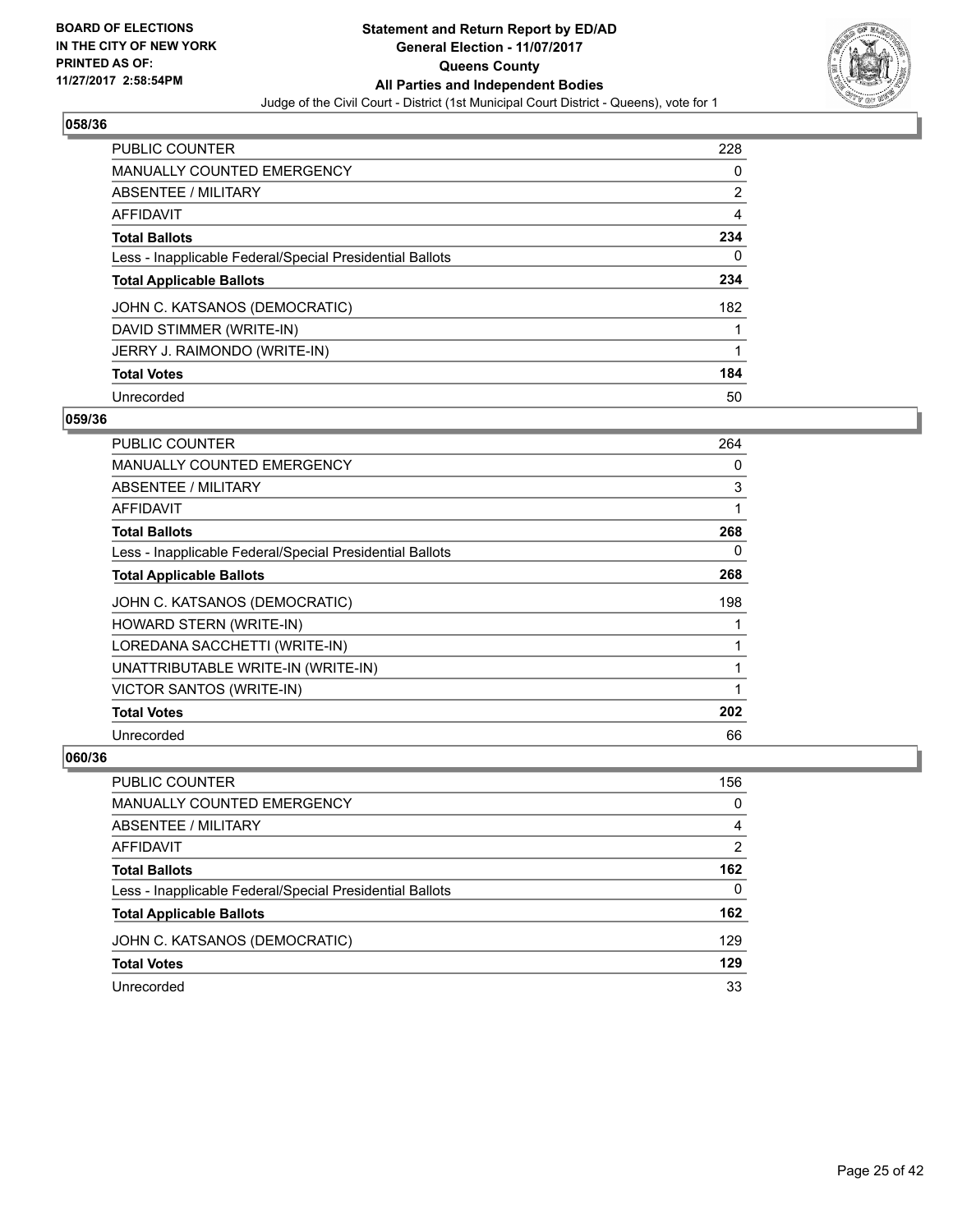

| <b>PUBLIC COUNTER</b>                                    | 273 |
|----------------------------------------------------------|-----|
| <b>MANUALLY COUNTED EMERGENCY</b>                        | 0   |
| ABSENTEE / MILITARY                                      |     |
| AFFIDAVIT                                                | 4   |
| <b>Total Ballots</b>                                     | 278 |
| Less - Inapplicable Federal/Special Presidential Ballots | 0   |
| <b>Total Applicable Ballots</b>                          | 278 |
| JOHN C. KATSANOS (DEMOCRATIC)                            | 216 |
| JOSEPH F. KASPER (WRITE-IN)                              |     |
| UNCOUNTED WRITE-IN PER STATUTE (WRITE-IN)                |     |
| <b>Total Votes</b>                                       | 218 |
| Unrecorded                                               | 60  |

#### **062/36**

| PUBLIC COUNTER                                           | 200      |
|----------------------------------------------------------|----------|
| MANUALLY COUNTED EMERGENCY                               | 0        |
| ABSENTEE / MILITARY                                      | 5        |
| AFFIDAVIT                                                | 4        |
| <b>Total Ballots</b>                                     | 209      |
| Less - Inapplicable Federal/Special Presidential Ballots | $\Omega$ |
| <b>Total Applicable Ballots</b>                          | 209      |
| JOHN C. KATSANOS (DEMOCRATIC)                            | 169      |
| <b>Total Votes</b>                                       | 169      |
| Unrecorded                                               | 40       |

| <b>PUBLIC COUNTER</b>                                    | 190 |
|----------------------------------------------------------|-----|
| <b>MANUALLY COUNTED EMERGENCY</b>                        | 0   |
| ABSENTEE / MILITARY                                      |     |
| <b>AFFIDAVIT</b>                                         | 6   |
| <b>Total Ballots</b>                                     | 197 |
| Less - Inapplicable Federal/Special Presidential Ballots | 0   |
| <b>Total Applicable Ballots</b>                          | 197 |
| JOHN C. KATSANOS (DEMOCRATIC)                            | 134 |
| ERIC TRUMP (WRITE-IN)                                    |     |
| <b>Total Votes</b>                                       | 135 |
| Unrecorded                                               | 62  |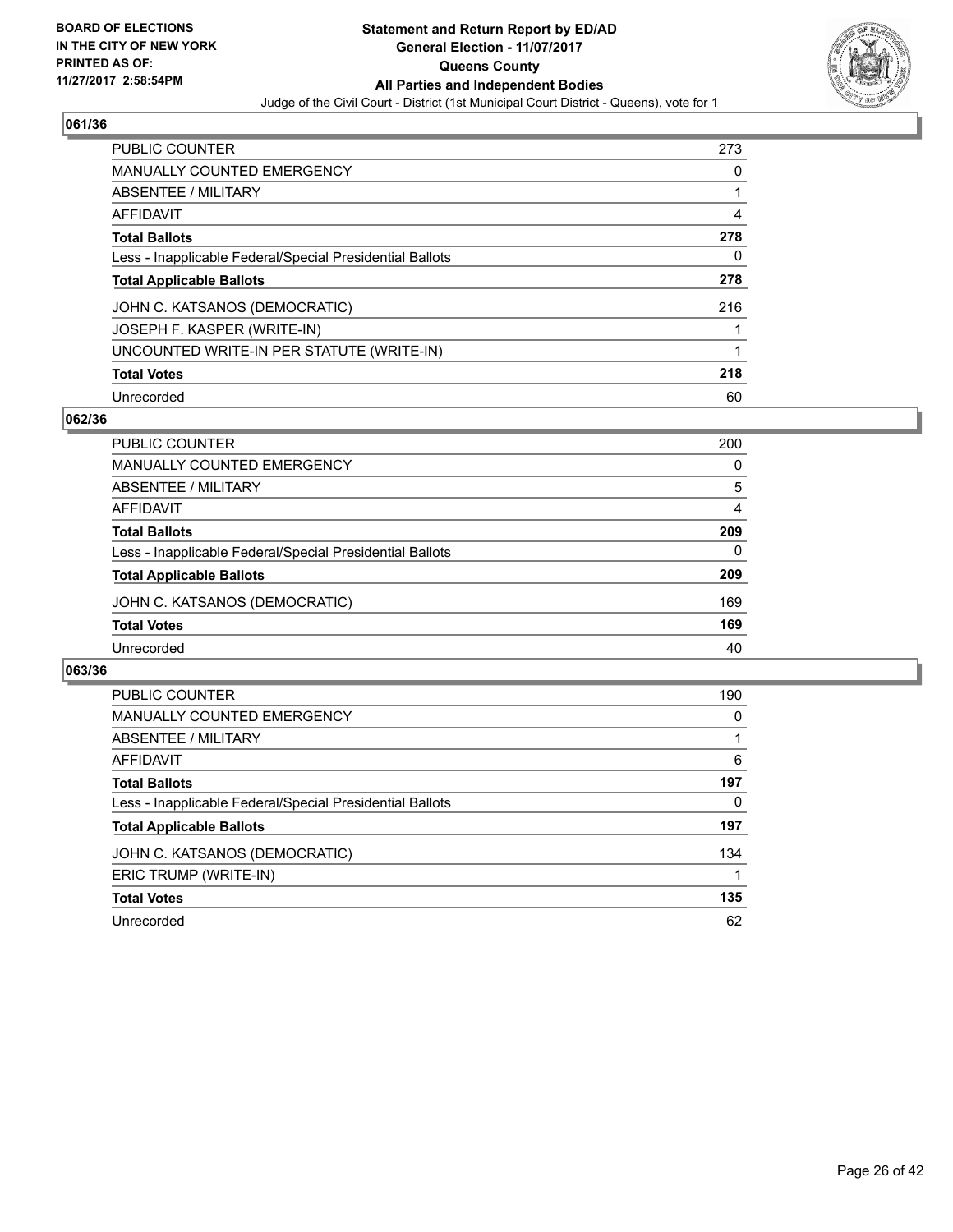

| PUBLIC COUNTER                                           | 252 |
|----------------------------------------------------------|-----|
| <b>MANUALLY COUNTED EMERGENCY</b>                        | 0   |
| <b>ABSENTEE / MILITARY</b>                               |     |
| AFFIDAVIT                                                |     |
| <b>Total Ballots</b>                                     | 254 |
| Less - Inapplicable Federal/Special Presidential Ballots | 0   |
| <b>Total Applicable Ballots</b>                          | 254 |
| JOHN C. KATSANOS (DEMOCRATIC)                            | 221 |
| HEIDI CHAIN (WRITE-IN)                                   |     |
| <b>Total Votes</b>                                       | 222 |
| Unrecorded                                               | 32  |

#### **065/36**

| PUBLIC COUNTER                                           | 73 |
|----------------------------------------------------------|----|
| <b>MANUALLY COUNTED EMERGENCY</b>                        | 0  |
| ABSENTEE / MILITARY                                      | 0  |
| AFFIDAVIT                                                |    |
| <b>Total Ballots</b>                                     | 74 |
| Less - Inapplicable Federal/Special Presidential Ballots | 0  |
| <b>Total Applicable Ballots</b>                          | 74 |
| JOHN C. KATSANOS (DEMOCRATIC)                            | 65 |
| <b>Total Votes</b>                                       | 65 |
| Unrecorded                                               | 9  |

#### **066/36**

| PUBLIC COUNTER                                           | 192 |
|----------------------------------------------------------|-----|
| <b>MANUALLY COUNTED EMERGENCY</b>                        | 0   |
| <b>ABSENTEE / MILITARY</b>                               | 3   |
| AFFIDAVIT                                                | 5   |
| <b>Total Ballots</b>                                     | 200 |
| Less - Inapplicable Federal/Special Presidential Ballots | 0   |
| <b>Total Applicable Ballots</b>                          | 200 |
| JOHN C. KATSANOS (DEMOCRATIC)                            | 145 |
| <b>Total Votes</b>                                       | 145 |
| Unrecorded                                               | 55  |

| PUBLIC COUNTER                                           | 168 |
|----------------------------------------------------------|-----|
| <b>MANUALLY COUNTED EMERGENCY</b>                        | 0   |
| ABSENTEE / MILITARY                                      |     |
| AFFIDAVIT                                                | 0   |
| <b>Total Ballots</b>                                     | 169 |
| Less - Inapplicable Federal/Special Presidential Ballots | 0   |
| <b>Total Applicable Ballots</b>                          | 169 |
| JOHN C. KATSANOS (DEMOCRATIC)                            | 124 |
| UNATTRIBUTABLE WRITE-IN (WRITE-IN)                       |     |
| <b>Total Votes</b>                                       | 125 |
| Unrecorded                                               | 44  |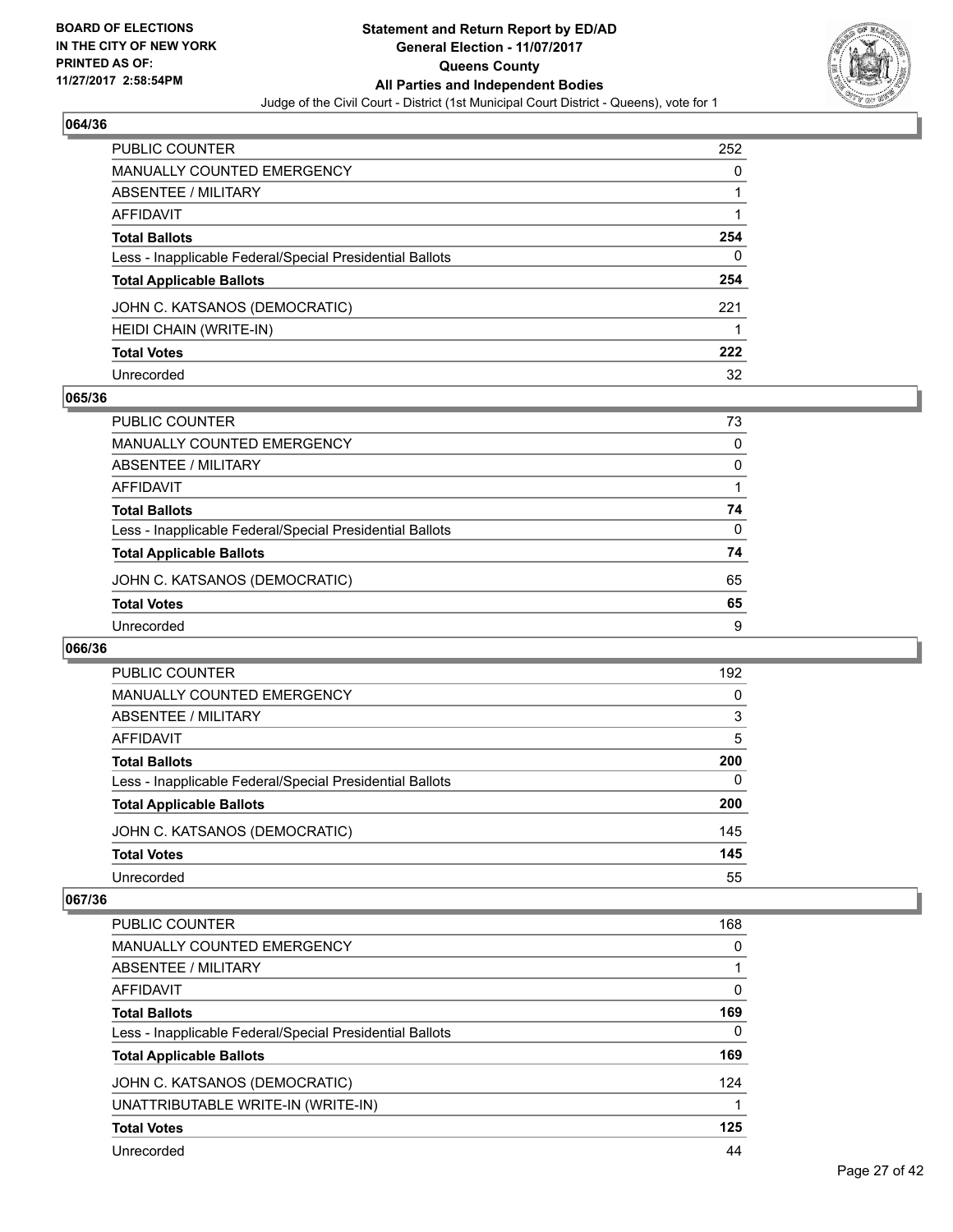

## **068/36 COMBINED into: 065/36**

# **072/36**

| PUBLIC COUNTER                                           | 281 |
|----------------------------------------------------------|-----|
| <b>MANUALLY COUNTED EMERGENCY</b>                        | 0   |
| <b>ABSENTEE / MILITARY</b>                               | 4   |
| AFFIDAVIT                                                | 6   |
| <b>Total Ballots</b>                                     | 291 |
| Less - Inapplicable Federal/Special Presidential Ballots | 0   |
| <b>Total Applicable Ballots</b>                          | 291 |
| JOHN C. KATSANOS (DEMOCRATIC)                            | 215 |
| ADAM REESE (WRITE-IN)                                    |     |
| PATRICK OTCHY (WRITE-IN)                                 |     |
| UNATTRIBUTABLE WRITE-IN (WRITE-IN)                       |     |
| <b>Total Votes</b>                                       | 218 |
| Unrecorded                                               | 73  |

#### **073/36**

| PUBLIC COUNTER                                           | 291 |
|----------------------------------------------------------|-----|
| <b>MANUALLY COUNTED EMERGENCY</b>                        | 0   |
| ABSENTEE / MILITARY                                      | 4   |
| AFFIDAVIT                                                | 5   |
| <b>Total Ballots</b>                                     | 300 |
| Less - Inapplicable Federal/Special Presidential Ballots | 0   |
| <b>Total Applicable Ballots</b>                          | 300 |
| JOHN C. KATSANOS (DEMOCRATIC)                            | 234 |
| DANIEL LAVIN (WRITE-IN)                                  |     |
| MEREDITH BEGLEY (WRITE-IN)                               |     |
| <b>Total Votes</b>                                       | 236 |
| Unrecorded                                               | 64  |

| PUBLIC COUNTER                                           | 185 |
|----------------------------------------------------------|-----|
| <b>MANUALLY COUNTED EMERGENCY</b>                        | 0   |
| ABSENTEE / MILITARY                                      | 4   |
| AFFIDAVIT                                                | 3   |
| <b>Total Ballots</b>                                     | 192 |
| Less - Inapplicable Federal/Special Presidential Ballots | 0   |
| <b>Total Applicable Ballots</b>                          | 192 |
| JOHN C. KATSANOS (DEMOCRATIC)                            | 148 |
| UNATTRIBUTABLE WRITE-IN (WRITE-IN)                       |     |
| VICTOR ORTIZ (WRITE-IN)                                  | 1   |
| <b>Total Votes</b>                                       | 150 |
| Unrecorded                                               | 42  |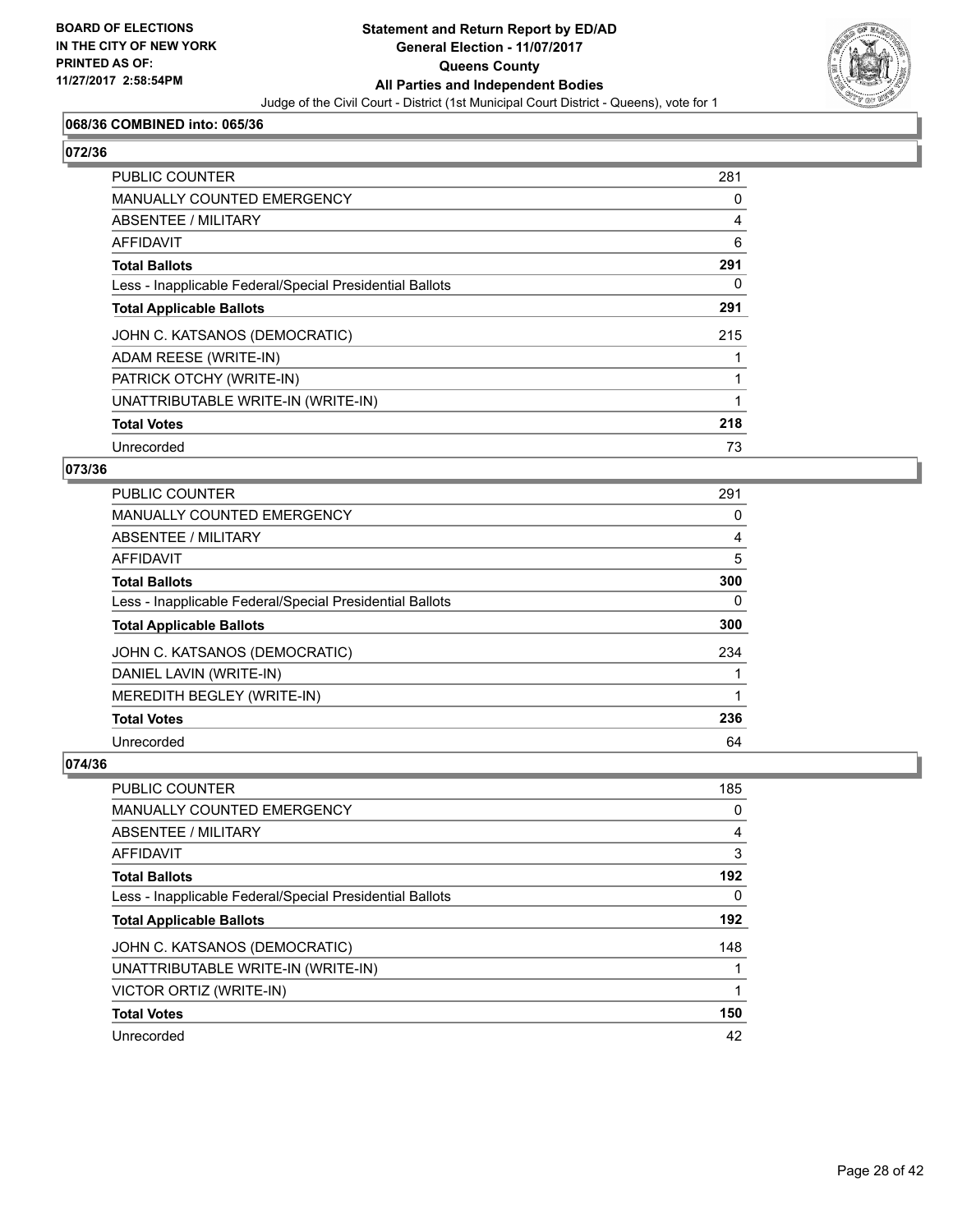

| PUBLIC COUNTER                                           | 210 |
|----------------------------------------------------------|-----|
| <b>MANUALLY COUNTED EMERGENCY</b>                        | 0   |
| <b>ABSENTEE / MILITARY</b>                               | 6   |
| AFFIDAVIT                                                |     |
| <b>Total Ballots</b>                                     | 217 |
| Less - Inapplicable Federal/Special Presidential Ballots | 0   |
| <b>Total Applicable Ballots</b>                          | 217 |
| JOHN C. KATSANOS (DEMOCRATIC)                            | 176 |
| <b>Total Votes</b>                                       | 176 |
| Unrecorded                                               | 41  |

#### **076/36**

| PUBLIC COUNTER                                           | 266 |
|----------------------------------------------------------|-----|
| MANUALLY COUNTED EMERGENCY                               | 0   |
| ABSENTEE / MILITARY                                      | 5   |
| AFFIDAVIT                                                |     |
| <b>Total Ballots</b>                                     | 272 |
| Less - Inapplicable Federal/Special Presidential Ballots | 0   |
| <b>Total Applicable Ballots</b>                          | 272 |
| JOHN C. KATSANOS (DEMOCRATIC)                            | 217 |
| MICHAEL BLOOMBERG (WRITE-IN)                             |     |
| <b>Total Votes</b>                                       | 218 |
| Unrecorded                                               | 54  |
|                                                          |     |

| <b>PUBLIC COUNTER</b>                                    | 306 |
|----------------------------------------------------------|-----|
| <b>MANUALLY COUNTED EMERGENCY</b>                        | 0   |
| ABSENTEE / MILITARY                                      | 4   |
| <b>AFFIDAVIT</b>                                         | 7   |
| <b>Total Ballots</b>                                     | 317 |
| Less - Inapplicable Federal/Special Presidential Ballots | 0   |
| <b>Total Applicable Ballots</b>                          | 317 |
| JOHN C. KATSANOS (DEMOCRATIC)                            | 243 |
| CARLOS DANGER (WRITE-IN)                                 |     |
| SARAH M. BUDIN (WRITE-IN)                                |     |
| WALTER KOWALEWSKI (WRITE-IN)                             | 1   |
| <b>Total Votes</b>                                       | 246 |
| Unrecorded                                               | 71  |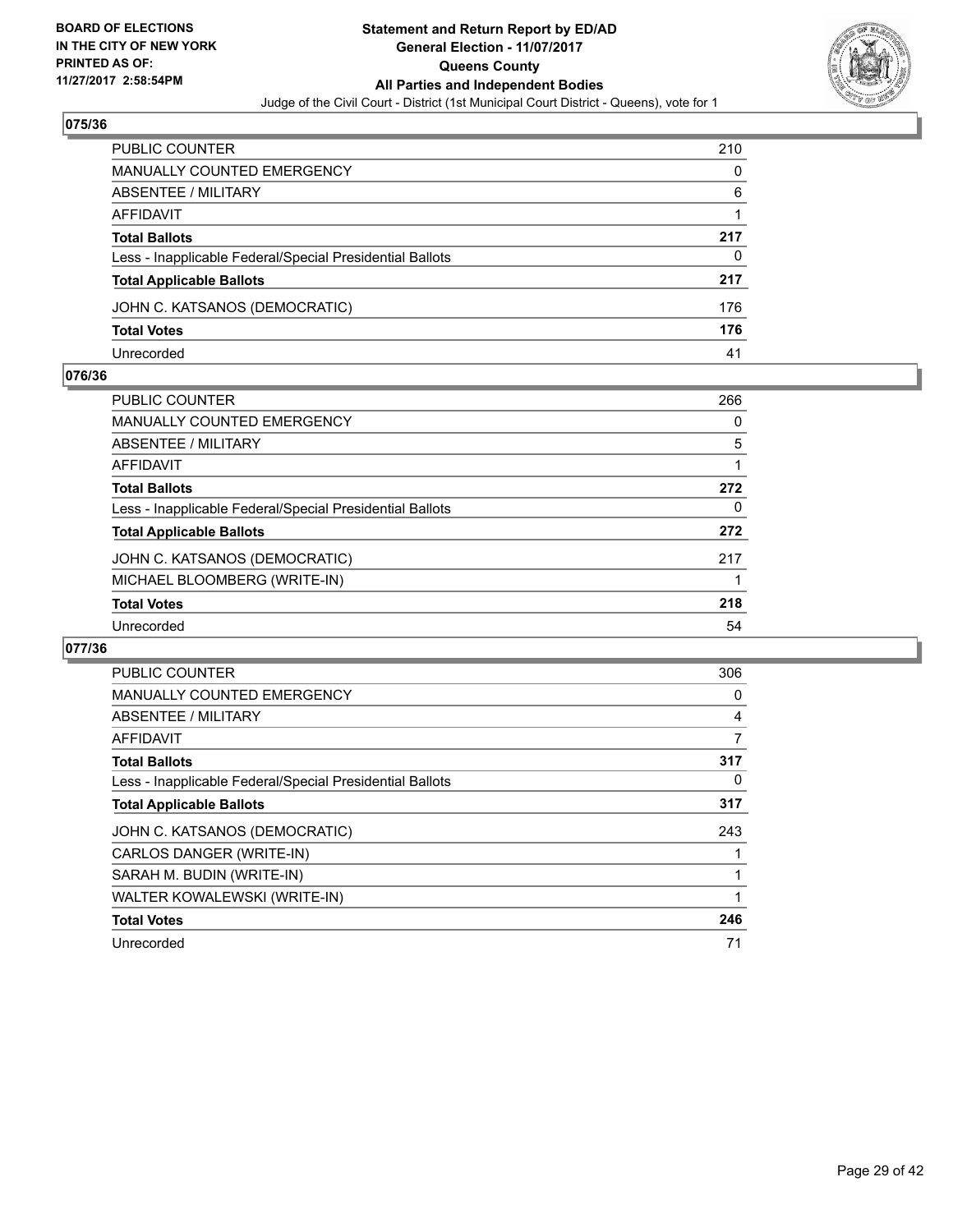

| PUBLIC COUNTER                                           | 243 |
|----------------------------------------------------------|-----|
| MANUALLY COUNTED EMERGENCY                               | 0   |
| ABSENTEE / MILITARY                                      | 3   |
| AFFIDAVIT                                                | 5   |
| <b>Total Ballots</b>                                     | 251 |
| Less - Inapplicable Federal/Special Presidential Ballots | 0   |
| <b>Total Applicable Ballots</b>                          | 251 |
| JOHN C. KATSANOS (DEMOCRATIC)                            | 179 |
| <b>Total Votes</b>                                       | 179 |
| Unrecorded                                               | 72  |

#### **079/36**

| <b>PUBLIC COUNTER</b>                                    | 202      |
|----------------------------------------------------------|----------|
| <b>MANUALLY COUNTED EMERGENCY</b>                        | 0        |
| ABSENTEE / MILITARY                                      | 0        |
| AFFIDAVIT                                                | 4        |
| <b>Total Ballots</b>                                     | 206      |
| Less - Inapplicable Federal/Special Presidential Ballots | $\Omega$ |
| <b>Total Applicable Ballots</b>                          | 206      |
| JOHN C. KATSANOS (DEMOCRATIC)                            | 170      |
| <b>Total Votes</b>                                       | 170      |
| Unrecorded                                               | 36       |
|                                                          |          |

| <b>PUBLIC COUNTER</b>                                    | 215 |
|----------------------------------------------------------|-----|
| <b>MANUALLY COUNTED EMERGENCY</b>                        | 0   |
| <b>ABSENTEE / MILITARY</b>                               | 0   |
| <b>AFFIDAVIT</b>                                         |     |
| <b>Total Ballots</b>                                     | 216 |
| Less - Inapplicable Federal/Special Presidential Ballots | 0   |
| <b>Total Applicable Ballots</b>                          | 216 |
| JOHN C. KATSANOS (DEMOCRATIC)                            | 167 |
| MARC FLIEDNER (WRITE-IN)                                 |     |
| <b>Total Votes</b>                                       | 168 |
| Unrecorded                                               | 48  |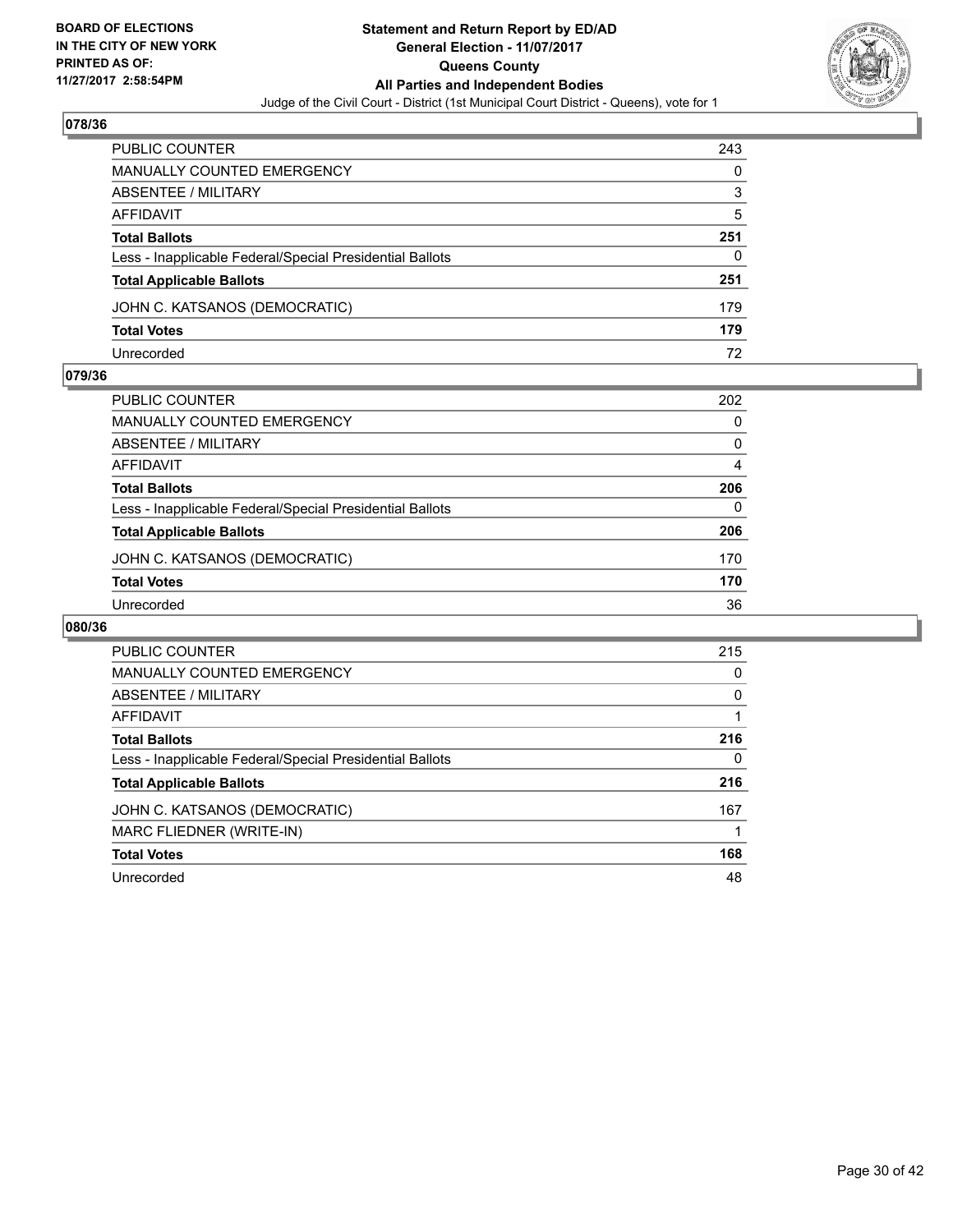

| <b>PUBLIC COUNTER</b>                                    | 303 |
|----------------------------------------------------------|-----|
| <b>MANUALLY COUNTED EMERGENCY</b>                        | 0   |
| <b>ABSENTEE / MILITARY</b>                               | 5   |
| AFFIDAVIT                                                | 6   |
| <b>Total Ballots</b>                                     | 314 |
| Less - Inapplicable Federal/Special Presidential Ballots | 0   |
| <b>Total Applicable Ballots</b>                          | 314 |
| JOHN C. KATSANOS (DEMOCRATIC)                            | 238 |
| <b>BO DIETL (WRITE-IN)</b>                               | 1   |
| CHRISTINA VEGA (WRITE-IN)                                | 1   |
| IARDANIS PAULIDIS (WRITE-IN)                             | 1   |
| UNATTRIBUTABLE WRITE-IN (WRITE-IN)                       | 1   |
| <b>Total Votes</b>                                       | 242 |
| Unrecorded                                               | 72  |

| <b>PUBLIC COUNTER</b>                                    | 258 |
|----------------------------------------------------------|-----|
| <b>MANUALLY COUNTED EMERGENCY</b>                        | 0   |
| ABSENTEE / MILITARY                                      | 3   |
| AFFIDAVIT                                                | 8   |
| <b>Total Ballots</b>                                     | 269 |
| Less - Inapplicable Federal/Special Presidential Ballots | 0   |
| <b>Total Applicable Ballots</b>                          | 269 |
| JOHN C. KATSANOS (DEMOCRATIC)                            | 196 |
| UNATTRIBUTABLE WRITE-IN (WRITE-IN)                       |     |
| <b>Total Votes</b>                                       | 197 |
| Unrecorded                                               | 72  |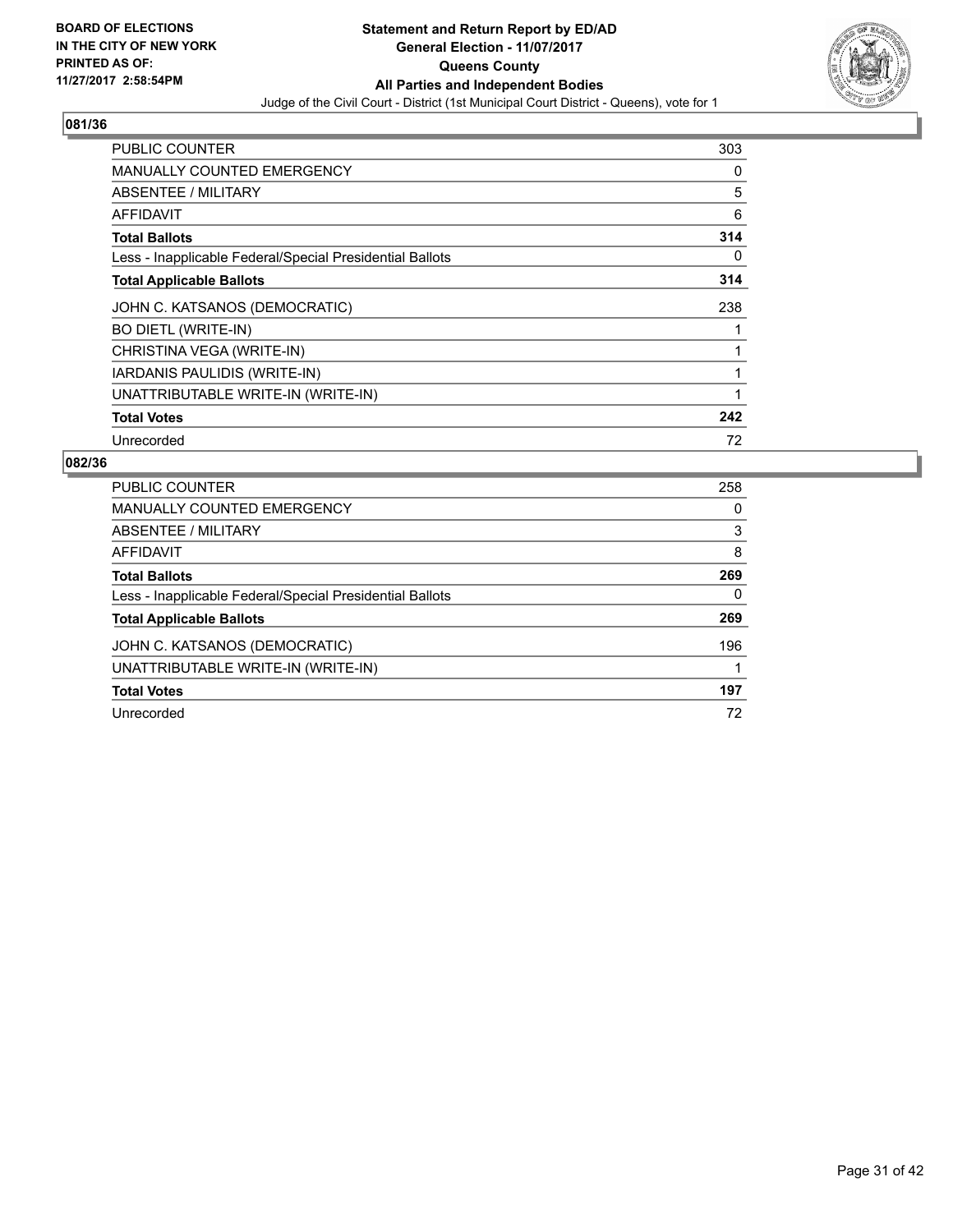

| <b>PUBLIC COUNTER</b>                                    | 259 |
|----------------------------------------------------------|-----|
| <b>MANUALLY COUNTED EMERGENCY</b>                        | 0   |
| ABSENTEE / MILITARY                                      | 4   |
| AFFIDAVIT                                                | 0   |
| <b>Total Ballots</b>                                     | 263 |
| Less - Inapplicable Federal/Special Presidential Ballots | 0   |
| <b>Total Applicable Ballots</b>                          | 263 |
| JOHN C. KATSANOS (DEMOCRATIC)                            | 206 |
| <b>FRANCES FAVRETTO (WRITE-IN)</b>                       |     |
| UNATTRIBUTABLE WRITE-IN (WRITE-IN)                       | 3   |
| <b>Total Votes</b>                                       | 210 |
| Unrecorded                                               | 53  |

#### **002/37**

| <b>PUBLIC COUNTER</b>                                    | 205 |
|----------------------------------------------------------|-----|
| <b>MANUALLY COUNTED EMERGENCY</b>                        | 0   |
| ABSENTEE / MILITARY                                      | 3   |
| AFFIDAVIT                                                |     |
| <b>Total Ballots</b>                                     | 209 |
| Less - Inapplicable Federal/Special Presidential Ballots | 0   |
| <b>Total Applicable Ballots</b>                          | 209 |
| JOHN C. KATSANOS (DEMOCRATIC)                            | 165 |
| UNATTRIBUTABLE WRITE-IN (WRITE-IN)                       | 4   |
| <b>Total Votes</b>                                       | 169 |
| Unrecorded                                               | 40  |

| <b>PUBLIC COUNTER</b>                                    | 213 |
|----------------------------------------------------------|-----|
| MANUALLY COUNTED EMERGENCY                               | 0   |
| ABSENTEE / MILITARY                                      | 2   |
| AFFIDAVIT                                                | 2   |
| <b>Total Ballots</b>                                     | 217 |
| Less - Inapplicable Federal/Special Presidential Ballots | 0   |
| <b>Total Applicable Ballots</b>                          | 217 |
| JOHN C. KATSANOS (DEMOCRATIC)                            | 169 |
| <b>Total Votes</b>                                       | 169 |
| Unrecorded                                               | 48  |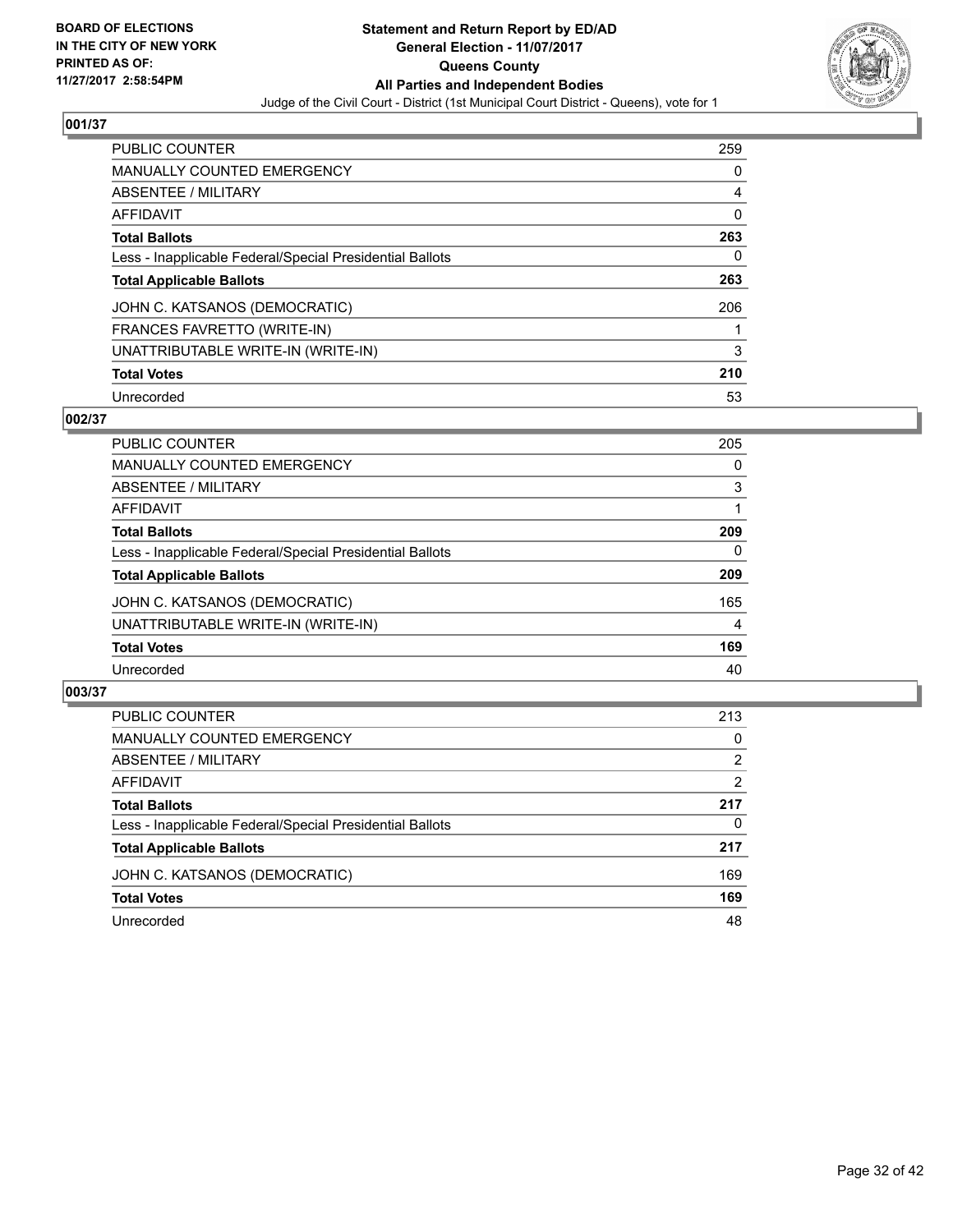

| <b>PUBLIC COUNTER</b>                                    | 256 |
|----------------------------------------------------------|-----|
| <b>MANUALLY COUNTED EMERGENCY</b>                        | 0   |
| ABSENTEE / MILITARY                                      | 0   |
| AFFIDAVIT                                                | 3   |
| <b>Total Ballots</b>                                     | 259 |
| Less - Inapplicable Federal/Special Presidential Ballots | 0   |
| <b>Total Applicable Ballots</b>                          | 259 |
| JOHN C. KATSANOS (DEMOCRATIC)                            | 204 |
| CARL BECKETT (WRITE-IN)                                  |     |
| <b>JAMES LOWERY (WRITE-IN)</b>                           |     |
| <b>Total Votes</b>                                       | 206 |
| Unrecorded                                               | 53  |

#### **005/37**

| <b>PUBLIC COUNTER</b>                                    | 171 |
|----------------------------------------------------------|-----|
| <b>MANUALLY COUNTED EMERGENCY</b>                        | 0   |
| ABSENTEE / MILITARY                                      |     |
| AFFIDAVIT                                                | 0   |
| <b>Total Ballots</b>                                     | 172 |
| Less - Inapplicable Federal/Special Presidential Ballots | 0   |
| <b>Total Applicable Ballots</b>                          | 172 |
| JOHN C. KATSANOS (DEMOCRATIC)                            | 139 |
| MAX STARCIC (WRITE-IN)                                   |     |
| <b>Total Votes</b>                                       | 140 |
| Unrecorded                                               | 32  |

| PUBLIC COUNTER                                           | 146            |
|----------------------------------------------------------|----------------|
| <b>MANUALLY COUNTED EMERGENCY</b>                        | 0              |
| ABSENTEE / MILITARY                                      | 0              |
| <b>AFFIDAVIT</b>                                         | $\overline{2}$ |
| <b>Total Ballots</b>                                     | 148            |
| Less - Inapplicable Federal/Special Presidential Ballots | 0              |
| <b>Total Applicable Ballots</b>                          | 148            |
| JOHN C. KATSANOS (DEMOCRATIC)                            | 116            |
| <b>JOHN SPENSIERI (WRITE-IN)</b>                         |                |
| NORMAN AREVALO (WRITE-IN)                                |                |
| PETER VALLONE SR (WRITE-IN)                              |                |
| <b>Total Votes</b>                                       | 119            |
| Unrecorded                                               | 29             |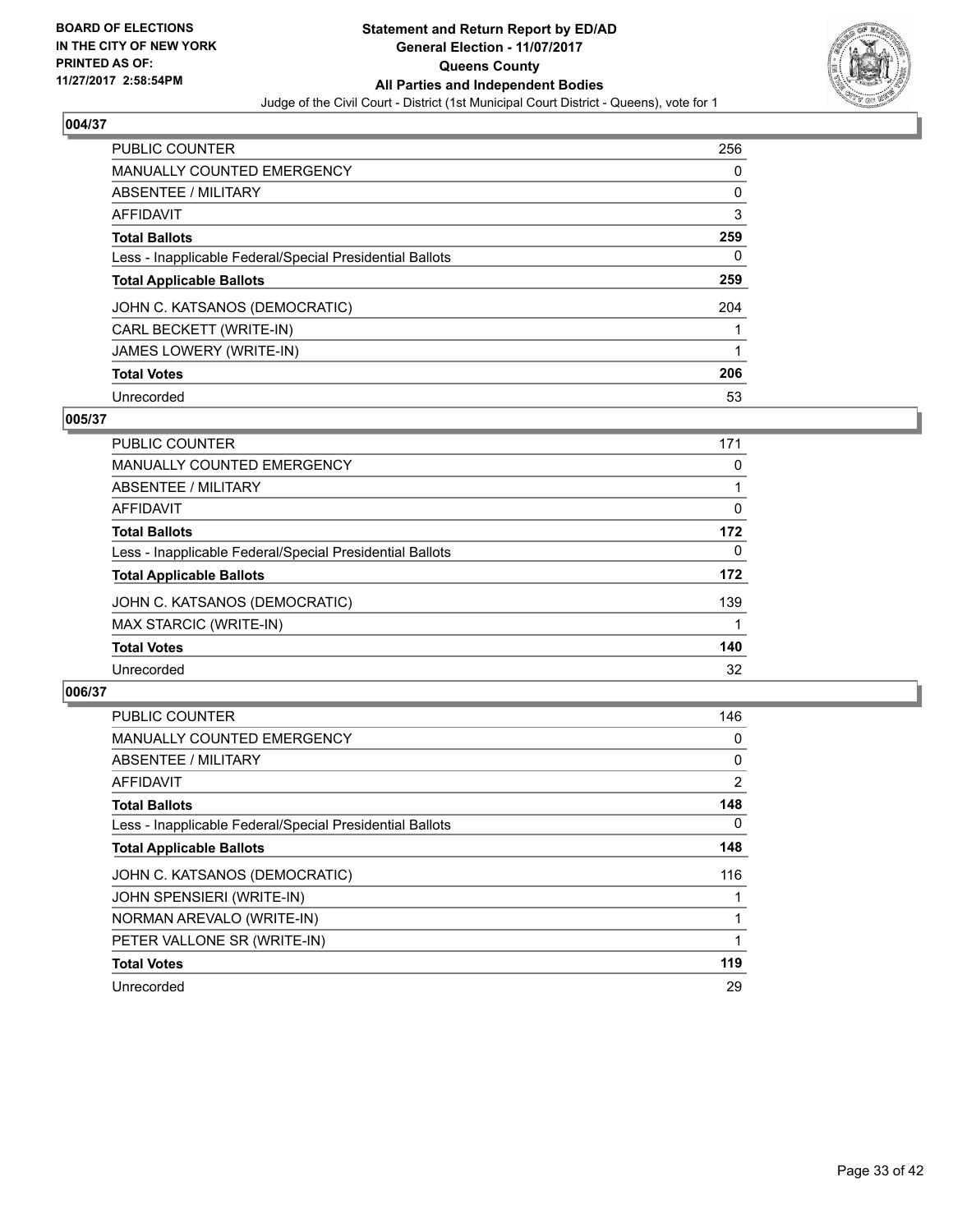

| PUBLIC COUNTER                                           | 150 |
|----------------------------------------------------------|-----|
| <b>MANUALLY COUNTED EMERGENCY</b>                        | 0   |
| ABSENTEE / MILITARY                                      | 0   |
| AFFIDAVIT                                                |     |
| <b>Total Ballots</b>                                     | 151 |
| Less - Inapplicable Federal/Special Presidential Ballots | 0   |
| <b>Total Applicable Ballots</b>                          | 151 |
| JOHN C. KATSANOS (DEMOCRATIC)                            | 118 |
| <b>Total Votes</b>                                       | 118 |
| Unrecorded                                               | 33  |

#### **008/37**

| PUBLIC COUNTER                                           | 229 |
|----------------------------------------------------------|-----|
| MANUALLY COUNTED EMERGENCY                               | 0   |
| ABSENTEE / MILITARY                                      | 6   |
| AFFIDAVIT                                                | 2   |
| <b>Total Ballots</b>                                     | 237 |
| Less - Inapplicable Federal/Special Presidential Ballots | 0   |
| <b>Total Applicable Ballots</b>                          | 237 |
| JOHN C. KATSANOS (DEMOCRATIC)                            | 172 |
| UNATTRIBUTABLE WRITE-IN (WRITE-IN)                       |     |
| <b>Total Votes</b>                                       | 173 |
| Unrecorded                                               | 64  |
|                                                          |     |

#### **009/37**

| PUBLIC COUNTER                                           | 172      |
|----------------------------------------------------------|----------|
| <b>MANUALLY COUNTED EMERGENCY</b>                        | 0        |
| <b>ABSENTEE / MILITARY</b>                               | 6        |
| AFFIDAVIT                                                | 0        |
| <b>Total Ballots</b>                                     | 178      |
| Less - Inapplicable Federal/Special Presidential Ballots | $\Omega$ |
| <b>Total Applicable Ballots</b>                          | 178      |
| JOHN C. KATSANOS (DEMOCRATIC)                            | 133      |
| <b>Total Votes</b>                                       | 133      |
| Unrecorded                                               | 45       |

| <b>PUBLIC COUNTER</b>                                    | 147 |
|----------------------------------------------------------|-----|
| <b>MANUALLY COUNTED EMERGENCY</b>                        | 0   |
| ABSENTEE / MILITARY                                      | 12  |
| AFFIDAVIT                                                |     |
| <b>Total Ballots</b>                                     | 160 |
| Less - Inapplicable Federal/Special Presidential Ballots | 0   |
| <b>Total Applicable Ballots</b>                          | 160 |
| JOHN C. KATSANOS (DEMOCRATIC)                            | 134 |
| <b>Total Votes</b>                                       | 134 |
| Unrecorded                                               | 26  |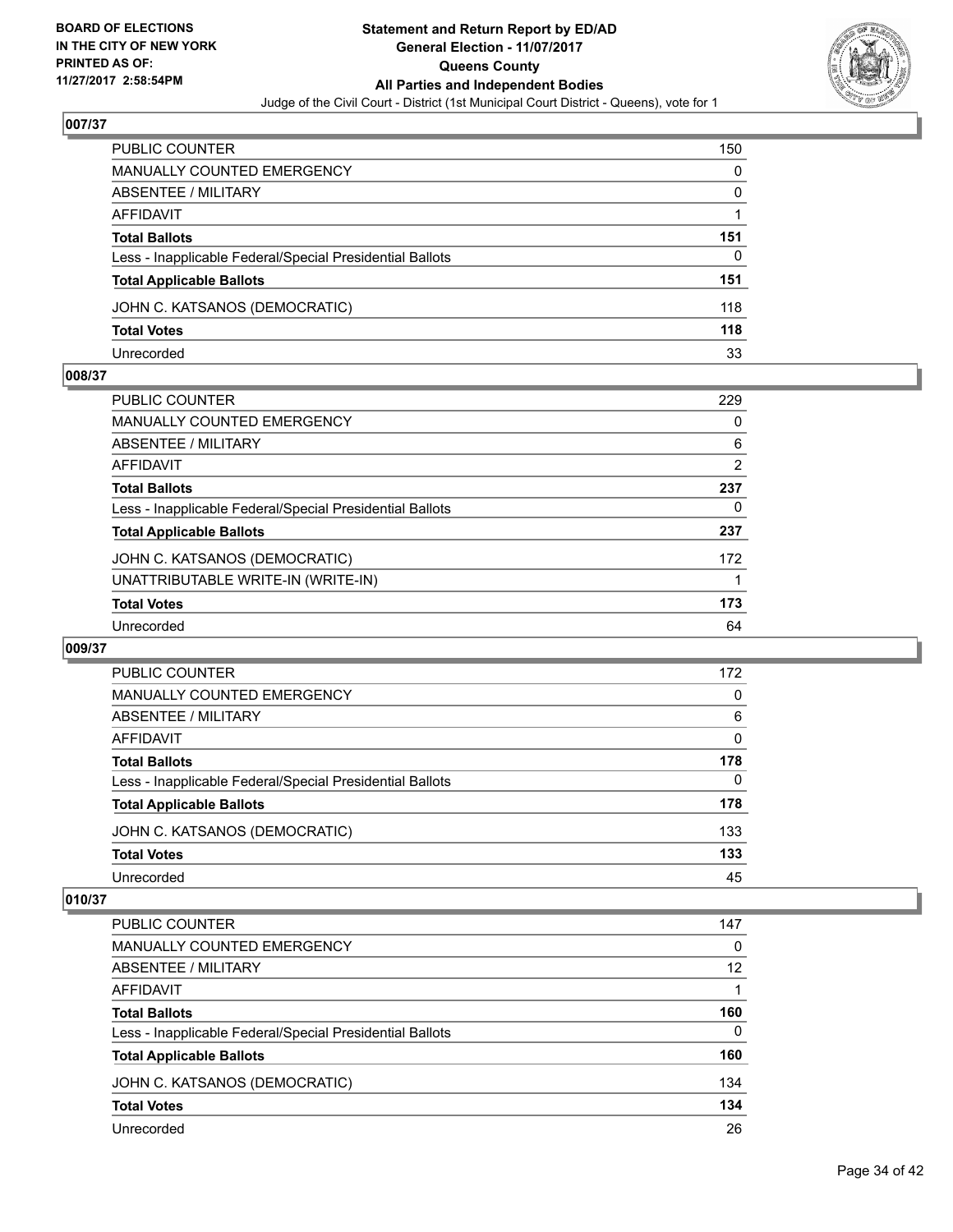

| PUBLIC COUNTER                                           | 137 |
|----------------------------------------------------------|-----|
| <b>MANUALLY COUNTED EMERGENCY</b>                        | 0   |
| <b>ABSENTEE / MILITARY</b>                               | 2   |
| AFFIDAVIT                                                |     |
| <b>Total Ballots</b>                                     | 140 |
| Less - Inapplicable Federal/Special Presidential Ballots | 0   |
| <b>Total Applicable Ballots</b>                          | 140 |
| JOHN C. KATSANOS (DEMOCRATIC)                            | 122 |
| <b>Total Votes</b>                                       | 122 |
| Unrecorded                                               | 18  |

#### **012/37**

| <b>PUBLIC COUNTER</b>                                    | 187 |
|----------------------------------------------------------|-----|
| <b>MANUALLY COUNTED EMERGENCY</b>                        | 0   |
| ABSENTEE / MILITARY                                      | 5   |
| AFFIDAVIT                                                | 4   |
| <b>Total Ballots</b>                                     | 196 |
| Less - Inapplicable Federal/Special Presidential Ballots | 0   |
| <b>Total Applicable Ballots</b>                          | 196 |
| JOHN C. KATSANOS (DEMOCRATIC)                            | 127 |
| <b>Total Votes</b>                                       | 127 |
| Unrecorded                                               | 69  |
|                                                          |     |

## **013/37**

| <b>PUBLIC COUNTER</b>                                    | 162 |
|----------------------------------------------------------|-----|
| <b>MANUALLY COUNTED EMERGENCY</b>                        | 0   |
| <b>ABSENTEE / MILITARY</b>                               | 6   |
| AFFIDAVIT                                                | 0   |
| <b>Total Ballots</b>                                     | 168 |
| Less - Inapplicable Federal/Special Presidential Ballots | 0   |
| <b>Total Applicable Ballots</b>                          | 168 |
| JOHN C. KATSANOS (DEMOCRATIC)                            | 116 |
| <b>Total Votes</b>                                       | 116 |
| Unrecorded                                               | 52  |

| <b>PUBLIC COUNTER</b>                                    | 188 |
|----------------------------------------------------------|-----|
| <b>MANUALLY COUNTED EMERGENCY</b>                        | 0   |
| <b>ABSENTEE / MILITARY</b>                               |     |
| AFFIDAVIT                                                | 0   |
| <b>Total Ballots</b>                                     | 189 |
| Less - Inapplicable Federal/Special Presidential Ballots | 0   |
| <b>Total Applicable Ballots</b>                          | 189 |
| JOHN C. KATSANOS (DEMOCRATIC)                            | 123 |
| <b>Total Votes</b>                                       | 123 |
| Unrecorded                                               | 66  |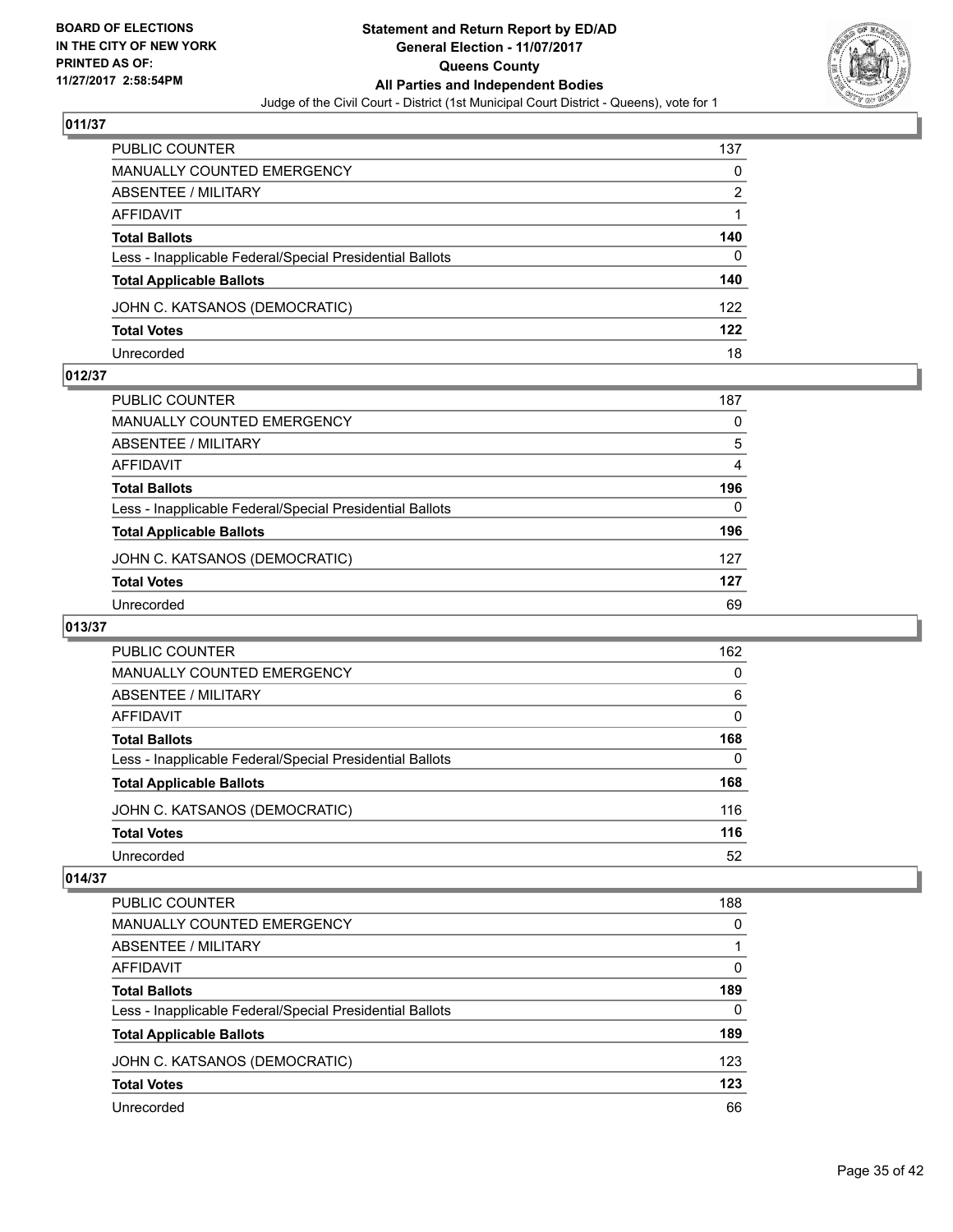

| <b>PUBLIC COUNTER</b>                                    | 181          |
|----------------------------------------------------------|--------------|
| <b>MANUALLY COUNTED EMERGENCY</b>                        | 0            |
| <b>ABSENTEE / MILITARY</b>                               | 4            |
| <b>AFFIDAVIT</b>                                         | $\mathbf{0}$ |
| <b>Total Ballots</b>                                     | 185          |
| Less - Inapplicable Federal/Special Presidential Ballots | 0            |
| <b>Total Applicable Ballots</b>                          | 185          |
| JOHN C. KATSANOS (DEMOCRATIC)                            | 120          |
| UNATTRIBUTABLE WRITE-IN (WRITE-IN)                       |              |
| <b>Total Votes</b>                                       | 121          |
| Unrecorded                                               | 64           |

## **016/37**

| <b>PUBLIC COUNTER</b>                                    | 207 |
|----------------------------------------------------------|-----|
| MANUALLY COUNTED EMERGENCY                               | 0   |
| ABSENTEE / MILITARY                                      | 0   |
| AFFIDAVIT                                                | 4   |
| <b>Total Ballots</b>                                     | 211 |
| Less - Inapplicable Federal/Special Presidential Ballots | 0   |
| <b>Total Applicable Ballots</b>                          | 211 |
| JOHN C. KATSANOS (DEMOCRATIC)                            | 127 |
| <b>Total Votes</b>                                       | 127 |
| Unrecorded                                               | 84  |

#### **017/37**

| <b>PUBLIC COUNTER</b>                                    | 230 |
|----------------------------------------------------------|-----|
| MANUALLY COUNTED EMERGENCY                               | 0   |
| ABSENTEE / MILITARY                                      | 3   |
| AFFIDAVIT                                                | 0   |
| <b>Total Ballots</b>                                     | 233 |
| Less - Inapplicable Federal/Special Presidential Ballots | 0   |
| <b>Total Applicable Ballots</b>                          | 233 |
| JOHN C. KATSANOS (DEMOCRATIC)                            | 148 |
| <b>Total Votes</b>                                       | 148 |
| Unrecorded                                               | 85  |

| <b>PUBLIC COUNTER</b>                                    | 229 |
|----------------------------------------------------------|-----|
| <b>MANUALLY COUNTED EMERGENCY</b>                        | 0   |
| ABSENTEE / MILITARY                                      | 3   |
| AFFIDAVIT                                                | 6   |
| <b>Total Ballots</b>                                     | 238 |
| Less - Inapplicable Federal/Special Presidential Ballots | 0   |
| <b>Total Applicable Ballots</b>                          | 238 |
| JOHN C. KATSANOS (DEMOCRATIC)                            | 181 |
| STEVE PERLINE (WRITE-IN)                                 |     |
| <b>Total Votes</b>                                       | 182 |
| Unrecorded                                               | 56  |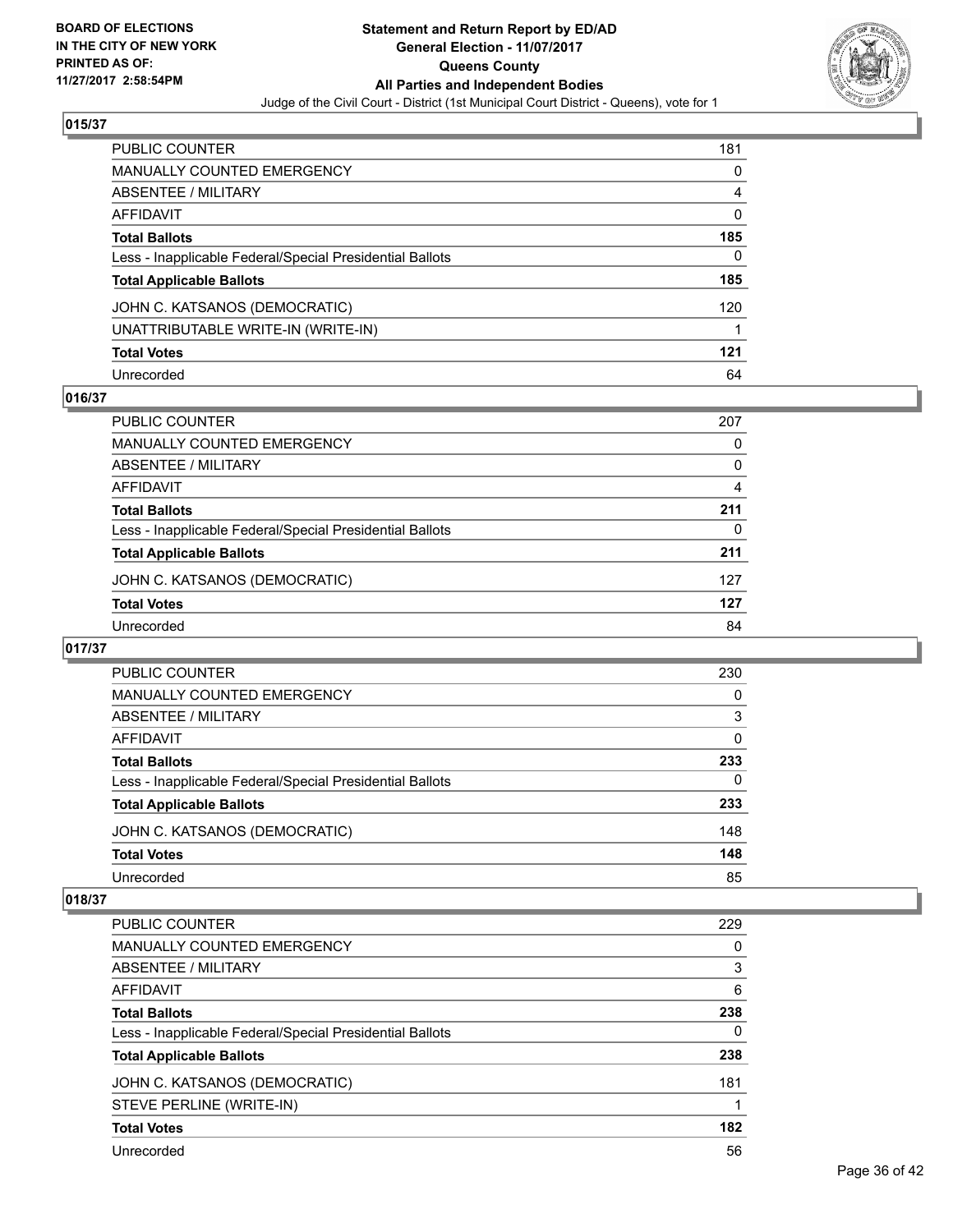

| <b>PUBLIC COUNTER</b>                                    | 181 |
|----------------------------------------------------------|-----|
| <b>MANUALLY COUNTED EMERGENCY</b>                        |     |
| <b>ABSENTEE / MILITARY</b>                               | 6   |
| AFFIDAVIT                                                | 4   |
| <b>Total Ballots</b>                                     | 192 |
| Less - Inapplicable Federal/Special Presidential Ballots | 0   |
| <b>Total Applicable Ballots</b>                          | 192 |
| JOHN C. KATSANOS (DEMOCRATIC)                            | 152 |
| ALEXANDER COYBILL (WRITE-IN)                             |     |
| BARACK OBAMA (WRITE-IN)                                  |     |
| DONALD TRUMP JR (WRITE-IN)                               |     |
| YUNGBI JANG (WRITE-IN)                                   |     |
| <b>Total Votes</b>                                       | 156 |
|                                                          |     |

## **020/37**

| <b>PUBLIC COUNTER</b>                                    | 212 |
|----------------------------------------------------------|-----|
| MANUALLY COUNTED EMERGENCY                               | 0   |
| ABSENTEE / MILITARY                                      | 10  |
| AFFIDAVIT                                                | 3   |
| <b>Total Ballots</b>                                     | 225 |
| Less - Inapplicable Federal/Special Presidential Ballots | 0   |
| <b>Total Applicable Ballots</b>                          | 225 |
| JOHN C. KATSANOS (DEMOCRATIC)                            | 188 |
| EUGENE RHEE (WRITE-IN)                                   |     |
| <b>Total Votes</b>                                       | 189 |
| Unrecorded                                               | 36  |

| PUBLIC COUNTER                                           | 297 |
|----------------------------------------------------------|-----|
| MANUALLY COUNTED EMERGENCY                               | 0   |
| ABSENTEE / MILITARY                                      | 8   |
| AFFIDAVIT                                                | 3   |
| <b>Total Ballots</b>                                     | 308 |
| Less - Inapplicable Federal/Special Presidential Ballots | 0   |
| <b>Total Applicable Ballots</b>                          | 308 |
| JOHN C. KATSANOS (DEMOCRATIC)                            | 240 |
| MICHAEL BLOOMBERG (WRITE-IN)                             |     |
| <b>Total Votes</b>                                       | 241 |
| Unrecorded                                               | 67  |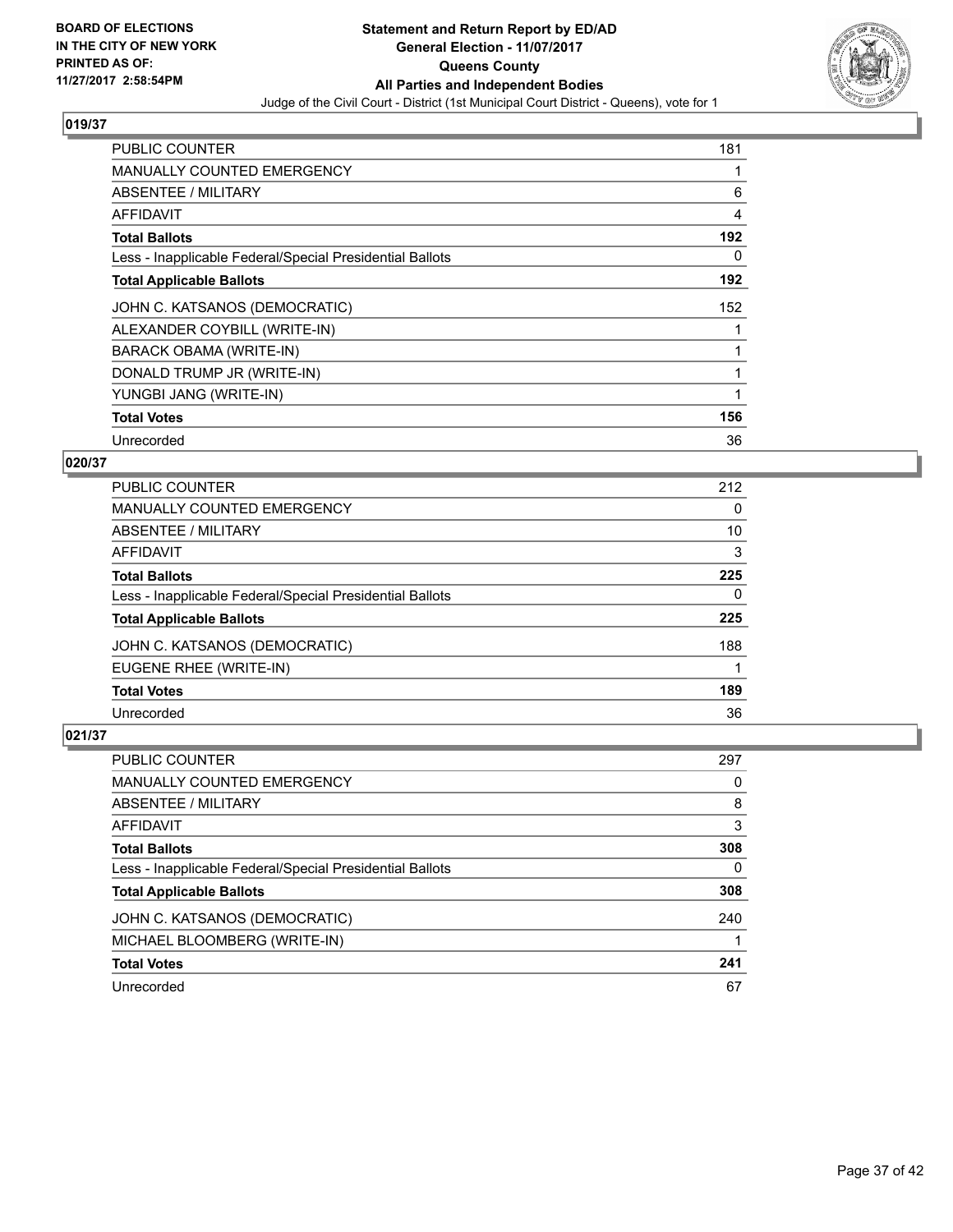

| <b>PUBLIC COUNTER</b>                                    | 358 |
|----------------------------------------------------------|-----|
| <b>MANUALLY COUNTED EMERGENCY</b>                        | 0   |
| ABSENTEE / MILITARY                                      | 4   |
| AFFIDAVIT                                                | 2   |
| <b>Total Ballots</b>                                     | 364 |
| Less - Inapplicable Federal/Special Presidential Ballots | 0   |
| <b>Total Applicable Ballots</b>                          | 364 |
| JOHN C. KATSANOS (DEMOCRATIC)                            | 277 |
| HARRY HENVERSEN (WRITE-IN)                               |     |
| JOSEPH R. DERISO (WRITE-IN)                              |     |
| UNATTRIBUTABLE WRITE-IN (WRITE-IN)                       | 1   |
| <b>Total Votes</b>                                       | 280 |
| Unrecorded                                               | 84  |

## **023/37**

| <b>PUBLIC COUNTER</b>                                    | 305 |
|----------------------------------------------------------|-----|
| <b>MANUALLY COUNTED EMERGENCY</b>                        | 0   |
| ABSENTEE / MILITARY                                      | 3   |
| AFFIDAVIT                                                | 4   |
| <b>Total Ballots</b>                                     | 312 |
| Less - Inapplicable Federal/Special Presidential Ballots | 0   |
| <b>Total Applicable Ballots</b>                          | 312 |
| JOHN C. KATSANOS (DEMOCRATIC)                            | 256 |
| ANDREW NAPOLITANO (WRITE-IN)                             |     |
| NAM JOON KIM (WRITE-IN)                                  |     |
| RALPH RODRIGUEZ (WRITE-IN)                               | 1   |
| TAHMID SHARAF (WRITE-IN)                                 | 2   |
| <b>Total Votes</b>                                       | 261 |
| Unrecorded                                               | 51  |

| <b>PUBLIC COUNTER</b>                                    | 213 |
|----------------------------------------------------------|-----|
| <b>MANUALLY COUNTED EMERGENCY</b>                        | 0   |
| ABSENTEE / MILITARY                                      | 3   |
| AFFIDAVIT                                                | 9   |
| <b>Total Ballots</b>                                     | 225 |
| Less - Inapplicable Federal/Special Presidential Ballots | 0   |
| <b>Total Applicable Ballots</b>                          | 225 |
| JOHN C. KATSANOS (DEMOCRATIC)                            | 178 |
| DAVID LOWRIE (WRITE-IN)                                  |     |
| FLETCHER ESHBAUGH (WRITE-IN)                             |     |
| <b>JORDAN PETERSON (WRITE-IN)</b>                        | 2   |
| UNATTRIBUTABLE WRITE-IN (WRITE-IN)                       |     |
| <b>Total Votes</b>                                       | 183 |
| Unrecorded                                               | 42  |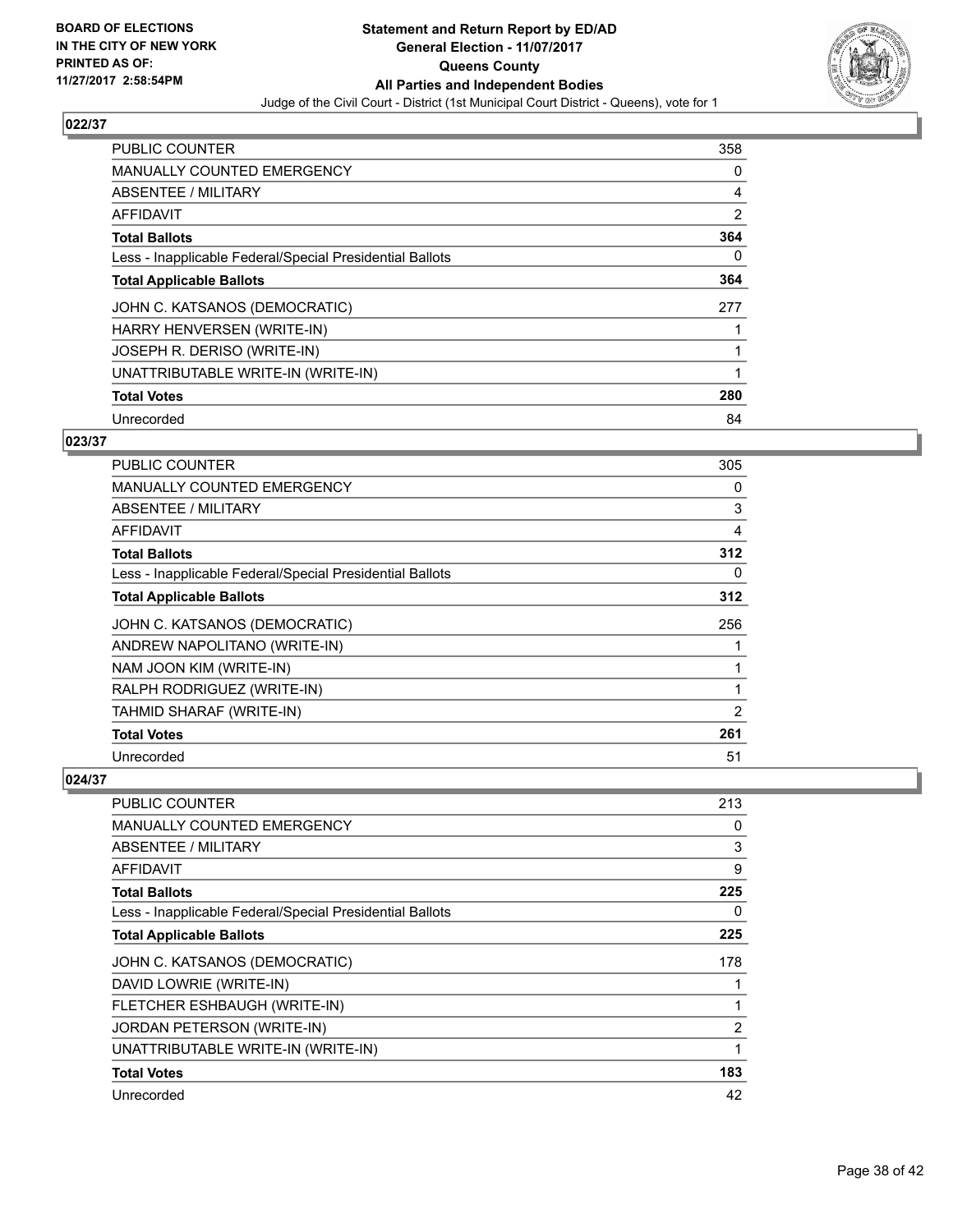

| PUBLIC COUNTER                                           | 0        |
|----------------------------------------------------------|----------|
| <b>MANUALLY COUNTED EMERGENCY</b>                        | 0        |
| ABSENTEE / MILITARY                                      | $\Omega$ |
| <b>AFFIDAVIT</b>                                         | $\Omega$ |
| <b>Total Ballots</b>                                     | 0        |
| Less - Inapplicable Federal/Special Presidential Ballots | $\Omega$ |
| <b>Total Applicable Ballots</b>                          | 0        |
| JOHN C. KATSANOS (DEMOCRATIC)                            | $\Omega$ |
| <b>Total Votes</b>                                       | 0        |

## **075/37**

| PUBLIC COUNTER                                           | 202 |
|----------------------------------------------------------|-----|
| MANUALLY COUNTED EMERGENCY                               | 5   |
| ABSENTEE / MILITARY                                      |     |
| AFFIDAVIT                                                | 9   |
| Total Ballots                                            | 217 |
| Less - Inapplicable Federal/Special Presidential Ballots | 0   |
| <b>Total Applicable Ballots</b>                          | 217 |
| JOHN C. KATSANOS (DEMOCRATIC)                            | 172 |
| DANIEL ROBERT MURPHY (WRITE-IN)                          |     |
| <b>Total Votes</b>                                       | 173 |
| Unrecorded                                               | 44  |

| <b>PUBLIC COUNTER</b>                                    | 115 |
|----------------------------------------------------------|-----|
| <b>MANUALLY COUNTED EMERGENCY</b>                        | 0   |
| <b>ABSENTEE / MILITARY</b>                               | 3   |
| AFFIDAVIT                                                | 3   |
| <b>Total Ballots</b>                                     | 121 |
| Less - Inapplicable Federal/Special Presidential Ballots | 0   |
| <b>Total Applicable Ballots</b>                          | 121 |
| JOHN C. KATSANOS (DEMOCRATIC)                            | 103 |
| <b>GERARDINA DENTON (WRITE-IN)</b>                       |     |
| <b>Total Votes</b>                                       | 104 |
| Unrecorded                                               | 17  |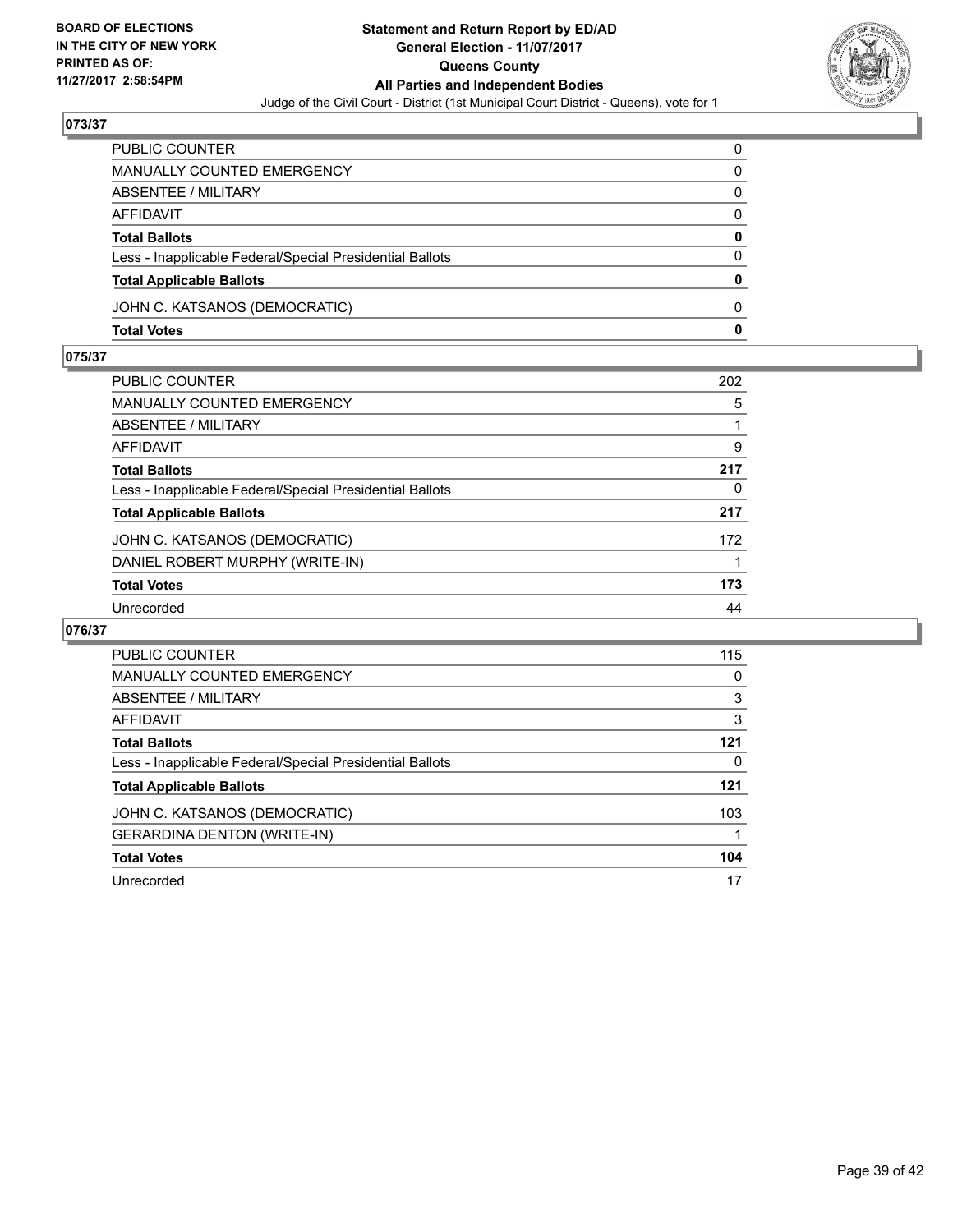

| <b>PUBLIC COUNTER</b>                                    | 329 |
|----------------------------------------------------------|-----|
| <b>MANUALLY COUNTED EMERGENCY</b>                        | 0   |
| ABSENTEE / MILITARY                                      | 3   |
| AFFIDAVIT                                                |     |
| <b>Total Ballots</b>                                     | 333 |
| Less - Inapplicable Federal/Special Presidential Ballots | 0   |
| <b>Total Applicable Ballots</b>                          | 333 |
| JOHN C. KATSANOS (DEMOCRATIC)                            | 273 |
| MARC WOLINSKY (WRITE-IN)                                 |     |
| UNATTRIBUTABLE WRITE-IN (WRITE-IN)                       |     |
| <b>Total Votes</b>                                       | 275 |
| Unrecorded                                               | 58  |

### **079/37**

| <b>PUBLIC COUNTER</b>                                    | 251 |
|----------------------------------------------------------|-----|
| <b>MANUALLY COUNTED EMERGENCY</b>                        | 0   |
| ABSENTEE / MILITARY                                      | 7   |
| <b>AFFIDAVIT</b>                                         | 6   |
| <b>Total Ballots</b>                                     | 264 |
| Less - Inapplicable Federal/Special Presidential Ballots | 0   |
| <b>Total Applicable Ballots</b>                          | 264 |
| JOHN C. KATSANOS (DEMOCRATIC)                            | 221 |
| DONALD MACBEAN (WRITE-IN)                                |     |
| <b>Total Votes</b>                                       | 222 |
| Unrecorded                                               | 42  |
|                                                          |     |

| <b>PUBLIC COUNTER</b>                                    | 204          |
|----------------------------------------------------------|--------------|
| <b>MANUALLY COUNTED EMERGENCY</b>                        | 0            |
| ABSENTEE / MILITARY                                      |              |
| AFFIDAVIT                                                | 9            |
| <b>Total Ballots</b>                                     | 214          |
| Less - Inapplicable Federal/Special Presidential Ballots | $\mathbf{0}$ |
| <b>Total Applicable Ballots</b>                          | 214          |
| JOHN C. KATSANOS (DEMOCRATIC)                            | 182          |
| HANZ ZIMMER (WRITE-IN)                                   |              |
| SHAWN CARTER (WRITE-IN)                                  |              |
| <b>Total Votes</b>                                       | 184          |
| Unrecorded                                               | 30           |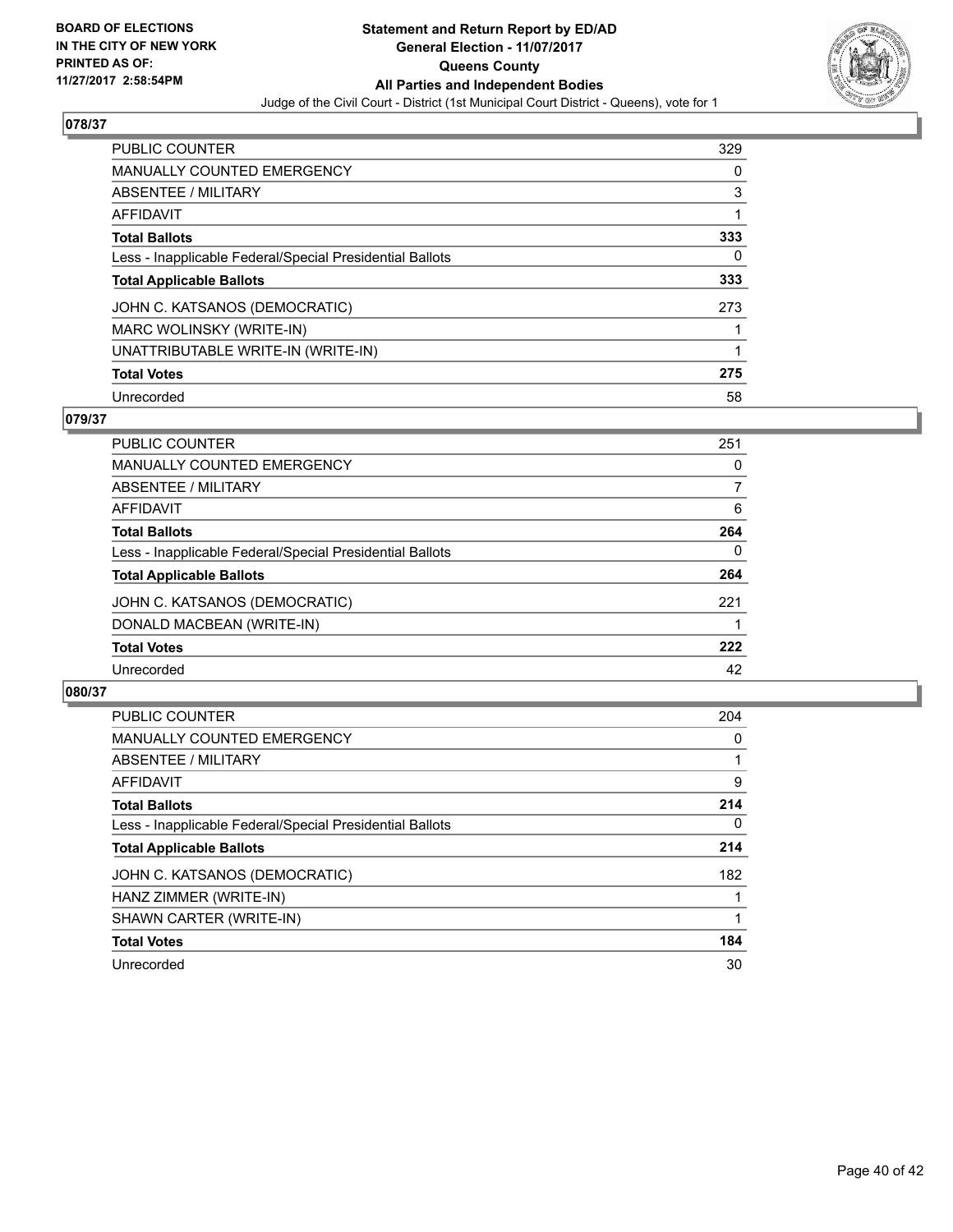

| <b>PUBLIC COUNTER</b>                                    | 130 |
|----------------------------------------------------------|-----|
| <b>MANUALLY COUNTED EMERGENCY</b>                        | 0   |
| ABSENTEE / MILITARY                                      | 4   |
| AFFIDAVIT                                                | 2   |
| <b>Total Ballots</b>                                     | 136 |
| Less - Inapplicable Federal/Special Presidential Ballots | 0   |
| <b>Total Applicable Ballots</b>                          | 136 |
| JOHN C. KATSANOS (DEMOCRATIC)                            | 119 |
| <b>Total Votes</b>                                       | 119 |
| Unrecorded                                               | 17  |

| <b>PUBLIC COUNTER</b>                                    | 104 |
|----------------------------------------------------------|-----|
| <b>MANUALLY COUNTED EMERGENCY</b>                        | 0   |
| ABSENTEE / MILITARY                                      | 2   |
| AFFIDAVIT                                                |     |
| <b>Total Ballots</b>                                     | 107 |
| Less - Inapplicable Federal/Special Presidential Ballots | 0   |
| <b>Total Applicable Ballots</b>                          | 107 |
| JOHN C. KATSANOS (DEMOCRATIC)                            | 92  |
| DONNA DELANEY (WRITE-IN)                                 |     |
| <b>Total Votes</b>                                       | 93  |
| Unrecorded                                               | 14  |